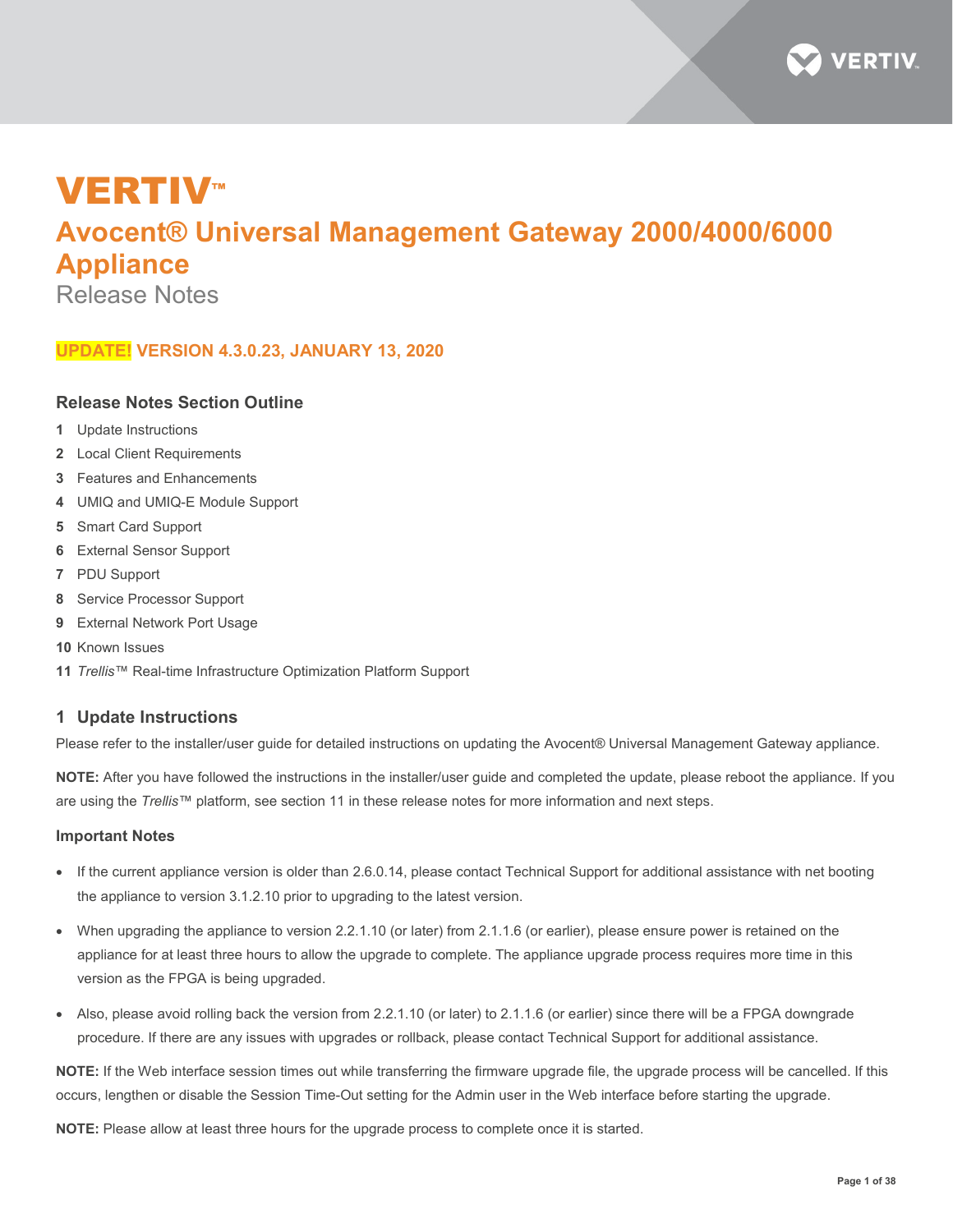

#### **Compatibility with the Avocent® DSView™ Management Software**

**NOTE:** All references to "DSView™ software" within these release notes refer to version 4.5, Service Pack 5 (SP5) or later, unless otherwise specified.

To upgrade your system for this release:

**NOTE:** The client computer must use a 32-bit browser with a 32-bit Java JRE to launch sessions from the Avocent® DSView™ management software. Java JRE 8u181 and 10.0.1 were used in testing.

- 1. Upgrade the Avocent® DSView™ management software to SP5 (Service Pack 5) or later. If there are DSView™ software log in issues using the Internet Explorer browser after upgrading, ensure that the SSLv2 and SSLv3 options are disabled in the browser.
- 2. Upgrade the Avocent® Universal Management Gateway appliance plug-in to version 4.3.0.23 or later. **NOTE:** The appliance plug-in must be at the same version or newer than the appliance firmware for correct operation.
- 3. Upgrade the Avocent® Universal Management Gateway appliance to version 4.3.0.23.
- 4. Execute the appliance resync action for the Avocent® Universal Management Gateway appliance within the Avocent® DSView<sup>™</sup> software.
- 5. If this upgrade sequence could not be followed and the Avocent® Universal Management Gateway appliance cannot properly be managed using the Avocent® DSView™ software, please remove the appliance from the software and then re-add the appliance again.

After upgrading the appliance to version 4.3.0.23, if KVM sessions launched via the Avocent® DSView™ software display an error message, resync the appliance with the software and try again.

#### **2 Local Client Requirements**

| <b>SOFTWARE</b>   | <b>VERSION</b>    |
|-------------------|-------------------|
| Java (32-bit)     | Java 8 Update 201 |
| Internet Explorer | 11                |
| Firefox           | 68                |
| Chrome            | 75                |
| Edge              | EdgeHTML 13       |

**NOTE:** If the Firefox browser prompts that the Flash plug-in should be updated when the appliance Web interface is accessed, please update the Flash plug-in to the latest version before continuing, if possible.

**NOTE:** If using Java 7 Update 51 or later and attempting serial and KVM session launches from the DSView™ software and the Avocent® Universal Management Gateway appliance, confirmation prompts may be presented by the Java Run-time Engine even though there are no specific security concerns listed in the details of the prompt. The launches can be continued by clicking *Cancel* or *Continue* to follow through on the launch process.

**NOTE:** If using Java 7 and attempting KVM or SP SSH, Telnet, or SoL session launches from the Avocent® Universal Management Gateway appliance, ensure that the TLS1.1 and TLS1.2 boxes are checked and the SSL 2.0 box is unchecked in the Advanced tab of the Java Control Panel.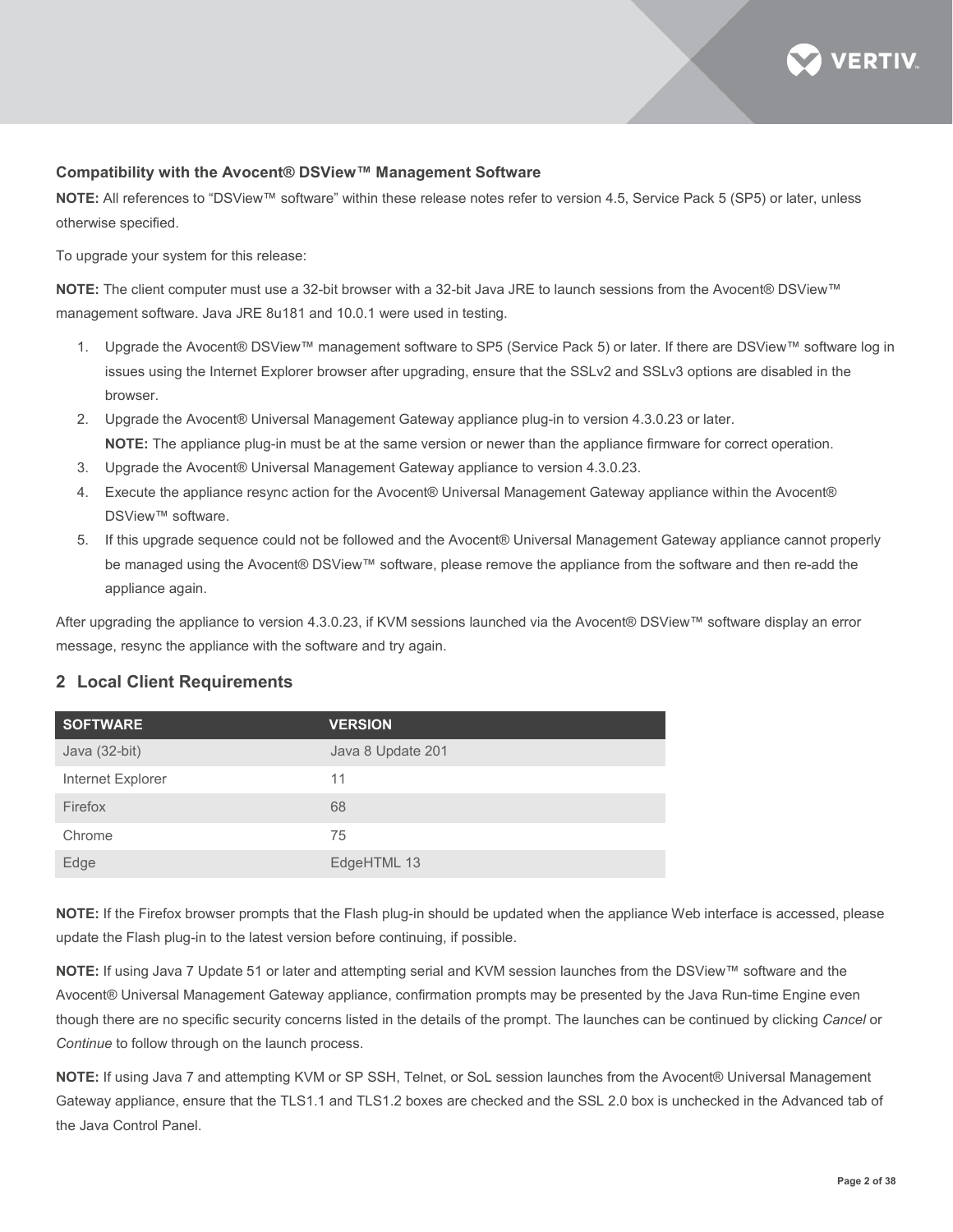

**NOTE:** Please check the Avocent® DSView™ software release notes for the latest client requirements for the DSView™ software.

After upgrading the Avocent® Universal Management Gateway appliance to version 2.9.0.25 or later, the web user interface may not open in Firefox if the correct TLS options are not selected.

To ensure the correct TLS options are selected in Firefox:

- 1. Enter **about:config** in your browser.
- 2. Enter **security.tls** in the Search bar.
- 3. Under the Preference Name section, ensure the security.tls.version.max Value is set to 3.
- 4. Under the Preference Name section, ensure the security.tls.version min Value is set to 1.
- 5. Close all browser sessions.
- 6. Open a new session and verify that you have access to the Avocent® Universal Management Gateway appliance Web interface.

**NOTE:** If the appliance Web interface cannot be accessed using the Internet Explorer 11 or a Firefox browser, follow these steps to reset the browser.

To reset the browser for Internet Explorer 11:

- 1. Select *Internet Options- Advanced* and click the *Reset* button.
- 2. Follow the prompted instructions to reboot the computer, then re-open Internet Explorer 11.
- 3. Press **Ctl+Shift+Del** on the keyboard to clear the cache and history. On the Delete Browsing History window, select all checkboxes except the Preserve Favorites website data checkbox, then click *Delete*.
- 4. Select *Internet Options- Content* and select the *Clear SSL State* button.
- 5. Close and re-open Internet Explorer 11.

To reset the browser for Firefox:

- 1. Click the *Menu* (hamburger) icon, then select *Privacy*.
- 2. Select *Clear your recent history*. The Clear All History window opens.
- 3. Select *Everything* as the time range to clear, and select the appropriate details to clear, including *Cookies* and *Cache*.
- 4. Click *Clear Now*, then close and re-open the browser to launch the appliance Web interface again.

**NOTE:** If using Java 8 Update 60 or later, a KVM session cannot be started if the encryption setting of either the Video or the Keyboard/Mouse is set to128-bit SSL. Because this setting is not supported by these Java versions, please do not use it.

**NOTE:** If using Java with the Microsoft Edge browser in a Windows 10 client, Java must be installed using the Internet Explorer 11 browser.

#### **3 Features and Enhancements**

Firmware version 4.3.0.23 is an update of the Avocent® Universal Management Gateway 2000/4000/6000 appliance firmware. Please refer to the installer/user guide for a detailed list of features supported by the Avocent® Universal Management Gateway appliance.

New general features and resolved issues in this release include:

- Legacy *Trellis*™ platform implementation is replaced by the *Trellis*™ Intelligence Engine, providing equivalent functionality with a smaller memory footprint.
- The Dell M1000e firmware was added to the Service Processor firmware upgrade repository.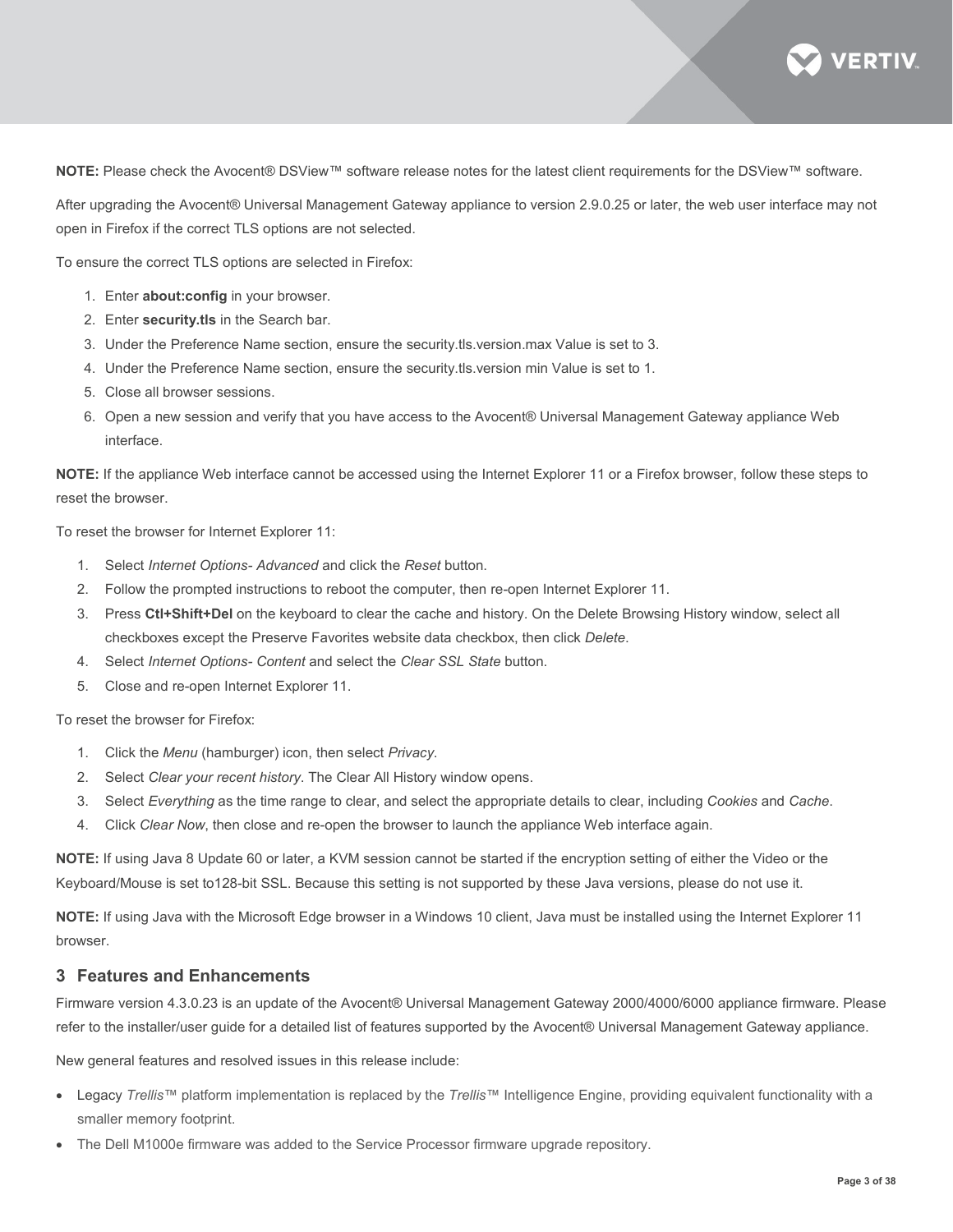

- Compliance with the California IoT Senate Bill No. 327:
	- o The default username is **admin** and there is no default password. Following initial power up or after Factory Reset, the first time "admin" logs into the On-board Web Interface (OBWI), the user is required to create and confirm a new password.
	- o Other default users ("user" and "operator") are disabled until the admin user enables them by setting passwords.
	- o SSH access is disabled until the "admin" user logs in and sets the initial password via the OBWI.
	- o Following firmware upgrade, no password change will be required.
- NEW! Addressed the following security vulnerabilities: CVE-2019-9507, CVE-2019-9508, CVE-2019-9509.

#### **Appliance Support Issues Addressed in this Release**

| <b>ISSUE</b>     | <b>RESOLVED ISSUE DESCRIPTION</b>                                                                                |
|------------------|------------------------------------------------------------------------------------------------------------------|
| CAS-09648-Y8S2Y8 | SNMP trap processing is improved in <i>Trellis</i> ™ platform installations that include many Power Distribution |
|                  | Units (PDUs).                                                                                                    |
| CAS-09532-M1M2P7 | When a local Web interface session that has an active KVM session times out, the user no longer sees a           |
|                  | blank green or white screen.                                                                                     |
| N/A              | Added Accessible Target: Legacy Web HTTP and HTTPS buttons in the OBWI to launch a session to<br>Eaton PDUs      |

# **4 UMIQ and UMIQ-E Module Support**

**NOTE:** Attaching either the UMIQ-V1 or UMIQ-V2 module to a Windows target requires the USB CCID driver to be installed. If the user is prompted by the Windows New Hardware Wizard, the *Next* button should be selected.

**NOTE:** The Video Viewer included with the Avocent® DSView™ software does not support non-automatic Keyboard/Video/Mouse (KVM) video sharing when the first video session is launched. When video sharing is needed, please configure the appliance to automatically share video by navigating (within the DSView™ software) to *Unit Overview-Target Settings-KVM Settings-KVM Devices* and selecting *Automatic Sharing*.

#### **Using UMIQ-E Modules**

**NOTE:** UMIQ-E mode is only recommended when there is a specific customer need to use it. The current UMIQ-V2 has a long field history of reliable performance in its use cases.

The UMIQ-E (enhanced) module is a new operating mode of the UMIQ-V2 KVM module. When *UMIQ-E* mode is selected, the module can be connected to the Avocent® Universal Management Gateway appliance through the public Ethernet ports (GB1 or GB2) and be accessed through the customer intranet if a network connection can be established between the Avocent® Universal Management Gateway appliance and the module. In order for KVM sessions to be maintained through USB power loss, use the UMIQ-PS external power supply in this configuration. Up to 40 UMIQ-E or UMIQ modules can be managed by the Avocent® Universal Management Gateway appliance, and limitations on the number of KVM sessions are the same for both modules.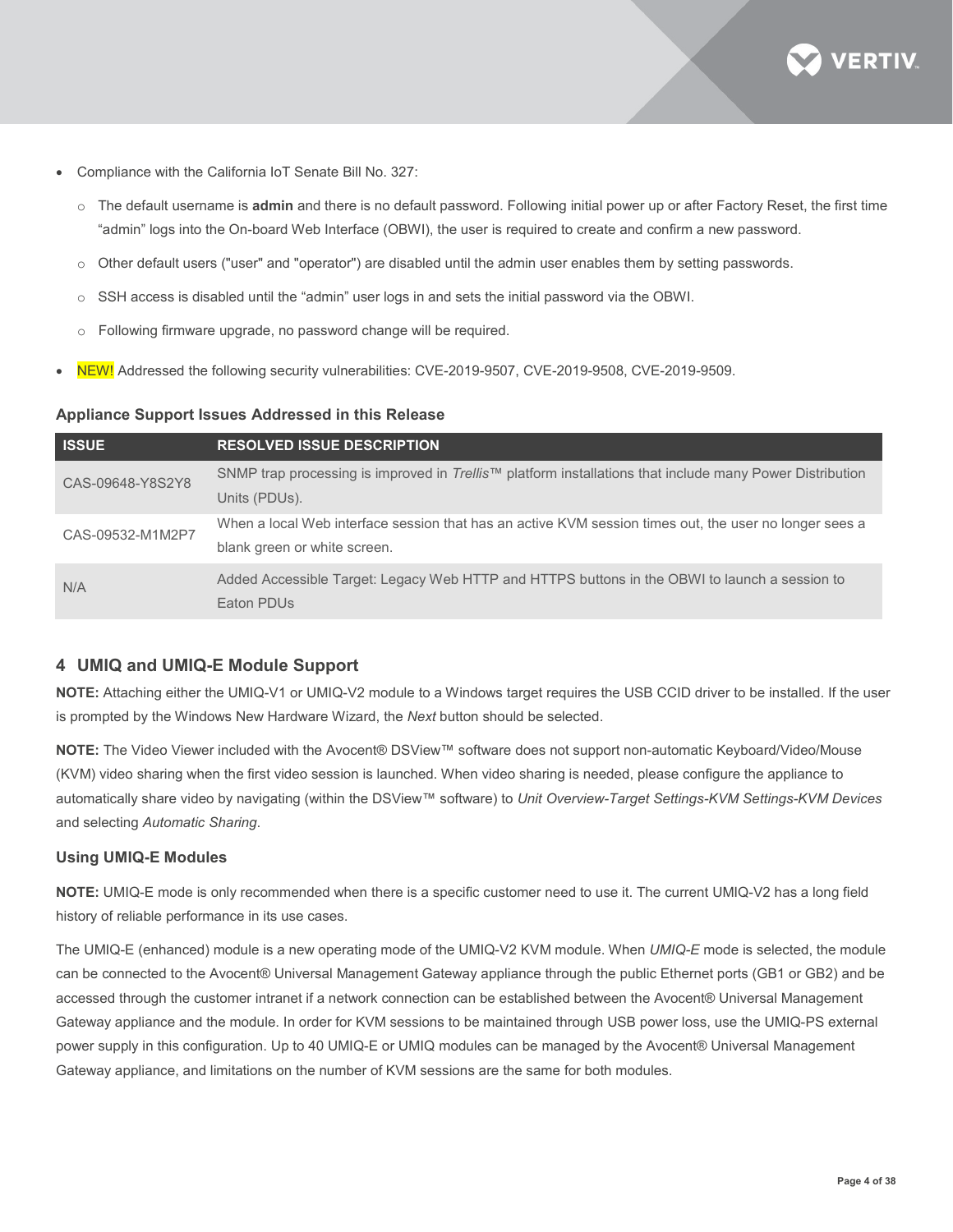

The UMIQ-E module has the following limitations:

- The UMIQ-E module may get hung up when there are large file transfers using virtual media with simultaneous mouse movement. Avoid moving the mouse during file transfers.
- Smart Cards are not supported.
- FIPS mode is not supported.
- In some cases (such as encrypted video and virtual media file transfer), UMIQ-E module performance is less optimal than UMIQ module performance.

Please see the Avocent® Universal Management Gateway Appliance Installer/User Guide for more information on the following:

- Networking requirements: For optimal KVM performance, there are specific networking requirements for the UMIQ-E module.
- Conversion procedures: Following the provided instructions in the installer/user guide allows you to convert UMIQ modules to UMIQ-E modules.
- General module information: The installer/user guide details local configuration, discovering/adding modules, launching sessions, factory resets and other general module procedures.

#### **Other UMIQ-E Module Notes**

- The UMIQ-E module is shown as "UMIQ-E" on the Targets page and the Administration-Targets-KVM Management-Devices page.
- The UMIQ-E module EID number begins with 500441 when listed on the Administration-Targets-KVM Management-Devices page.
- When locally configuring the UMIQ-E module, the configuration site is available from either of the following:
	- o The Vertiv web site[: https://www.vertiv.com/en-us/support/tools-applications/umiq-e-configuration/](https://www.vertiv.com/en-us/support/tools-applications/umiq-e-configuration/)
	- o The Avocent® Universal Management Gateway appliance: Select *Administration-Targets-KVM Management-Configure UMIQ-E*  in the appliance Web interface.

# **5 Smart Card Support**

#### **Tested Smart Card Readers**

| <b>CARD READER ALIAS</b> | <b>DESCRIPTION</b>                |
|--------------------------|-----------------------------------|
| <b>SCM335</b>            | <b>SCR335 SCM Microsystems</b>    |
| Precise 250              | Precise Biometrics Precise 250 MC |
| <b>KOBIL KAAN</b>        | <b>KOBIL KAAN Base</b>            |
| Lenovo Gemplus           | Lenovo Gemplus                    |
| Cherry 1044              | Cherry GmbH Smart Terminal 1044   |
| OMNIKEY 5125             | <b>OMNIKEY CardMan 5125</b>       |
| OMNIKEY 5121             | <b>OMNIKEY CardMan 5121</b>       |
| OMNIKEY 3121             | <b>OMNIKEY CardMan 3121 SC</b>    |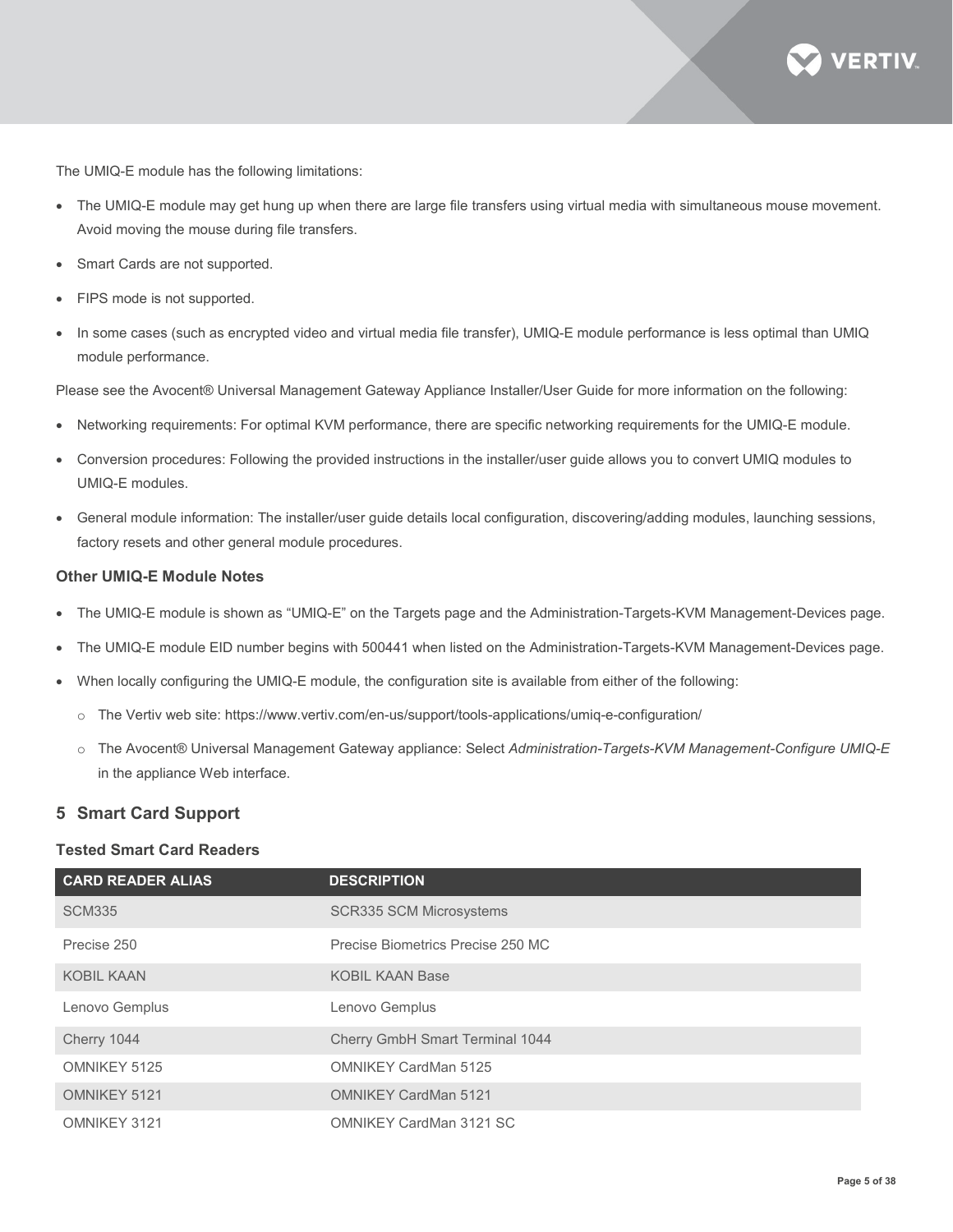

| <b>CARD READER ALIAS</b> | <b>DESCRIPTION</b>               |
|--------------------------|----------------------------------|
| SCR 3311                 | SCR 3311 SCM Microsystems        |
| SCR 3310                 | SCR 3310 SCM Microsystems 905057 |

# **Smart Card Test Samples**

| <b>CARD READER ALIAS</b> | <b>DESCRIPTION</b>                                                 |
|--------------------------|--------------------------------------------------------------------|
| SC <sub>1</sub>          | Oberthur CS PIV End Point v1.08                                    |
| SC <sub>2</sub>          | SN: 1111-00024038 (T-0,1)                                          |
| SC <sub>3</sub>          | 409061459963280D2A24 64K V2C S6C 353723 (T-0)                      |
| SC <sub>4</sub>          | DOD CAC GEMALTO TOPDLGX4144                                        |
| SC <sub>5</sub>          | 20505000734830727826 64K V5.2 O5B-1                                |
| SC <sub>6</sub>          | 4820502B121613CBE736 128k v5.5-n (T-0)                             |
| SC <sub>7</sub>          | Oberthur ID-One PIV (Type A) Large D 4820-502B-2007-00104440 (T-1) |

The combinations of card readers (rows) and cards (columns) in the following table were successfully tested using the remote Java viewer (J), the remote Active X viewer (A), and/or the local port viewer (L).

# **Tested Combinations of Card Readers and Cards**

| <b>CARD READER</b> | SC <sub>1</sub> | SC <sub>2</sub> | SC <sub>3</sub> | SC <sub>4</sub> | SC <sub>5</sub> | SC <sub>6</sub> | SC <sub>7</sub>   |
|--------------------|-----------------|-----------------|-----------------|-----------------|-----------------|-----------------|-------------------|
| <b>SCM335</b>      | <b>JA</b>       | <b>JA</b>       | <b>JA</b>       | <b>JA</b>       | <b>JA</b>       | $J^* A$         | $J^*$ AL          |
| Precise 250        | JA              | JA              | JA              | <b>JA</b>       | JA              | $J^* A$         | $\qquad \qquad -$ |
| <b>KOBIL KAAN</b>  | JAL             | JAL             | JAL             | JAL             | JAL             | $J^*$ AL        | $J^*$ AL          |
| Lenovo Gemplus     | JA              | JA              | JA              | <b>JA</b>       | JA              | $J^* A$         | $J^* A$           |
| Cherry 1044        | JAL             | JAL             | JAL             | JAL             | JAL             | $J^*$ AL        | $J^*$ AL          |
| OMNIKEY 5125       | JAL             | JAL             | JAL             | JAL             | JAL             | $J^*$ AL        | $J^*$ AL          |
| OMNIKEY 5121       | JAL             | JAL             | JAL             | JAL             | JAL             | $J^*$ AL        | $J^*$ AL          |
| OMNIKEY 3121       | JAL             | JAL             | JAL             | JAL             | JAL             | $J^*$ AL        | $J^*$ AL          |
| <b>SCR 3311</b>    | JAL             | <b>JA</b>       | <b>JA</b>       | <b>JA</b>       | <b>JA</b>       | $J^* A$         | $J^*$ AL          |
| <b>SCR 3310</b>    | JAL             | <b>JA</b>       | <b>JA</b>       | <b>JA</b>       | JA              | $J^* A$         | $J^*$ AL          |

\***NOTE:** With Java KVM viewer 5.04.04 build 363, card removal does not always trigger card unmapping. You must unmap the card through the Java KVM viewer Tools menu to ensure the smart card is unmapped from the target. (Avocent® Universal Management Gateway appliance 3.4.0.16 rdist, Java KVM viewer 5.04.04 build 363, Active KVM viewer 5.04.04 build 349.)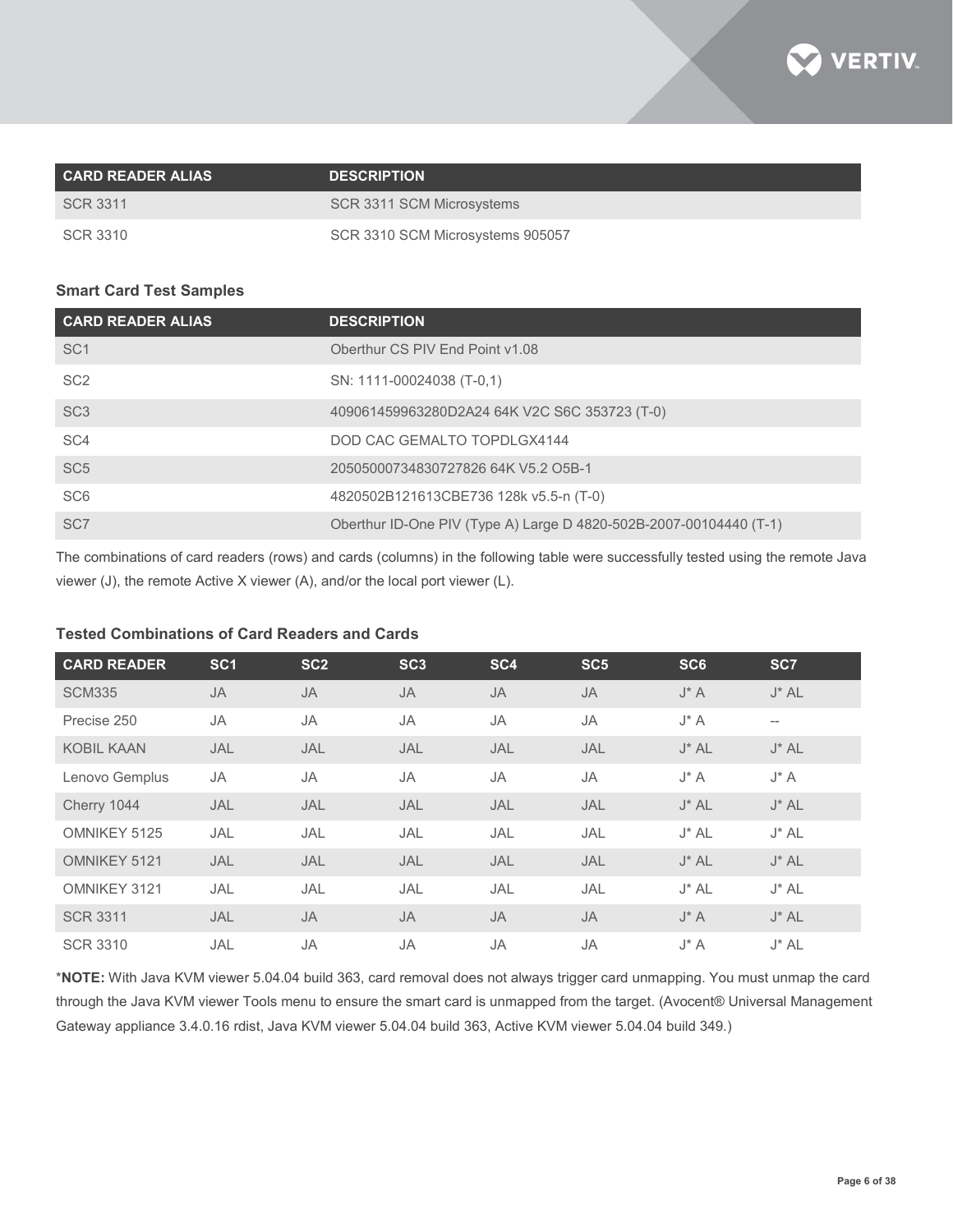

# **6 External Sensor Support**

**NOTE:** The following external sensors were tested with the port connection and test scenarios where sensors were automatically discovered and monitored by the appliance.

# **Tested External Sensors**

| <b>EXTERNAL SENSORS</b>                             | <b>PORT CONNECTION</b> | <b>TEST SCENARIOS</b>                                                                                                                                                                                                                                                             |
|-----------------------------------------------------|------------------------|-----------------------------------------------------------------------------------------------------------------------------------------------------------------------------------------------------------------------------------------------------------------------------------|
| SN-Z01 Single<br><b>Temperature Probe</b>           | TH <sub>1/TH2</sub>    | Single SN-Z01 sensor connected to each port sequentially.<br>Reported as SN-T as it cannot be distinguished from the corresponding<br>SN-T sensors from the info returned.<br>Not chainable as limited by cabling.<br>$\bullet$                                                   |
| SN-Z02 Three<br><b>Temperature Probe</b>            | TH <sub>1/TH2</sub>    | Single SN-Z02 sensor connected to each port sequentially.<br>$\bullet$<br>Reported as three SN-T sensors as it cannot be distinguished from the<br>$\bullet$<br>corresponding SN-T sensors from the info returned.<br>Not chainable as limited by cabling.<br>$\bullet$           |
| SN-Z03 Three<br>Temperature 1 Humidity              | TH <sub>1/TH2</sub>    | Single SN-Z03 sensor connected to each port sequentially.<br>$\bullet$<br>Reported as two SN-T and one SN-TH as it cannot be distinguished from<br>$\bullet$<br>the corresponding SN-T/SN-TH sensors from the info returned.<br>Not chainable as limited by cabling.<br>$\bullet$ |
| SN-3C Modular Dry<br>Contact                        | TH <sub>1/TH2</sub>    | Single SN-3C sensor connected to each port sequentially.<br>$\bullet$<br>Chain of five SN-3C sensors connected to each port sequentially, where<br>$\bullet$<br>the cable was less than 20 meters in total length.                                                                |
| SN-2D Modular 2-Door<br>Contact                     | TH1/TH2                | Single SN-2D sensor connected to each port sequentially.<br>$\bullet$<br>• Chain of ten SN-2D sensors connected to both ports simultaneously, where<br>each cable was less than 20 meters in total length.                                                                        |
| <b>SN-TH Modular</b><br><b>Temp/Humidity Sensor</b> | TH <sub>1/TH2</sub>    | Single SN-TH sensor connected to each port sequentially.<br>• Chain of five SN-TH sensors connected to each port sequentially, where<br>the cable was less than 20 meters in total length.                                                                                        |
| <b>SN-T Modular</b><br><b>Temperature Sensor</b>    | TH <sub>1/TH2</sub>    | Single SN-T sensor connected to each port sequentially.<br>$\bullet$<br>• Chain of five SN-T sensors connected to each port sequentially, where the<br>cable was less than 20 meters in total length.                                                                             |
| <b>SN-L Leak Sensor</b>                             | TH1/TH2                | Single SN-T sensor connected to each port<br>$\bullet$<br>Not chainable.                                                                                                                                                                                                          |
| IRM-S01T Temperature                                | <b>SNSR</b>            | Single IRM-S01T sensor connected to the port<br>$\bullet$<br>Chain of two IRM-S01T sensors connected to the port, where the cable<br>$\bullet$<br>was less than 20 meters in total length.                                                                                        |
| IRM-S02TH Temperature<br>+ Humidity                 | <b>SNSR</b>            | Single IRM-S02TH sensor connected to the port.                                                                                                                                                                                                                                    |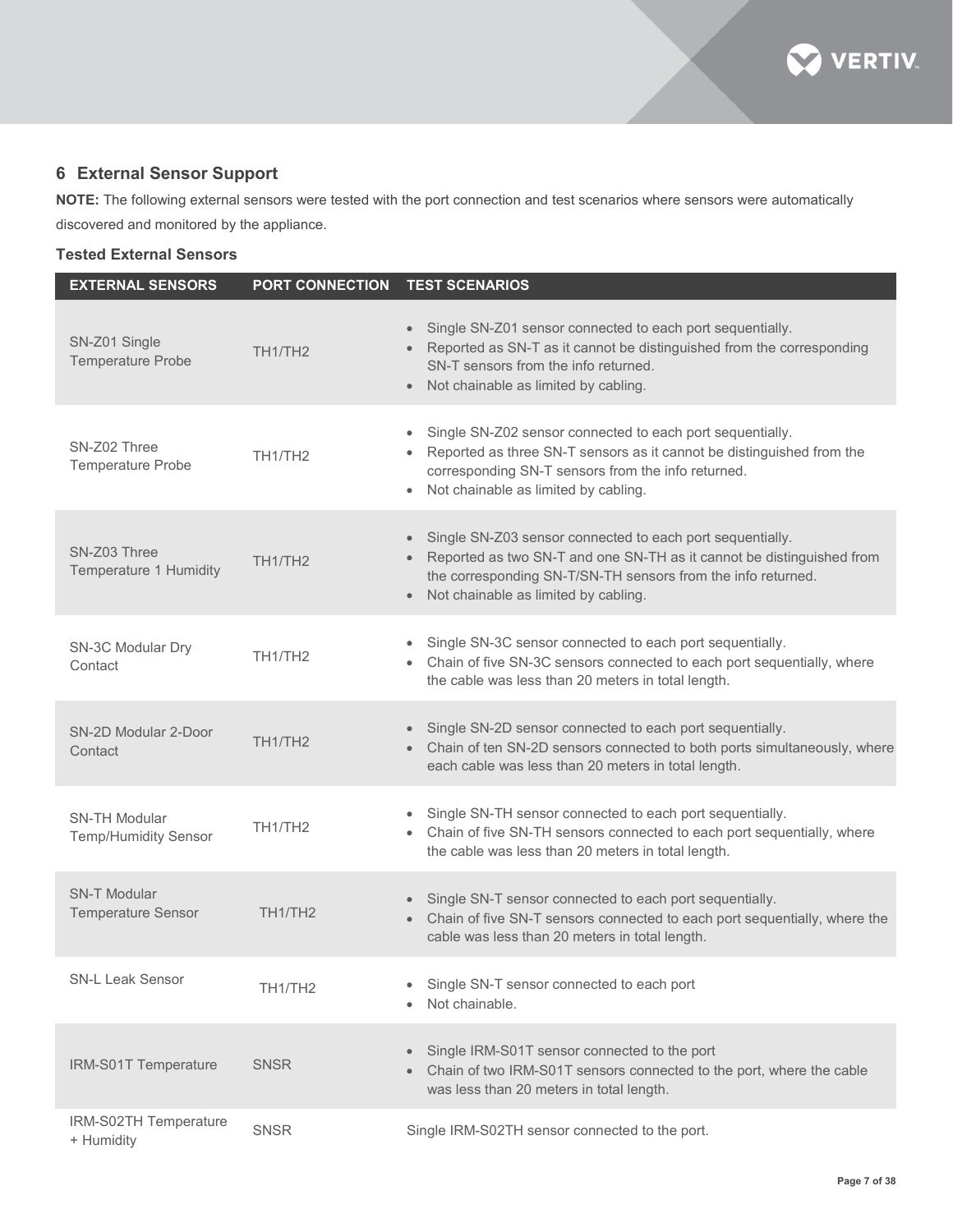

| <b>EXTERNAL SENSORS</b> | <b>PORT CONNECTION TEST SCENARIOS</b> |                                                          |
|-------------------------|---------------------------------------|----------------------------------------------------------|
| AD-S Smoke              | DI1/D12                               | Single AD-S sensor connected to each port sequentially.  |
| AD-IM Motion            | DI1/DI2                               | Single AD-IM sensor connected to each port sequentially. |

# **7 PDU Support**

# **Tested PDUs and Firmware**

| <b>PDU</b>                       | <b>FIRMWARE VERSION</b> | <b>COMMENTS</b>                                                                                                                                                          |
|----------------------------------|-------------------------|--------------------------------------------------------------------------------------------------------------------------------------------------------------------------|
| Geist I-02                       | 3.3.3                   | Supported in a limited manner, including firmware upgrade and web<br>access through an SPAccess browser session. Outlet control and<br>monitoring are not yet supported. |
| Geist I-03                       | 5.3.2                   | Supported in a limited manner, including firmware upgrade and web<br>access through an SPAccess browser session. Outlet control and<br>monitoring are not yet supported. |
| Vertiv™ RPC2 (MPX,<br>MPH, MPH2) | 14.0.0.3                | The PDU userid/password must be supplied to enable firmware upgrade<br>functionality.                                                                                    |

# **8 Service Processor Support**

# **Tested Service Processors/Servers and Firmware**

| <b>SERVICE PROCESSOR</b>              | <b>FIRMWARE VERSION</b> | <b>COMMENTS</b>                                                                                                                                                                                                                                                                                         |
|---------------------------------------|-------------------------|---------------------------------------------------------------------------------------------------------------------------------------------------------------------------------------------------------------------------------------------------------------------------------------------------------|
| Cisco UCS-B Chassis and Blades        | 4.0(4c)                 | N/A                                                                                                                                                                                                                                                                                                     |
| Cisco UCS CIMC/Monolithic (C210)      | 1.4(3z)                 | Support for this Service Processor has been obsoleted. It is<br>not tested or maintained.                                                                                                                                                                                                               |
| Cisco UCS CIMC/Monolithic (C220)      | 4.0(2f)                 | N/A                                                                                                                                                                                                                                                                                                     |
| Dell C Series (PowerEdge C6220)       | 2.53                    | N/A                                                                                                                                                                                                                                                                                                     |
| Dell DRAC 4 (PowerEdge 1850)          | 1.75 (Build 06.03)      | Support for this Service Processor has been obsoleted. It is<br>not tested or maintained.                                                                                                                                                                                                               |
| Dell DRAC 5 (PowerEdge 2950)          | 1.65(12.08.16)          | Support for this Service Processor has been obsoleted. It is<br>not tested or maintained.                                                                                                                                                                                                               |
| <b>Dell DRAC/MC</b>                   | 1.6.0                   | Support for this Service Processor has been obsoleted. It is<br>not tested or maintained.                                                                                                                                                                                                               |
| Dell iDRAC blades<br>(M600/M605/M805) | 1.65                    | Support for this Service Processor has been obsoleted. It is<br>not tested or maintained.                                                                                                                                                                                                               |
| Dell iDRAC6 blades (M610/M710)        | 3.85                    | SSH sessions to the iDRAC6 blades are not functional:<br>iDRAC6 is only supporting ciphers that are blocked from the<br>appliance for security reasons. Telnet must be enabled to<br>discover these iDRAC6 blades. We recommend that Telnet<br>be disabled by default and disabled following discovery. |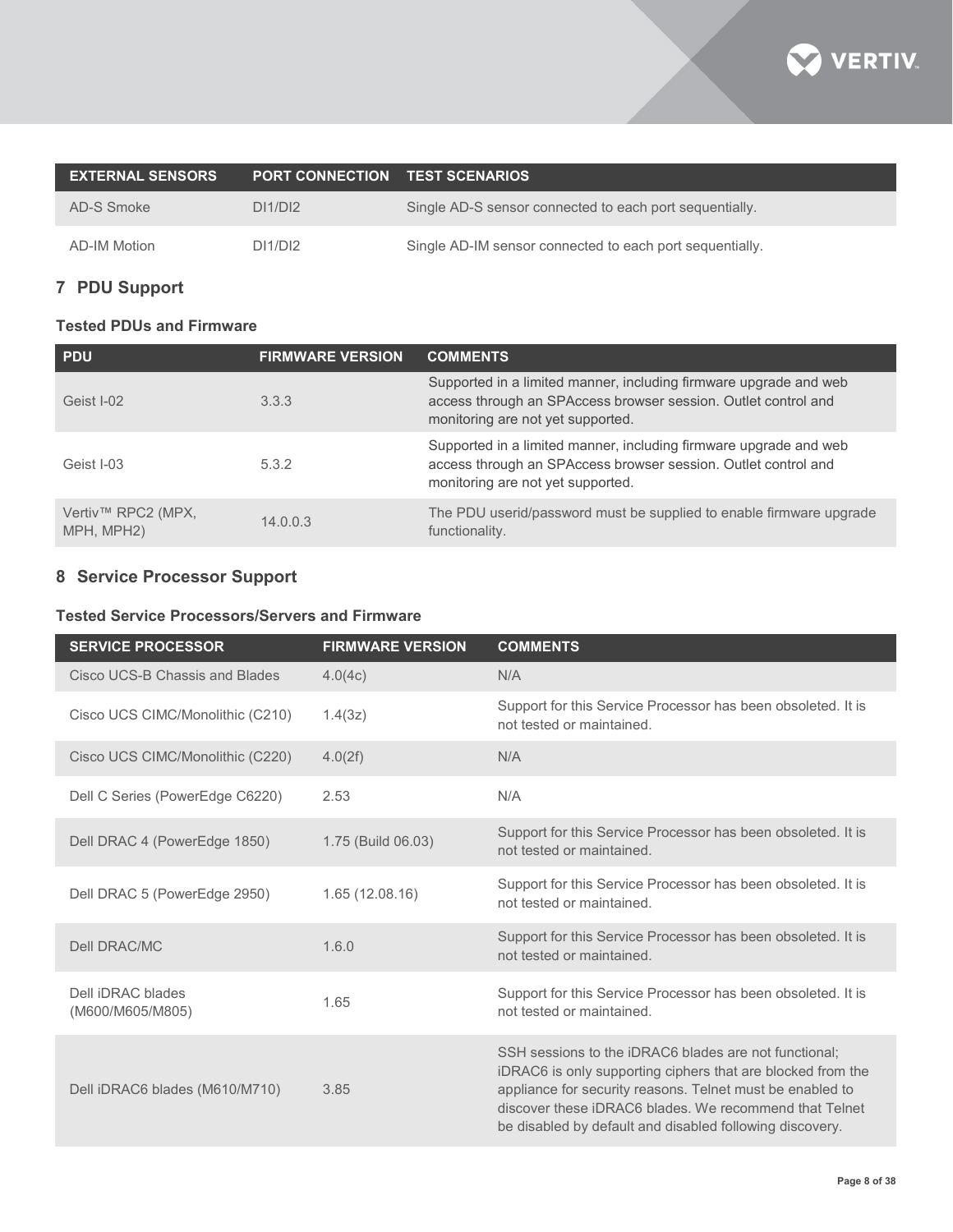

| <b>SERVICE PROCESSOR</b>                          | <b>FIRMWARE VERSION</b> | <b>COMMENTS</b>                                                                                                       |
|---------------------------------------------------|-------------------------|-----------------------------------------------------------------------------------------------------------------------|
| Dell iDRAC6 monolithics<br>(R210/R410/R710)       | 2.91                    | N/A                                                                                                                   |
| Dell iDRAC7 blade (M520, M620)                    | 2.63.60.62              | N/A                                                                                                                   |
| Dell iDRAC7 monolithic (R320)                     | 2.63.60.62              | N/A                                                                                                                   |
| Dell iDRAC8 blade (M630, FC630)                   | 2.63.60.61              | N/A                                                                                                                   |
| Dell iDRAC8 monolithic (R430)                     | 2.63.60.61              | N/A                                                                                                                   |
| Dell iDRAC9 blade (M640) and<br>monolithic (R640) | 3.30.30.30              | N/A                                                                                                                   |
| Dell M1000E Chassis                               | 6.20                    | N/A                                                                                                                   |
| Dell FX2s Chassis                                 | 2.20                    | N/A                                                                                                                   |
| Dell VRTX Chassis (Express)                       | 3.20                    | N/A                                                                                                                   |
| FSC iRMC (BX630 S2)                               | 2.30G                   | Support for this Service Processor has been obsoleted. It is<br>not tested or maintained.                             |
| FSC iRMC S2 (RX300 S4)                            | 5.76A                   | Support for this Service Processor has been obsoleted. It is<br>not tested or maintained.                             |
| FSC iRMC S4 (RX200 S8)                            | 9.20F                   | N/A                                                                                                                   |
| HP BladeSystem                                    | 4.90                    | N/A                                                                                                                   |
| HP iLO 2 (DL580 G5)                               | 2.33                    | N/A                                                                                                                   |
| HP iLO 3 (DL380 G7)                               | 1.91                    | N/A                                                                                                                   |
| HP iLO 4 (DL360p Gen8)                            | 2.62                    | N/A                                                                                                                   |
| HP iLO 5 (DL360p Gen10)                           | 1.43                    | N/A                                                                                                                   |
| IBM BladeCenter (E/8677)                          | BPET68C                 | Support for blades connected to this Service Processor has<br>been obsoleted. The blades are not tested or maintained |
| IBM IMM (x3550 M2, x3650 M2)                      | YUOOH2B                 | Support for this Service Processor has been obsoleted. It is<br>not tested or maintained                              |
| IBM IMM2 (x3250 M4)                               | 1AOO82E                 | Support for this Service Processor has been obsoleted. It is<br>not tested or maintained                              |
| IBM RSA II (x3550, x3850)                         | GGEP42A                 | Support for this Service Processor has been obsoleted. It is<br>not tested or maintained.                             |
| <b>IPMI 1.5</b>                                   | N/A                     | N/A                                                                                                                   |
| <b>IPMI 2.0</b>                                   | N/A                     | N/A                                                                                                                   |
| Lenovo Flex Chassis                               | 1AON26A(2.1.0)          | N/A                                                                                                                   |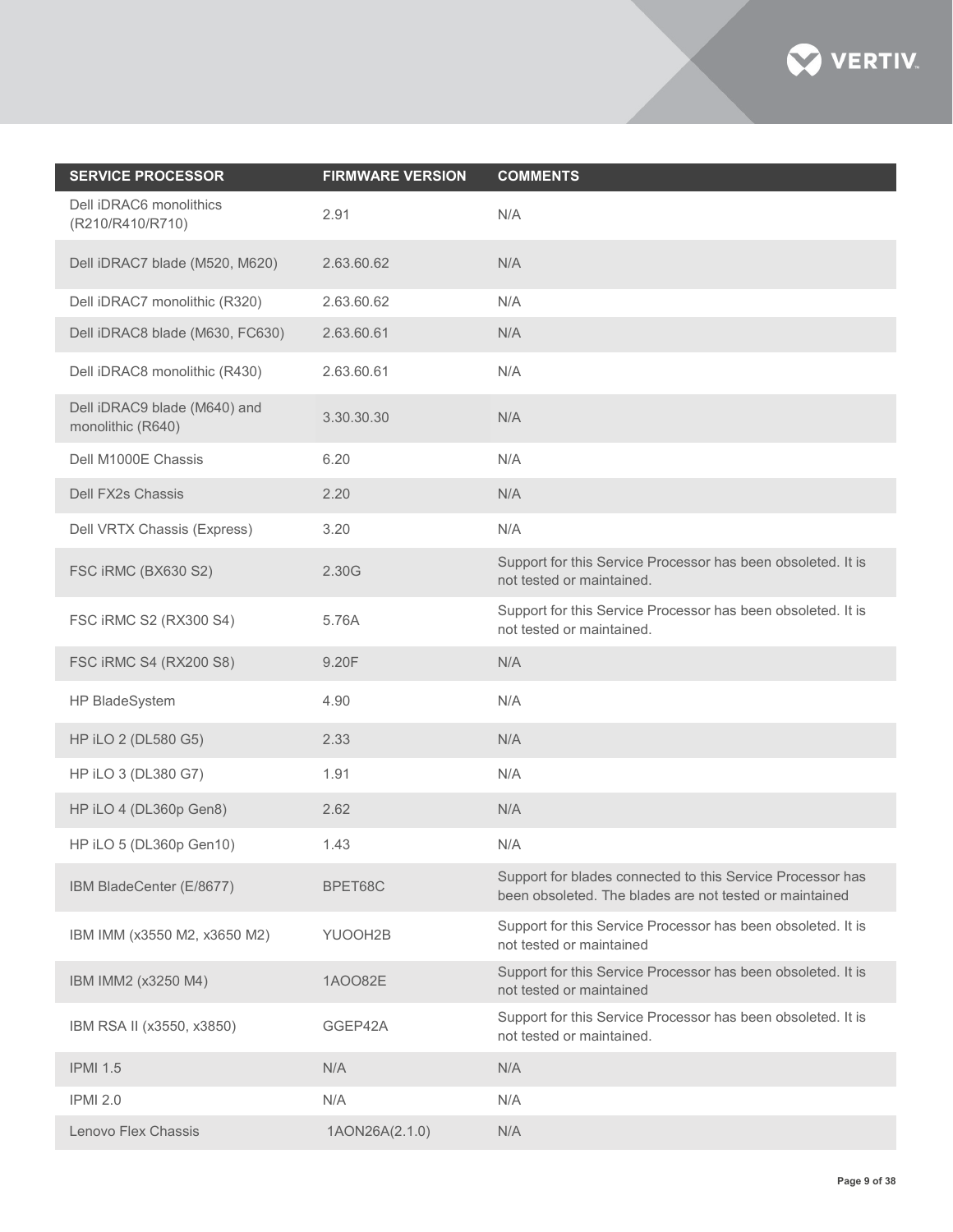

| <b>SERVICE PROCESSOR</b>            | <b>FIRMWARE VERSION</b> | <b>COMMENTS</b>                                                                           |
|-------------------------------------|-------------------------|-------------------------------------------------------------------------------------------|
| Lenovo IMM2 (x240 M5)               | TCOO48C(5.30)           | N/A                                                                                       |
| Lenovo XCC                          | CDI330S 2.31            | N/A                                                                                       |
| Oracle ILOM3 (Sun Server<br>$X3-2)$ | 4.0.4.22                | N/A                                                                                       |
| SUN ALOM (Netra 240)                | 1.6.10                  | Support for this Service Processor has been obsoleted. It is<br>not tested or maintained. |
| <b>SUN ELOM (x2200 M2)</b>          | 3.2                     | Support for this Service Processor has been obsoleted. It is<br>not tested or maintained. |
| SUN ILOM (Sun Fire x4250)           | 3.0.6.15f               | Support for this Service Processor has been obsoleted. It is<br>not tested or maintained. |

# **Supported Service Processor Features Table**

| <b>TABLE KEY</b>                    |    |                   |  |  |  |  |  |  |  |  |
|-------------------------------------|----|-------------------|--|--|--|--|--|--|--|--|
| $\checkmark$ (Supported feature)    | G. | (Get only)        |  |  |  |  |  |  |  |  |
| (Supported if available)            | S  | (Set only)        |  |  |  |  |  |  |  |  |
| + (Features inherited from chassis) |    | G/S (Get and Set) |  |  |  |  |  |  |  |  |

D (Only via Direct Command support in the Avocent® DSView™ software)

| <b>Service</b><br><b>Processor</b> | Sensors      | <u>nformatio</u><br><b>Power</b> | <b>Power</b><br><b>Capping</b> | <b>Power</b><br><b>Control</b> | <b>Alert</b><br>Destination | コカ<br><u>Information</u> | 95<br>Time | <b>Status/Contro</b><br>凹 | <b>System Event</b><br><b>Go</b> | SoL<br><b>Session</b> | <b>Configuration</b><br><b>POL</b> | <b>Browser</b><br>$\subseteq$ | ທ<br>$\overline{5}$ | <b>Telnet</b><br><b>Session</b> | <b>HSS</b><br><b>Session</b> | <b>Auto</b><br><b>Login</b><br>$\boldsymbol{\omega}$<br>ΟH<br>Η | NKVM         | Virtual<br><b>Media</b> |
|------------------------------------|--------------|----------------------------------|--------------------------------|--------------------------------|-----------------------------|--------------------------|------------|---------------------------|----------------------------------|-----------------------|------------------------------------|-------------------------------|---------------------|---------------------------------|------------------------------|-----------------------------------------------------------------|--------------|-------------------------|
| IPM11.5                            | $\checkmark$ |                                  |                                | ✓                              | $\checkmark$                | $\checkmark$             | G/S        | $S^*$                     | $\checkmark$                     |                       |                                    | $\star$                       | $\star$             | $\star$                         | $\star$                      |                                                                 |              |                         |
| <b>IPMI 2.0</b>                    | $\checkmark$ | $G^*$                            | $G^*/S^*$                      | ✓                              | $\checkmark$                | $\checkmark$             | G/S        | $\mathsf{S}^{\star}$      | $\checkmark$                     | $\checkmark$          | $\checkmark$                       | $\star$                       | $\star$             | $\star$                         | $\star$                      |                                                                 |              |                         |
| <b>IDRAC 9 (14G)</b>               | $\checkmark$ | G                                | G/S                            | $\checkmark$                   | $\checkmark$                | $\checkmark$             | G/S        | G/S                       | $\checkmark$                     | $\checkmark$          | $\checkmark$                       | $\star$                       | $\star$             | $\star$                         | $\star$                      | $\star$                                                         | $\star$      | $\star$                 |
| <b>IDRAC 8 (13G)</b>               | $\checkmark$ | G                                | G/S                            | $\checkmark$                   | $\checkmark$                | $\checkmark$             | G/S        | G/S                       | $\checkmark$                     | $\checkmark$          | $\checkmark$                       | $\star$                       | $\star$             | $\star$                         | $\star$                      | $\star$                                                         | $\star$      | $\star$                 |
| <b>IDRAC 7 (12G)</b>               | $\checkmark$ | G                                | G/S                            | $\checkmark$                   | $\checkmark$                | $\checkmark$             | G/S        | G/S                       | $\checkmark$                     | $\checkmark$          | ✓                                  | $\star$                       | $\star$             | $\star$                         | $\star$                      | $\star$                                                         | $\star$      | $\star$                 |
| <b>IDRAC 6 (11G)</b>               | $\checkmark$ | G*                               | $G^*/S^*$                      | ✓                              | $\checkmark$                | $\checkmark$             | G/S        | G/S                       | $\checkmark$                     | $\checkmark$          | ✓                                  | $\star$                       | $\star$             | $\star$                         | $\star$                      | $\star$                                                         | $\star$      | $\star$                 |
| Dell C Series                      | $\checkmark$ | $G^*$                            | $G^*$                          | ✓                              | $\checkmark$                | $\checkmark$             | G/S        |                           | ✓                                | $\checkmark$          | ✓                                  | $\star$                       | $\star$             |                                 | $\star$                      | $\star$                                                         | $\star$      | $\star$                 |
| Dell DRAC 5                        | $\checkmark$ |                                  |                                | $\checkmark$                   | $\checkmark$                | $\checkmark$             | G/S        | G/S                       | $\checkmark$                     | $\checkmark$          | ✓                                  | $\star$                       | $\star$             | $\star$                         | $\star$                      | $\star$                                                         | ✓            | ✓                       |
| Dell DRAC 4                        |              |                                  |                                | $\checkmark$                   | $\checkmark$                |                          | G          |                           | $\checkmark$                     | $\checkmark$          |                                    | D                             | $\star$             | $\star$                         | $\star$                      | $\star$                                                         | D            | D                       |
| HP ILO 5                           | $\checkmark$ | G                                | G/S                            | $\checkmark$                   |                             | $\checkmark$             | G          | G/S                       | $\checkmark$                     | $\checkmark$          | ✓                                  | $\star$                       | $\star$             |                                 | $\star$                      | $\star$                                                         | $\checkmark$ | $\checkmark$            |
| HP ILO 4                           | ✓            | G                                | G/S                            | $\checkmark$                   | $\checkmark$                | $\checkmark$             | G          | G/S                       | $\checkmark$                     | $\checkmark$          | $\checkmark$                       | $\star$                       | $\star$             |                                 | $\star$                      | $\star$                                                         | $\checkmark$ | $\checkmark$            |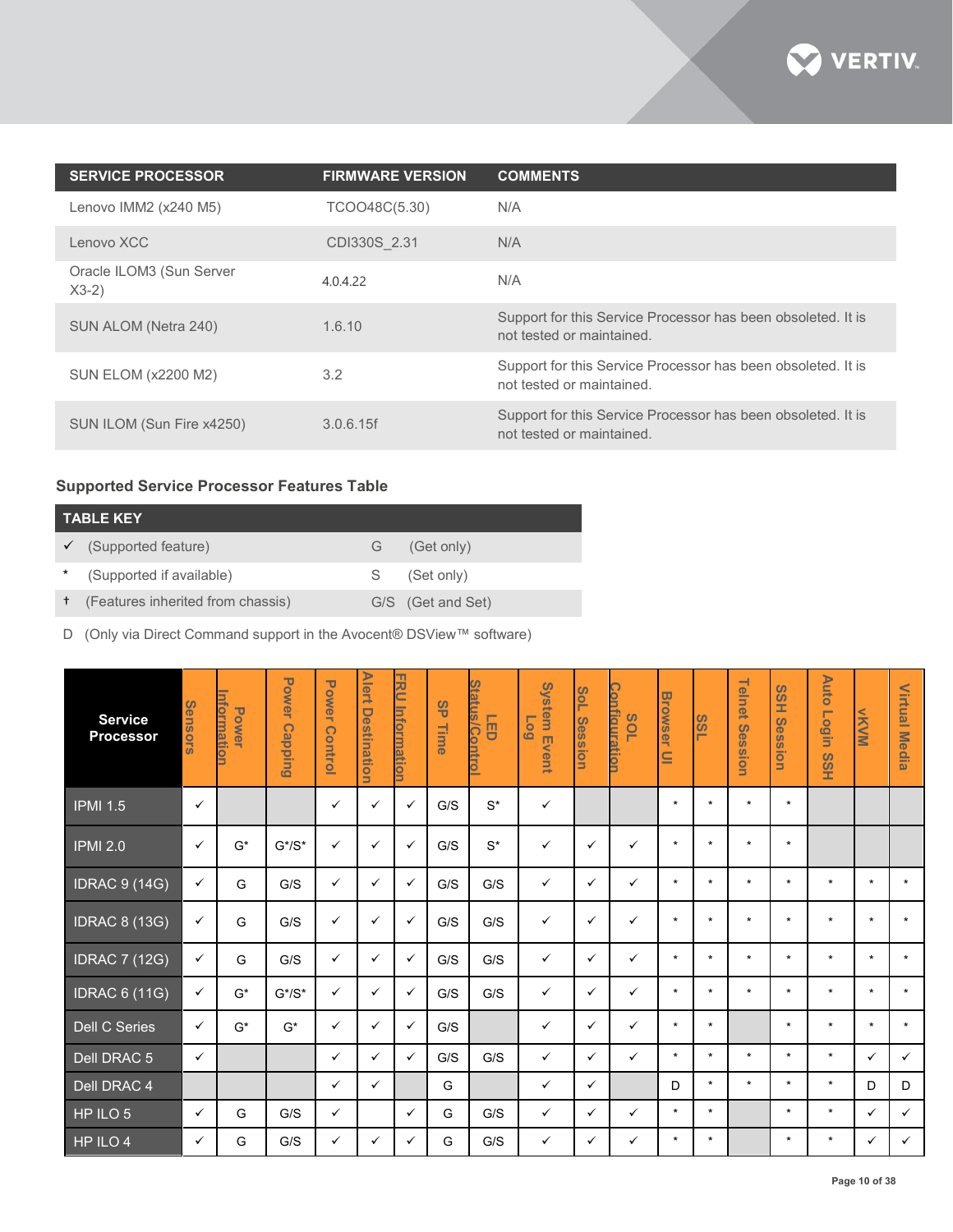

| <b>Service</b><br><b>Processor</b> | <b>Sensors</b> | <u>nformatior</u><br><b>Power</b> | <b>Power</b><br><b>Capping</b> | <b>Power Control</b> | <b>Alert</b><br><b>Destination</b> | FRU<br>Informatior | <b>SP</b><br>Time | <b>Status/Con</b><br>语<br>5 | <b>System Event</b><br>607 | SoL<br><b>Session</b> | <b>Configuration</b><br><b>70S</b> | <b>Browser</b><br>$\subseteq$ | ဖ<br>$\boldsymbol{\omega}$ | <b>Telnet</b><br>Session | <b>SSH</b><br>Session | <b>Auto</b><br>Login<br><b>SSH</b> | KVM          | <b>Virtual Media</b> |
|------------------------------------|----------------|-----------------------------------|--------------------------------|----------------------|------------------------------------|--------------------|-------------------|-----------------------------|----------------------------|-----------------------|------------------------------------|-------------------------------|----------------------------|--------------------------|-----------------------|------------------------------------|--------------|----------------------|
| HP ILO3                            | $\checkmark$   | G                                 | G/S                            | $\checkmark$         | ✓                                  | $\checkmark$       | G                 | G/S                         | $\checkmark$               | $\checkmark$          | $\checkmark$                       | $\star$                       | $\star$                    |                          | $\star$               | $\star$                            | $\checkmark$ | $\checkmark$         |
| HP ILO <sub>2</sub>                | $\checkmark$   | G                                 |                                | $\checkmark$         | ✓                                  |                    |                   | G/S                         | $\checkmark$               | $\checkmark$          |                                    | $\star$                       | $\star$                    | $\star$                  | $\star$               | $\star$                            | $\checkmark$ | $\checkmark$         |
| Oracle ILOM3                       | ✓              | G                                 |                                | $\checkmark$         | ✓                                  | $\checkmark$       | G/S               | G/S                         | $\checkmark$               | ✓                     |                                    | D                             | $\star$                    |                          | $\star$               | $\star$                            | D            | D                    |
| Sun ELOM                           | $\checkmark$   |                                   |                                | ✓                    | ✓                                  | $\checkmark$       | G/S               | G/S                         | $\checkmark$               | ✓                     | $\checkmark$                       | D                             | $\star$                    | $\star$                  | $\star$               | $\star$                            | D            | D                    |
| Sun ILOM                           | $\checkmark$   | G                                 |                                | $\checkmark$         | ✓                                  | $\checkmark$       | G/S               | G/S                         | $\checkmark$               | ✓                     |                                    | D                             | $\star$                    |                          | $\star$               | $\star$                            | D            | D                    |
| Sun ALOM                           | $\checkmark$   |                                   |                                | $\checkmark$         |                                    |                    |                   |                             | $\checkmark$               | ✓                     |                                    |                               |                            | $\star$                  | $\star$               | $\star$                            |              |                      |
| <b>IBM IMM2</b>                    | $\checkmark$   |                                   |                                | $\checkmark$         | ✓                                  | $\checkmark$       | G/S               | G/S                         | $\checkmark$               | ✓                     | $\checkmark$                       | $\star$                       | $\star$                    | $\star$                  | $\star$               | $\star$                            | $\star$      | $\star$              |
| <b>IBM IMM</b>                     | $\checkmark$   |                                   |                                | $\checkmark$         |                                    | $\checkmark$       | G/S               | G/S                         | $\checkmark$               | ✓                     | $\checkmark$                       | $\star$                       | $\star$                    | $\star$                  | $\star$               | $\star$                            | $\star$      | $\star$              |
| <b>IBM RSA II</b>                  | $\checkmark$   |                                   |                                | $\checkmark$         |                                    |                    | G/S               | G/S                         | $\checkmark$               | $\ast$                |                                    | D                             | $\star$                    | $\star$                  | $\star$               | $\star$                            | D            | D                    |
| Cisco UCS-C<br>(Monolithic)        | ✓              | G                                 | G/S                            | $\checkmark$         | ✓                                  | $\checkmark$       | G/S               | G/S                         | $\checkmark$               | ✓                     | ✓                                  | $\star$                       | $\star$                    | $\star$                  | $\star$               | $\star$                            | ✓            | ✓                    |
| <b>FSC IRMC</b>                    | $\checkmark$   |                                   |                                | $\checkmark$         | $\checkmark$                       | $\checkmark$       | G/S               |                             | $\checkmark$               | $\checkmark$          | $\checkmark$                       | D                             | $\star$                    | $\star$                  | $\star$               | $\star$                            | D            | D                    |
| <b>FSC IRMC II</b>                 | ✓              | G*                                | $G^*/S^*$                      | $\checkmark$         | ✓                                  | $\checkmark$       | G/S               | G/S                         | $\checkmark$               | $\checkmark$          | ✓                                  | $\star$                       | $\star$                    | $\star$                  | $\star$               | $\star$                            | ✓            | ✓                    |
| <b>FSC IRMC S4</b>                 | $\checkmark$   | $G^*$                             | $G^*/S^*$                      | $\checkmark$         | ✓                                  | $\checkmark$       | G/S               | G/S                         | $\checkmark$               | ✓                     | ✓                                  | $\star$                       | $\star$                    | $\star$                  | $\star$               | $\star$                            | ✓            | $\checkmark$         |
| Dell M1000E                        | $\checkmark$   | G                                 | G/S                            |                      | ✓                                  |                    | G/S               | G/S                         | $\checkmark$               |                       |                                    | $\star$                       | $\star$                    | $\star$                  | $\star$               | $\star$                            |              |                      |
| Dell M1000E<br>(Blade)             |                | G                                 |                                | $\checkmark$         |                                    |                    |                   | G/S                         | $\checkmark$               | ✓                     |                                    | $\ddagger$                    | $\ddagger$                 | $\ddagger$               | $\ddagger$            | ✓                                  | $\ast$       |                      |
| Dell FX2                           | $\checkmark$   | G                                 | G/S                            |                      | ✓                                  |                    | G/S               | G/S                         | $\checkmark$               |                       |                                    | $\star$                       | $\star$                    | $\star$                  | $\star$               | $\star$                            |              |                      |
| Dell FX2<br>(Blade)                |                | G                                 |                                | $\checkmark$         |                                    |                    |                   | G/S                         | ✓                          | ✓                     |                                    | $^{+}$                        | $^{+}$                     | $\ddagger$               | $^{+}$                | ✓                                  |              |                      |
| <b>Dell VRTX</b>                   | ✓              | G                                 | G/S                            |                      | ✓                                  |                    | G/S               | G/S                         | $\checkmark$               |                       |                                    | $\ast$                        | $\ast$                     | $\ast$                   | $\ast$                | $\ast$                             |              |                      |
| Dell VRTX<br>(Blade)               |                | G                                 |                                | $\checkmark$         |                                    |                    |                   | $\mathsf{G}/\mathsf{S}$     | $\checkmark$               | $\checkmark$          |                                    | $^{+}$                        | $\ddagger$                 | $^{+}$                   | $^{+}$                | $\checkmark$                       | $\ast$       |                      |
| Dell DRAC/MC                       | $\checkmark$   | G                                 |                                |                      | $\checkmark$                       |                    | $\mathrm{G/S}$    | G/S                         | $\checkmark$               |                       |                                    | D                             | $\ast$                     | $\ast$                   | $\ast$                |                                    |              |                      |
| Dell DRAC/MC<br>(Blade)            |                | G                                 |                                | $\checkmark$         |                                    |                    |                   | G/S                         |                            |                       |                                    | D                             |                            |                          |                       |                                    | D            | D                    |
| HP BS                              | $\checkmark$   | G                                 | G/S                            |                      | $\checkmark$                       | $\checkmark$       | G/S               | G/S                         |                            |                       |                                    | $\ast$                        | $\ast$                     | $\ast$                   | $\ast$                | $\ast$                             |              |                      |
| HP BS (Blade)                      | $\checkmark$   | G                                 |                                | $\checkmark$         |                                    | $\checkmark$       |                   | G/S                         |                            | $\checkmark$          |                                    | $\ddagger$                    | $\ddagger$                 | $+$                      | $+$                   |                                    | $\ast$       |                      |
| <b>IBM BC</b>                      | $\checkmark$   | G                                 |                                |                      | $\checkmark$                       |                    | G/S               | G/S                         | $\checkmark$               |                       |                                    | $\ast$                        | $\ast$                     | $\ast$                   | $\ast$                | $\ast$                             |              |                      |
| IBM BC (Blade)                     | $\checkmark$   | G                                 | G/S                            | $\checkmark$         |                                    |                    |                   | G/S                         |                            | $\checkmark$          |                                    |                               |                            |                          |                       | $+$                                | $\ddagger$   | $+$                  |
| Lenovo Flex                        |                | G                                 |                                |                      | $\checkmark$                       |                    | G/S               |                             | $\checkmark$               |                       |                                    | $\ast$                        | $\ast$                     | $\ast$                   | $\ast$                | $\ast$                             |              |                      |
| Lenovo Flex<br>(Blade)             | $\checkmark$   | G                                 | G/S                            | $\checkmark$         |                                    |                    |                   |                             |                            | $\checkmark$          |                                    | $\ast$                        | $\ast$                     | $\ast$                   | $\ast$                |                                    | $\ast$       | $+$                  |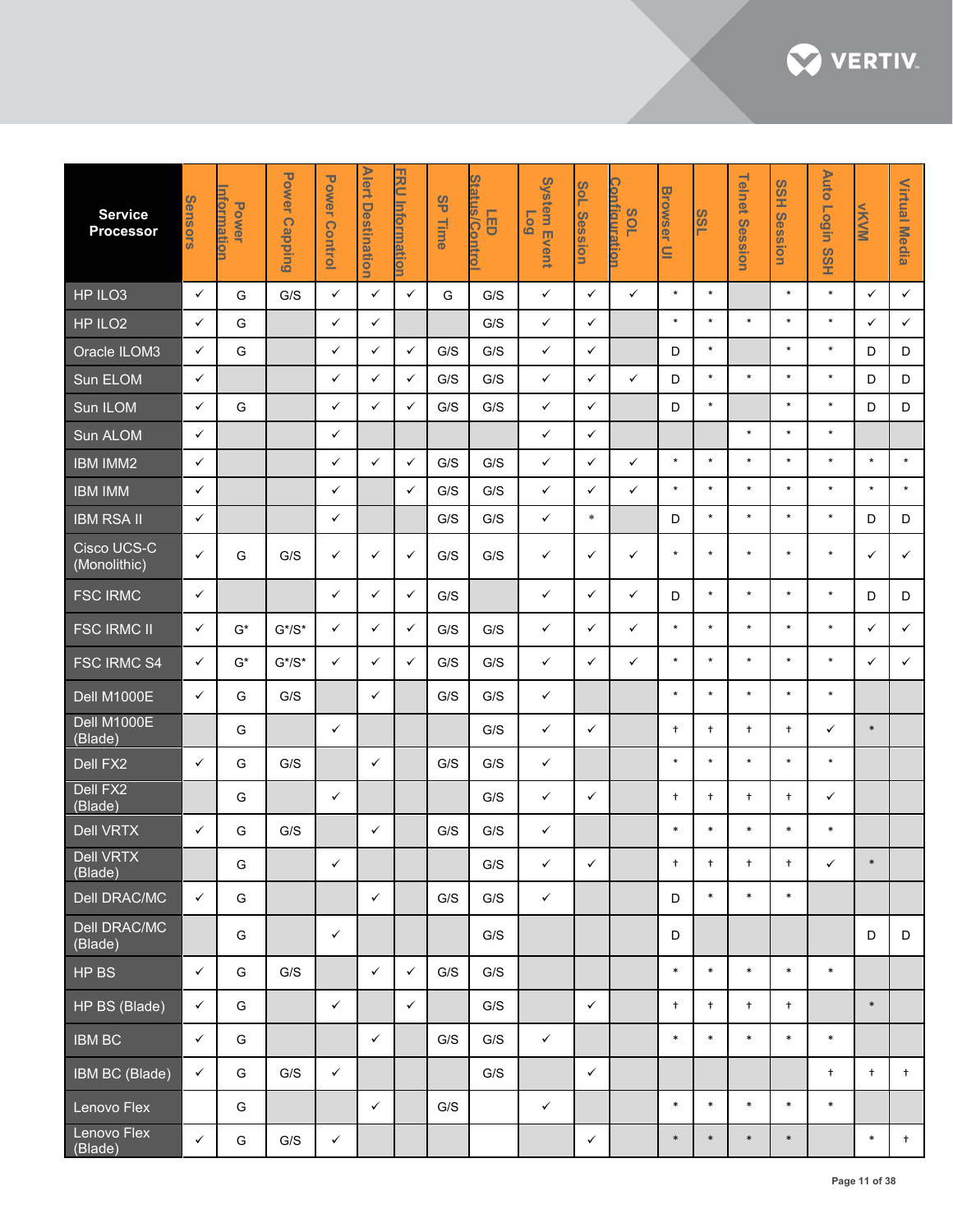

| <b>Service</b><br><b>Processor</b> | Sensors      | <b>nformatic</b><br><b>Power</b> | Power<br>$\rightarrow$<br><b>Cappin</b><br>$\omega$ | <b>Power</b><br>Ä<br>C)<br>ontro<br>- | <b>Alert</b><br><b>Destination</b> | 공<br>┕<br><b>Inform</b><br>ation | <b>9P</b><br>⊣<br>lime<br>I | Ē<br>$\overline{\phantom{a}}$<br>/Co<br>凹 | <b>System</b><br>$\overline{\phantom{a}}$<br><u>.<br/>60</u><br>m<br>ivent | Sol<br><b>Session</b> | Configuration<br>SOL | <b>Browser</b><br>$\subseteq$ | <u>ssi</u> | 르<br>$\Rightarrow$<br>$\overline{9}$<br><b>Se</b><br>$\overline{0}$<br>$\omega$<br>ğ | <b>SSH</b><br>Sess<br>ion<br>B | <b>Auto</b><br>$\overline{\phantom{a}}$<br>u <u>ibo</u><br><b>SSH</b> | <b>NNVN</b> | $\sim$<br>$\equiv$<br>₫<br>►<br>$\omega$<br>=<br>Me<br><u>요.</u><br>$\omega$ |
|------------------------------------|--------------|----------------------------------|-----------------------------------------------------|---------------------------------------|------------------------------------|----------------------------------|-----------------------------|-------------------------------------------|----------------------------------------------------------------------------|-----------------------|----------------------|-------------------------------|------------|--------------------------------------------------------------------------------------|--------------------------------|-----------------------------------------------------------------------|-------------|------------------------------------------------------------------------------|
| Lenovo XCC                         | $\checkmark$ | G                                | G/S                                                 | $\checkmark$                          |                                    |                                  | G/S                         | G/S                                       | $\checkmark$                                                               | $\check{ }$           |                      |                               | $\ast$     | $\ast$                                                                               | $\ast$                         |                                                                       | $\ast$      |                                                                              |
| Cisco UCS-B<br>(Chassis)           |              | G                                | G                                                   |                                       |                                    |                                  | G                           | G/S                                       |                                                                            |                       |                      | $\ast$                        | $\ast$     | $\ast$                                                                               | $\ast$                         | $\ast$                                                                |             |                                                                              |
| Cisco UCS-B<br>(Blade)             | $\checkmark$ | G                                | G                                                   |                                       |                                    | $\checkmark$                     |                             | G/S                                       | ✓                                                                          | ✓                     |                      |                               |            |                                                                                      |                                |                                                                       | ✓           |                                                                              |
| Accessible<br>Target<br>(Generic)  |              |                                  |                                                     |                                       |                                    |                                  |                             |                                           |                                                                            |                       |                      | $\mathbf{r}$                  | $\ast$     | $\ast$                                                                               | $\ast$                         |                                                                       |             |                                                                              |

#### **General Notes and Issues**

- Service Processor vKVM access through the Microsoft Edge browser is not supported, unless noted, for the specific Service Processor.
- Service Processor SSH, Telnet and SoL sessions through the Microsoft Edge browser are not supported.
- Do not manage the same Service Processor from multiple Avocent® Universal Management Gateway appliances at the same time. Some Service Processors may show erratic behavior when sessions limits are exceeded, or with simultaneous access. This may manifest in the appliance Web interface as being unable to discover, manually add Service Processors or errors when viewing and managing SP settings.
- When upgrading the appliance firmware, Service Processors previously added with IPMI 2.0 profiles will not be updated, even if the Service Processor is now a newly supported profile in the upgraded Avocent® Universal Management Gateway appliance release. If the full capabilities of the specific Service Processor are needed, delete and then re-add the Service Processor to use the newly defined profile.
- When attaching a Service Processor chassis on one of the private ports on the back of the Avocent® Universal Management Gateway appliance for automatic discovery, make sure the chassis and all the blade servers in the chassis are configured for DHCP. All manageable components must be configured for DHCP for automatic discovery to work correctly.
- Some Service Processors may take several minutes to query SEL records. If the command takes more than 1 minute, the Web interface query may timeout. If this occurs, check the SEL record list via the SP's native Browser UI or CLI and empty the list.
- Service Processors that support virtual media may have problems mapping removable media devices when the client is the Avocent® Universal Management Gateway appliance local port or a PC running a Linux operating system. Potential workarounds include:
	- o Make sure the Service Processor's firmware is the latest supported by the Avocent® Universal Management Gateway appliance (see table at the beginning of the Service Processor Support section in these release notes).
	- o Create a CD (ISO) or disk (IMG) image file containing the data to be accessed by the server. Service Processors that do not properly mount a remote block device will usually mount an image file, even if the file is stored on that same block device.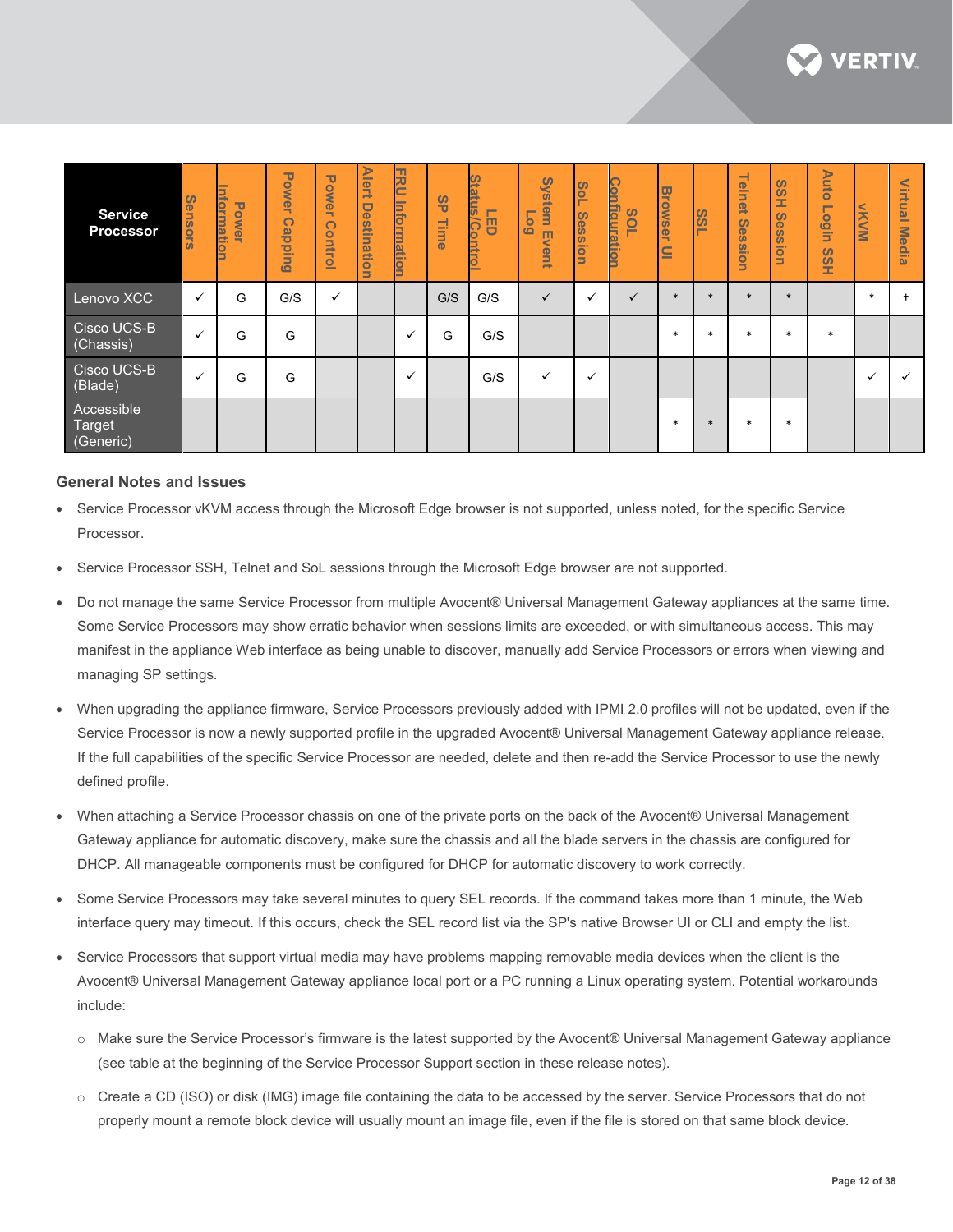

**NOTE:** On the IBM BladeCenter, only ISO images map correctly.

- After many SPAccess sessions in some browsers, it is possible that all available cookies may be consumed. If the browser presents an error message that no more cookies are available, please close all open tabs and windows for that browser to clear the cookies.
- If the SPAccess port range is modified prior to appliance firmware upgrade, the port range must be reconfigured to the desired value after the appliance upgrade is completed.
- The SPAccess design assumes that the Service Processor port assignments will not be reconfigured to use different port(s). Please retain the default port assignments for correct operation.
- Termination of an SPAccess session from within the appliance session tab on a factory restored appliance may cause the appliance Web interface to become unresponsive. Please use other interfaces to close the SPAccess sessions.
- When adding a Service Processor, the alias does not accept a space. If a user needs a space in the name, after adding, they can modify the name via Administration/Targets.
- When a Service Processor SP Console session is launched, an SoL Session Launched event is logged in the appliance event log, and in the Avocent® DSView™ software event log if the appliance is managed using DSView™ software.
- Currently, an SoL session cannot be disconnected by clicking the *X* button at the top right of the viewer window. Please disconnect the session from the appliance Web interface on the Service Processor session screen.
- Power state transitions from Service Processors may not be identified and displayed in the appliance Web interface or DSView™ software for up to fifteen minutes after the transition occurs.
- The Serial-over-LAN Data Buffering Download Log button in the Web interface is currently not functional, but the log can be manually downloaded from the appliance. An example method to retrieve a log of SoL history from the appliance shell is: ssh -t admin:<SP\_Name>@<UMG\_IP> targetexec solhistory | tee sol.log
- The default state of the IPMI/DCMI privilege for IPMI-based SPs managed by the appliance is not displayed for Service Processors that were discovered prior to appliance firmware upgrade, although any Service Processor added to the appliance prior to appliance version 2.5.0.8 will use the Administrator IPMI/DCMI Privilege. Please delete and re-add the Service Processor to restore the correct display.
- HP iLO3 and iLO4 Service Processors may be added or discovered using credentials with an IPMI/DCMI privilege of Administrator, Operator or User. The management capability of the HP iLO3 and iLO4 Service Processor through the appliance will be limited by the privilege of the credential used to add the Service Processor. All other Service Processors supported by the appliance can be added or discovered using credentials with an IPMI/DCMI Administrator privilege.
- The Java 7 Update 51 has introduced strict security requirements where native Service Processor vKVM applets will fail to launch until the Service Processor supports the Java security requirements. The Service Processor vendor should provide firmware updates to resolve these issues. Until the updates are in place, consider workaround options that are consistent with your corporate security requirements.
- When connecting a Service Processor to a private port of the Avocent® Universal Management Gateway appliance for discovery, ensure that the Service Processor has been configured for DHCP address assignment and reset prior to connection for successful discovery. If the appliance firmware is updated by USB boot or net boot, it may be necessary to disconnect the Service Processor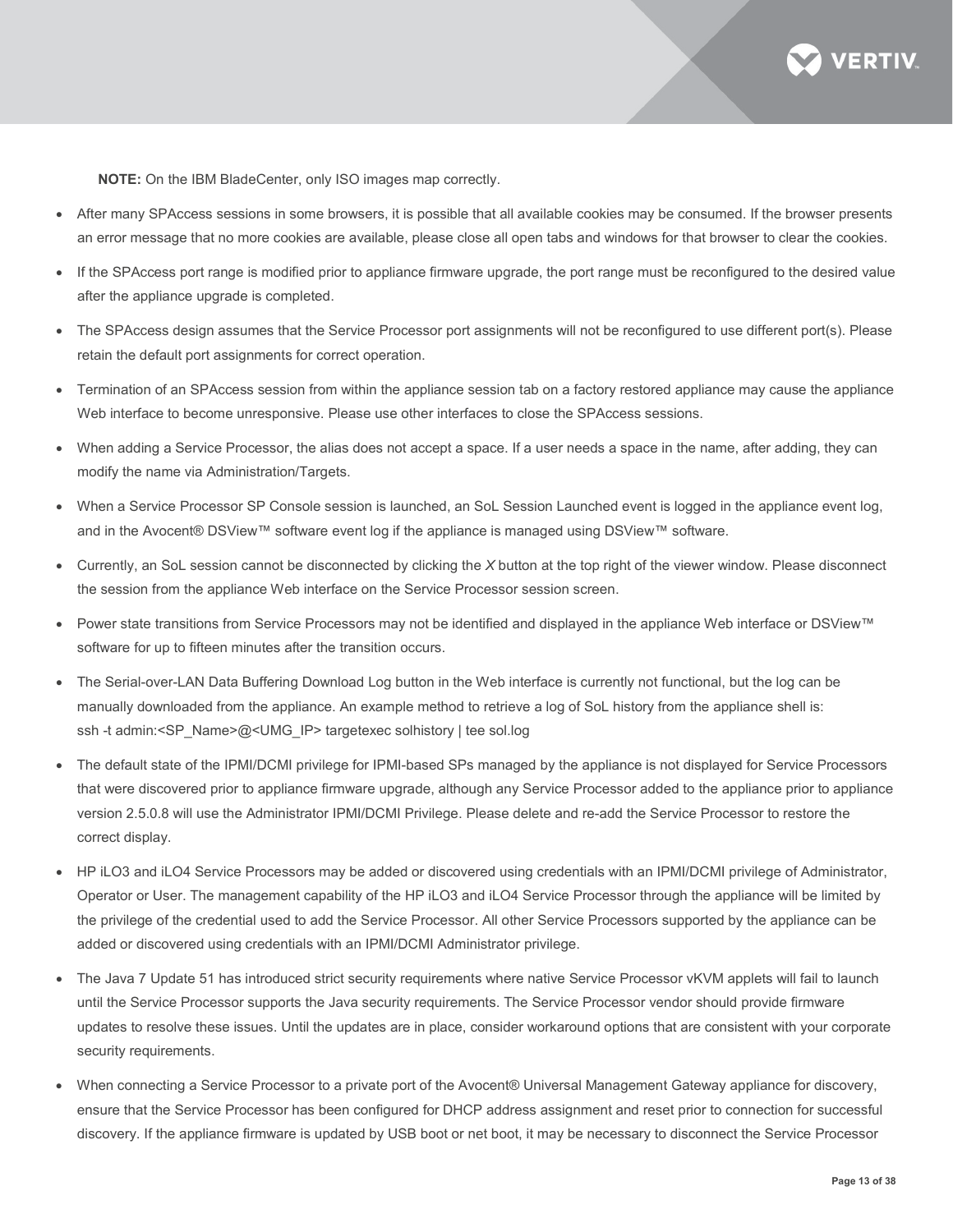

and power-cycle or reset it, then reconnect the Service Processor for rediscovery after the appliance is restored to normal operation. If the Service Processor is reconnected before the appliance is restored, it may be necessary to manually discover the Service Processor by defining and launching an SP discovery range including the IP address range for the private port.

- After a Service Processor has been added or discovered into the Avocent® Universal Management Gateway appliance, dynamic data may not be available from the Web interface for up to five minutes and time-outs may be seen during this initial five-minute period, depending on network delays between the Service Processor and the Avocent® Universal Management Gateway appliance.
- When manually adding or discovering Service Processors, occasionally the Service Processor is displayed on the Administration/Targets/Service Processors page but not in the Targets or the Administration/Targets page of the appliance Web interface. Close the browser and re-open it to resolve the issue.
- If the Rescue action is taken to restore management of a Service Processor set for automatic periodic password change, please wait several minutes for the Rescue action to complete.

#### **Service Processor Firmware Upgrade**

- The firmware files from the Service Processor vendors can be extracted for upgrade as follows:
	- o Cisco UCS-B: Use the ucs\*.bin file provided by Cisco.
	- o Cisco UCS-C: Extract the upd-pkg-<model>.cimc.full.<version>.bin file from the <model>-cimc-.<version>.zip file from the <version>\cimc folder within the compressed executable provided by Cisco. For example, for version 1.4(3t), the upd-pkg-c200 m1-cimc.full.1.4.3t.bin file is extracted from the c200-m1-cimc.1.4.3t.zip file.
	- o Dell DRAC5: Extract the firmimg.d5 file from the payload folder within the compressed executable provided by Dell.
	- o Dell iDRAC6: Extract the firmimg.d6 file from the payload folder within the compressed executable provided by Dell.
	- o Dell iDRAC7/iDRAC8: Extract the firmimg.d7 file from the payload folder within the compressed executable provided by Dell.
	- o Dell iDRAC9: Extract the firmimgFIT.d9 file from the payload folder within the compressed executable provided by Dell.
	- o Dell iDRAC7/8/9 blade programmed through the chassis: Provide the entire update package from Windows. For example, for version 3.21.26.22, the file is iDRAC-with-Lifecycle-Controller\_Firmware\_FDMV1\_WN64\_3.21.26.22.EXE. The Dell CMC Extended Storage Card must be installed and the Extended Storage feature must be enabled.
	- o Dell M1000e: Extract the firmimg-<version>-A00.cmc file from the compressed executable provided by Dell. For example, for version 4.5, the extracted file is fmrimg-4.5-A00.cmc.
	- o HP iLO2, iLO3, iLO4, and iLO5: Extract the ilox <version>.bin file from the root folder or the image folder from the compressed executable provided by HP. For example, for version 2.03 for iLO4, the extracted file is ilo4\_203.bin.
	- o HP BladeSystem: The upgrade file is specifically provided by HP. For example, for version 4.30, the downloaded file is hpoa430.bin.
	- o IBM IMM, IMM2: Extract the \*.upd from the root folder within the compressed executable provided by IBM.
	- Lenovo IMM2: Extract the \*.upd from the root folder within the compressed executable provided by Lenovo.
	- o Oracle ILOM3 Extract the \*.pkg from the Model/Firmware/service-processor folder within the compressed executable provided by Oracle.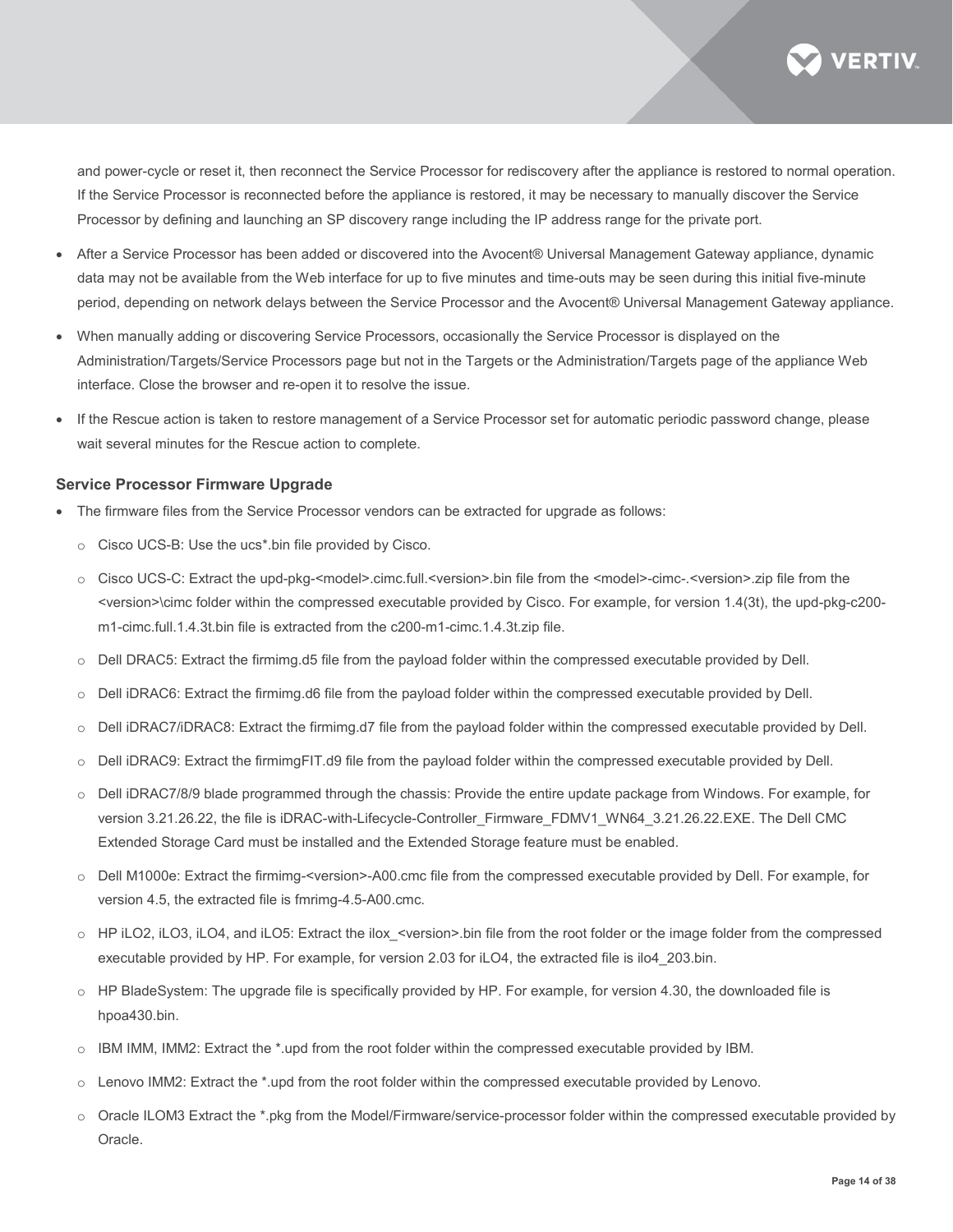**VERTIV** 

- Service Processor firmware maintained in a remote share must be reinstalled in the remote share starting with appliance firmware version 3.2.0.30.
- Service Processor firmware for an iDRAC7 blade must be downloaded separately from firmware for an iDRAC7 monolithic or tower, even though the firmware is the same for blades, monolithics and towers.
- Service Processor firmware for an iDRAC8 blade must be downloaded separately from firmware for an iDRAC8 monolithic or tower, even though the firmware is the same for blades, monolithics and towers.
- The current firmware version of a Service Processor will be displayed as "---" if the version cannot be identified. Please either rediscover or delete and re-add the Service Processor to the appliance to try to resolve this issue.
- The alert and optional trap indicating that the Service Processor is not using supported firmware does not currently include the Service Processor target name.

# **Cisco UCS-B Chassis and Blades**

- If all blades within a Cisco UCB-B chassis are not present following upgrade to this firmware version, please delete the chassis and any blades that were discovered as standalone Service Processors and rediscover the chassis only to restore access to all blades.
- Blade Virtual Media launches can only be supported if the blade credentials are passed from the viewer back to the Service Processor unencrypted. A second Virtual KVM / Media button is presented in the Web interface to launch the vKVM session so that a Virtual Media session can be launched from the vKVM session using the unencrypted credentials. There is a confirmation prompt to continue the launch. If the Virtual KVM button is used to launch the vKVM session, a Virtual Media session launch from that vKVM session will fail as the Virtual Media credentials will be encrypted. The Avocent® DSView™ software does not support the unencrypted Virtual Media launch. Also, launching a blade vKVM through a chassis login does not support the unencrypted Virtual Media launch.
- Blade vKVM sessions launched through the chassis are not currently supported. Please launch blade vKVM sessions through the blade underneath the chassis.
- Chassis auto login sessions are not supported.
- An HTML5 vKVM session to the Cisco blade will freeze if virtual media is activated. Please use one of the other viewers for this function.
- Power capping for the Cisco chassis cannot currently be set to more than 1100 watts. Please access the Cisco UCS Manager directly to control this function.
- The Cisco blade firmware cannot be updated when the Host Firmware Package within the Firmware Policy is configured to the Blade Package setting. Please remove this configuration in the Service Processor for proper firmware update operation.
- Power threshold for the Cisco blade cannot currently be configured. Please access the Cisco UCS Manager directly to control this function.

#### **Cisco UCS-C210 Monolithics**

The SPAccess vKVM session is not accessible when launched from the appliance local port interface.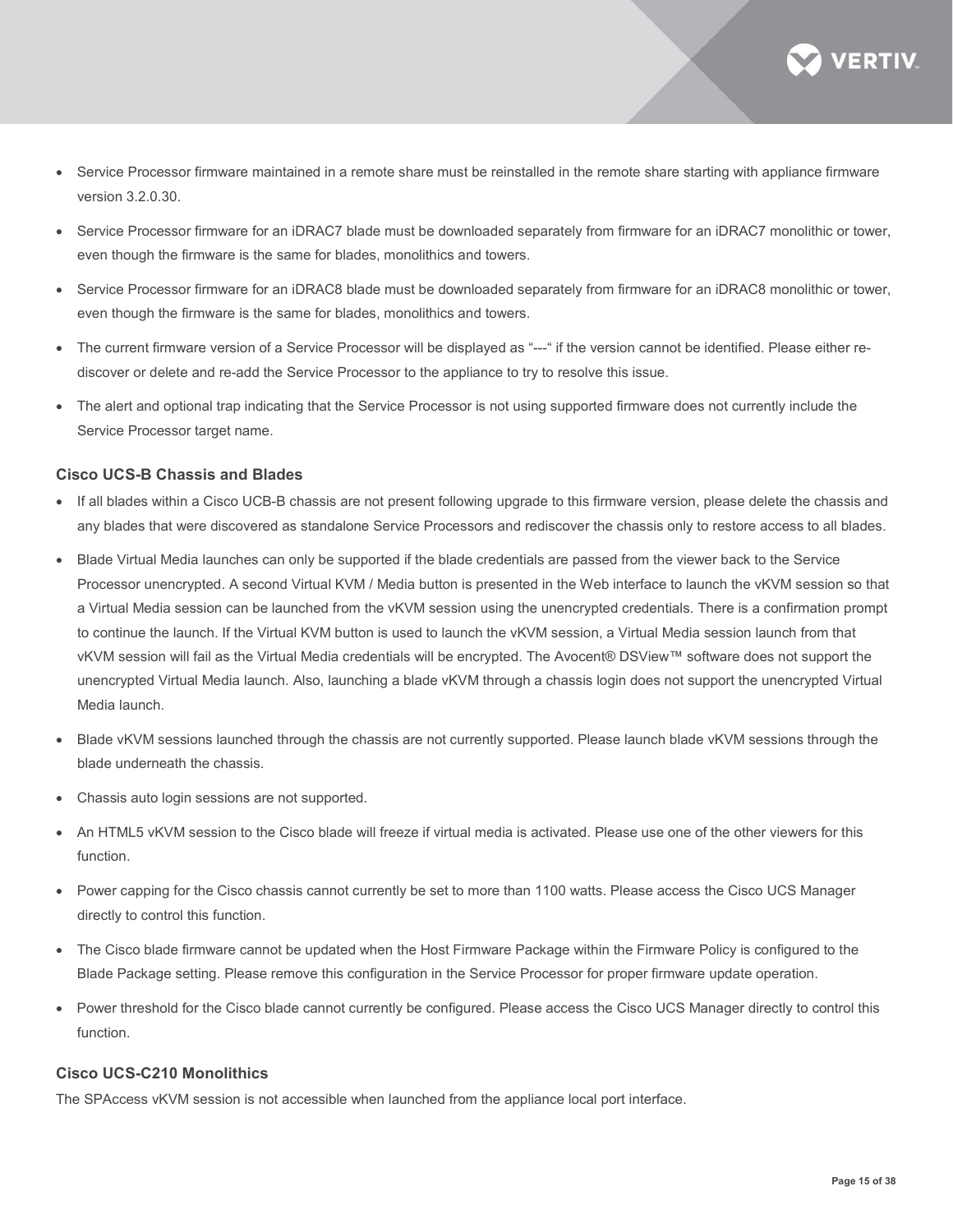

#### **Dell C Series**

- The Dell C Series default username and password of root/root is not included in the appliance default names list. If discovery of these Service Processors is needed, please add the appropriate credentials to the default names list.
- The Dell C Series vKVM and Virtual Media applets fail when launched using Java 8 and when using the VGA console of the Avocent® Universal Management Gateway appliance. Please use Java 7 Update 71 for these operations.
- Occasionally power control failures are seen on the Dell C Series. Retry these power control operations.

#### **Dell DRAC4 and DRAC5**

- When the maximum number of sessions in DRAC4 or DRAC5 has been reached, a new Auto Login or vKVM SPAccess session will fail. The failure can be recovered by resetting the SP via Telnet or SSH. The command for SP reset is 'racadm racreset'.
- DRAC5 firmware supports only IE7 and Firefox2 browsers. SP Access sessions, especially vKVM and Virtual Media sessions may not work in newer versions of Firefox and Chrome and are not supported. SP Access to the DRAC5 is possible with IE9.
- The Dell DRAC5 vKVM and Virtual Media applets fail when launched using Java 8 and using the VGA console of the Avocent® Universal Management Gateway appliance. Please use the remote Web interface from a Windows client running Java 7 Update 71 for these operations.
- The DRAC5 firmware version may not be displayed properly on the Properties screen through the Web interface following an appliance upgrade.
- The server type associated with the DRAC5 Service Processor is currently not displayed on the Administration/Targets/SP Management page.
- The DRAC5 does not support the forward slash ("/") in login passwords. Avoid using the forward slash in the password definition.

# **Dell iDRAC6 Monolithics**

- SPAccess vKVM is supported using the Edge browser for this Service Processor.
- SPAccess vKVM sessions using the Java viewer to this Service Processor are failing when Java JRE8u131 and newer is running on the client. Use the ActiveX viewer or Java JRE8u121 on the client.
- Sensor data is not returned from iDRAC6 monolithics when the Dell server is turned off. After the server power is restored, refresh the Targets/SP/Sensors tab display, if needed, to update the sensor display.
- Some lower-cost servers using the iDRAC6 Service Processor have a shared network port for the Service Processor and the server. If these servers are connected to the Avocent® Universal Management Gateway appliance on the public Ethernet port, the server functions are more easily available to the users. The servers may still be connected to the Avocent® Universal Management Gateway appliance on a private network port, but there may be firewall configuration needed to enable all the server functions.

## **Dell iDRAC6 Blades**

• SPAccess sessions for the M600, M605 and M805 blade servers are currently not supported. The M600, M605 and M805 blade servers use a certificate with MD5 signature which is blocked from the Avocent® Universal Management Gateway appliance for security reasons.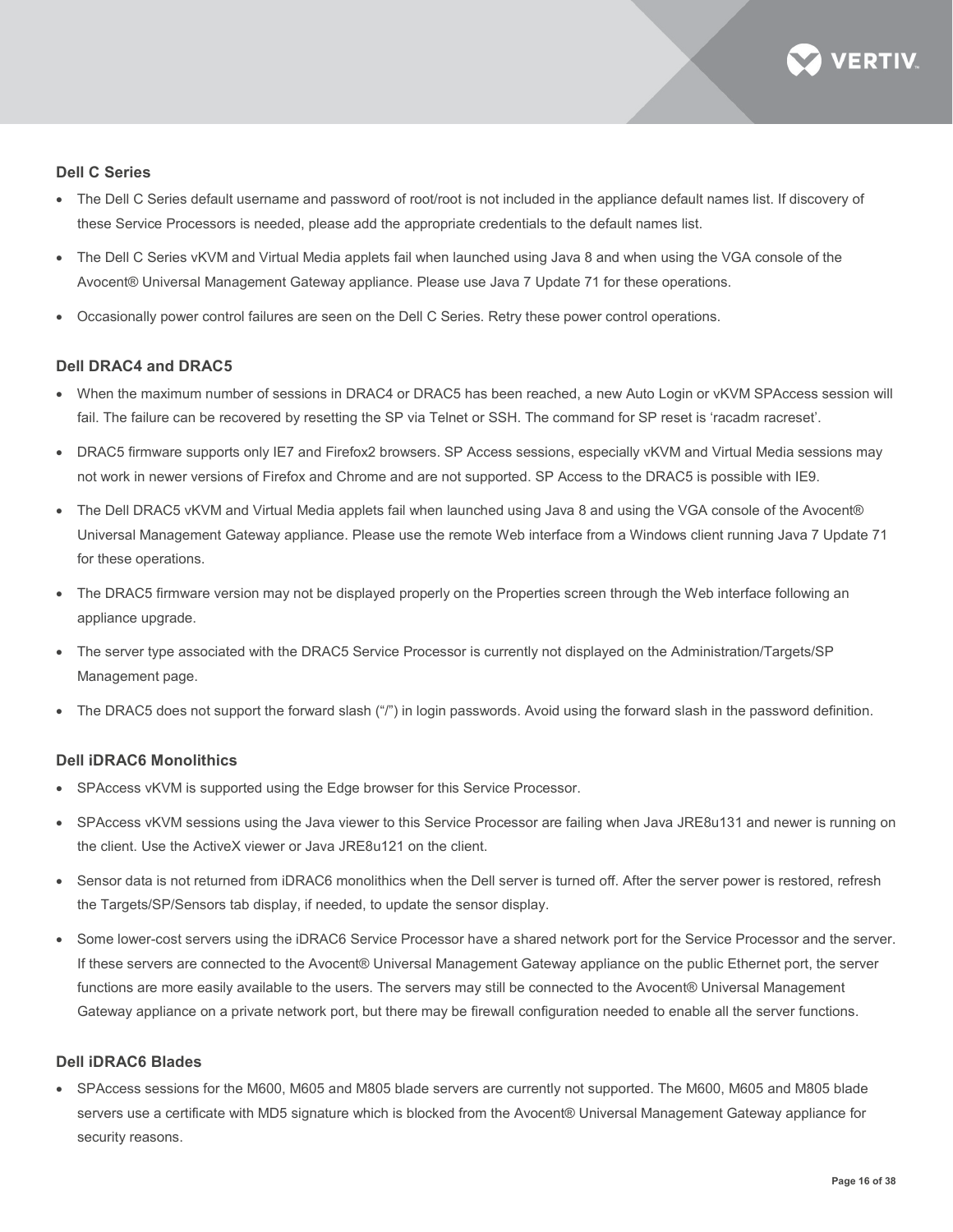

- The Java vKVM viewer within current M610 and M710 blade Service Processor firmware is not compatible with the current Java 8u181 release, so SPAccess vKVM is not functional through the appliance local or remote Web interface.
- SSH Auto Login sessions are currently failing on the M610 and M710 blade Service Processor running v3.75 firmware due to an extended response delay in the Service Processor. Please use v3.60 of the Service Processor firmware to avoid this issue.
- SPAccess vKVM is supported using the Edge browser for the M600, M605 or M805 blade Service Processors.
- SPAccess vKVM is not supported with the Internet Explorer 11 browser in Windows 10 for the M600, M605 or M805 blade Service Processors, as this browser is not supported through the native Service Processor interface directly.
- On the M1000e, occasionally clicking the *Launch iDRAC GUI* button for one of the blades will not complete a single sign-on login due to a Dell limitation. Please log in manually in these cases.
- When M600, M605 or M805 blades are discovered by the appliance as standalone Service Processors, occasionally the SPAccess Browser and SPAccess Browser-Auto Login buttons are not enabled in the Web interface or in the Avocent® DSView™ software. If this occurs, please delete the Service Processor from the appliance, reset the Service Processor, and then add the Service Processor back into the appliance.
- Power information is not available from M600, M605 or M805 blades.
- The M600, M605 and M805 blade Virtual KVM Java applets now fail when launched from a client running Java 8, which means they will fail using the VGA console of the Avocent® Universal Management Gateway appliance. Please use the remote Web interface with the client running Java 7 Update 71 for these operations.
- When a Virtual KVM session is launched for a M610 and M710 blade that is discovered through the M1000e chassis, the chassis vKVM preference is not used. If the alternate viewer is preferred, please launch the desired viewer through the blade native Web interface.
- Virtual Media connections to the iDRAC6 blade Service Processors are not supported from the appliance local port interface as the Service Processors do not natively support this environment.

#### **Dell M1000e CMC**

- The login process for the M1000e may take up to 20 seconds after proper username and credentials are presented, so it may take several seconds to access some features in the Avocent® Universal Management Gateway appliance Web interface. For example, displaying power information may take 15-20 seconds for an M1000e chassis.
- When connecting an M1000e chassis to a private port of the appliance, SPAccess Auto Login sessions to blades either directly or through the chassis may intermittently abort if using FF or IE. If this is seen, try using Chrome.
- Each SPAccess session launched to blades in a blade chassis using blade-through-chassis (use of the single sign-on feature of the chassis to access the blades indirectly through the chassis) opens a separate session on the chassis, so it is possible that all active sessions for the chassis may be consumed if multiple sessions are launched in a short period of time. If this happens, please log out of active blade sessions and allow time for the chassis to time out its sessions.
- An HTML5 vKVM session launched from a blade installed in an M1000e blade chassis when the session was initiated by logging into the chassis is failing in the native Service Processor Web interface due to a limitation in the Service Processor firmware. The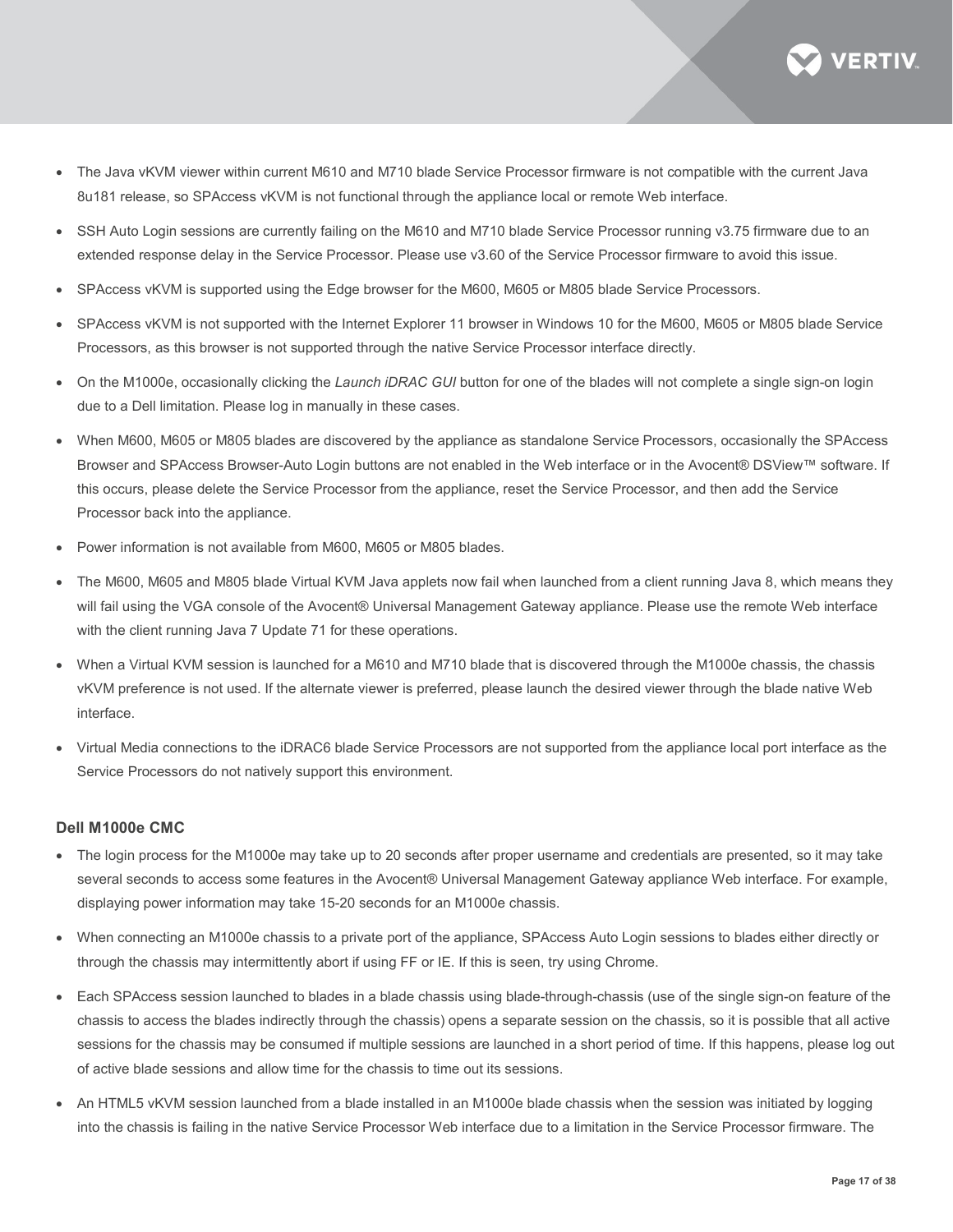**VERTIV** 

SPAccess sessions that operate in this scenario are also failing. To work around the Service Processor limitation, either use the Java or ActiveX viewers, or add the blade to the appliance as a standalone target.

- SPAccess sessions may now be successfully launched directly to Dell M610/M710 (iDRAC6) blade servers with iDRAC6 Service Processor firmware 3.50; however, sessions launched through the chassis are still failing. Please add or discover the individual iDRAC6 blades separately from the chassis (if this has not already been done), then launch SPAccess sessions directly to the iDRAC6 blade server.
- SPAccess sessions launched to iDRAC blades in an M1000e blade chassis are currently not functional. Please add or discover the individual iDRAC blades separately from the chassis (if this has not already been done), then launch SPAccess sessions directly to the iDRAC blade server.
- SoL data buffering to blades installed in an M1000e blade chassis is currently not functional.
- SPAccess vKVM is not supported with the Internet Explorer 11 browser in Windows 10 for the M600, M605 or M805 blade Service Processors, as this browser is not supported through the native Service Processor interface directly.
- SPAccess is not supported with the Internet Explorer 11 browser in Windows 10 for the M610 and M710 blade Service Processors.

#### **Dell iDRAC7 Monolithics and Blades**

- SPAccess vKVM is supported using the Edge browser for the monolithic Service Processors.
- Java vKVM sessions for iDRAC7 blades discovered thru the chassis are currently not functional. Please use the HTML5 vKVM viewer for these sessions.
- The Virtual Console plug-in in the native iDRAC7 Web interface cannot be selected during an SPAccess autologin or browser session. Please use the SPAccess vKVM to launch the vKVM (Virtual Console) session.
- SPAccess is not supported using the Internet Explorer 11 browser in Windows 10 for the monolithic or blade Service Processors, as this browser is not supported through the native Service Processor interface directly.
- SPAccess Browser-only sessions may not work to an iDRAC7 when using the VGA Console. Manually launch a new tab and browse using (https://<IP>) to the SP using the Browser Tabs on the VGA Console.
- The Dell iDRAC7 Service Processor does not natively support Internet Explorer 11 without compatibility mode set in the browser. Please also set compatibility mode when SPAccess sessions are launched.
- Some lower-cost servers using the iDRAC6 Service Processor have a shared network port for the Service Processor and the server. If these servers are connected to the Avocent® Universal Management Gateway appliance on the public Ethernet port, the server functions are more easily available to the users. The servers may still be connected to Avocent® Universal Management Gateway appliance on a private network port, but there may be firewall configuration needed to enable all the server functions.
- The iDRAC7 Basic Management Service Processor is currently not automatically discovered. Please manually add as an IPMI Service Processor.

#### **Dell iDRAC8 Monolithics and Blades**

• SPAccess vKVM is supported using the Edge browser for these Service Processors.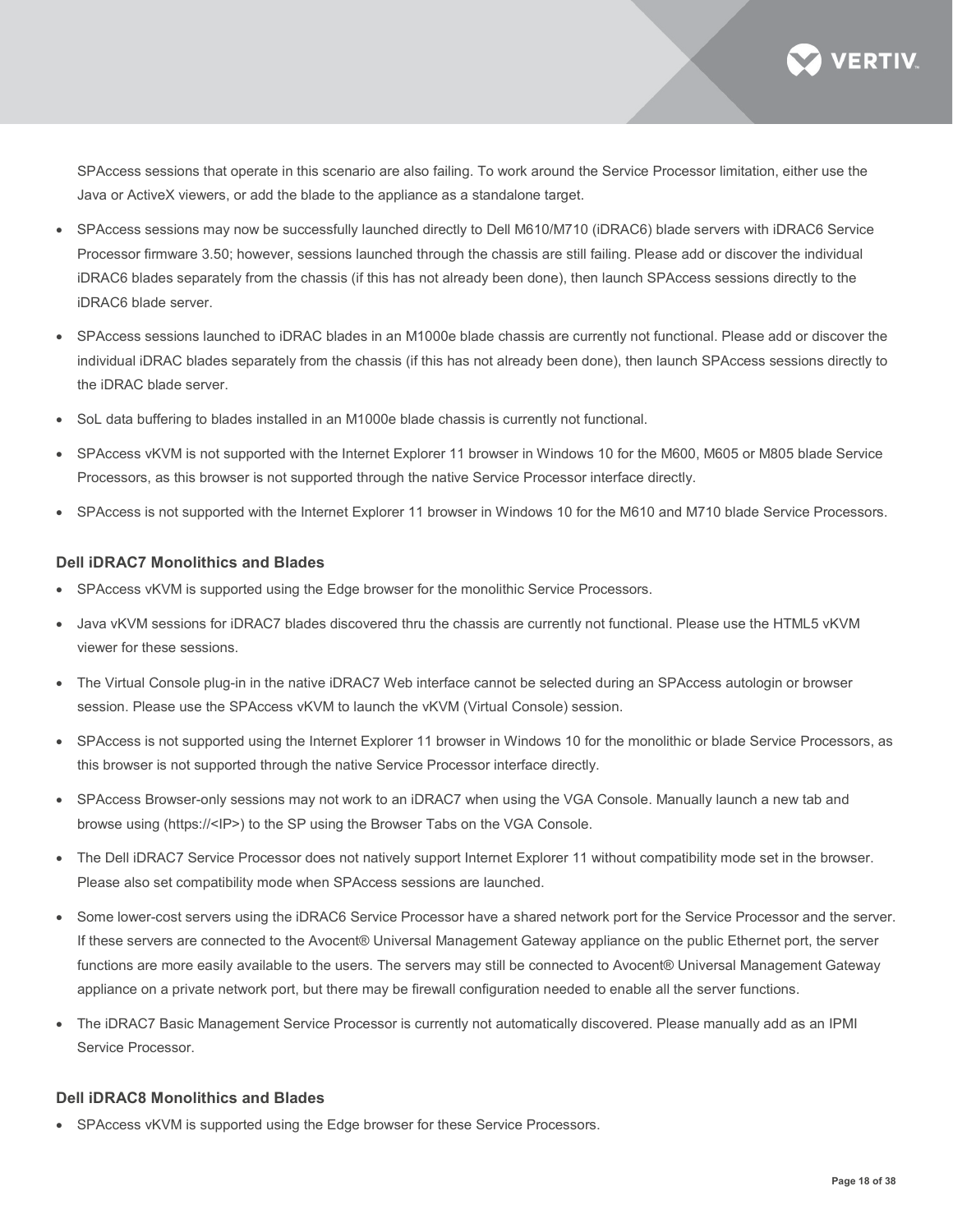

- SPAccess vKVM is not supported with the Internet Explorer 11 browser in Windows 10, as this browser is not supported through the native Service Processor interface directly.
- The Virtual Console plug-in in the native iDRAC8 Web interface cannot be selected during an SPAccess autologin or browser session. Please use the SPAccess vKVM to launch the vKVM (Virtual Console) session.
- The SSH button may be disabled for these Service Processors. If so, please use the Command Line Interface (CLI) to initiate the SSH session.
- An SPAccess vKVM session is currently not launching to the iDRAC8 blade when the appliance is operating in DSView™ software proxy mode. Please use the appliance Web interface or DSView™ software non-proxy mode for this function.
- A SPAccess HTML5 vKVM session is currently not launching to the iDRAC8 monolithic server through the local Web interface. Please either use the remote Web interface or the Java or ActiveX viewers on the local Web interface for this function.
- A Virtual Media device cannot be mapped during a SPAccess HTML5 vKVM session. Please use the Java or ActiveX viewers for this function.

#### **Dell iDRAC9 Blades**

- An SPAccess HTML5 vKVM session is currently not launching to the iDRAC9 blade. To work around this limitation, please use the Java or ActiveX viewers.
- An SPAccess vKVM session is currently not launching to the iDRAC9 blade when the appliance is operating in DSView™ software proxy mode. Please use the appliance Web interface or DSView™ software non-proxy mode for this function.
- The Backspace and Delete keys are not functional during a Telnet session to the iDRAC9 blade or monolithic Service Processor. Please use the SSH session instead of Telnet, or press **CTRL+Backspace** to delete characters.

#### **Dell iDRAC9 Monolithics**

The Backspace and Delete keys are not functional during a Telnet session to the iDRAC9 blade or monolithic Service Processor. Please use the SSH session instead of Telnet, or press **CTRL+Backspace** to delete characters.

#### **Dell FX CMC and Blades**

An SPAccess vKVM session is currently not launching to the FX blade when the appliance is operating in DSView™ software proxy mode. Please use the appliance Web interface or DSView™ software non-proxy mode for this function.

### **FTS iRMC**

Power data can be retrieved from FSC iRMC Service Processors only if their firmware includes the DCMI IPMI extensions (such as the Intel Node Manager).

#### **FTS iRMC S2**

• Power data can be retrieved from FSC iRMC S2 Service Processors only if their firmware includes the DCMI IPMI extensions (such as the Intel Node Manager).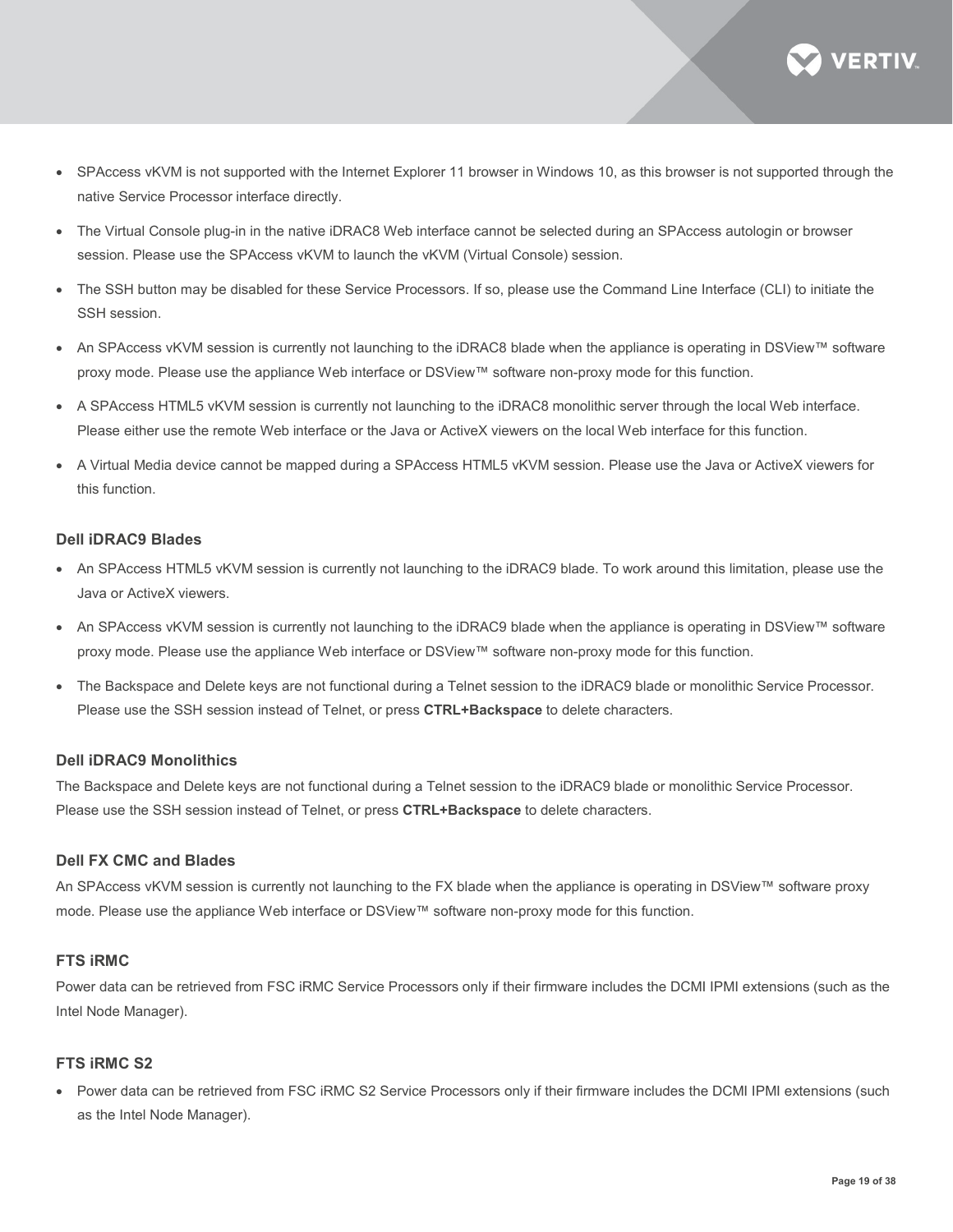

- The Java vKVM viewer within the current iRMC S2 Service Processor firmware is not compatible with the current Java 8u131 release, so SPAccess vKVM is not functional through the appliance local or remote Web interface. The previous Java 8u121 release appears to remain compatible with the Service Processor firmware, if use of a previous Java release is consistent with the security policy of the customer.
- iRMC S2 SPs that use login passwords containing the ampersand (&) character cannot be discovered or managed by the Avocent® Universal Management Gateway appliance. The SP can be discovered and managed when the login passwords do not contain the ampersand character.
- The vKVM (Video Redirection) viewer will not start if the user starts a Browser or Auto Login session and manually browses to the Video Redirection (non-Java Web Start) in the iRMC browser UI. The user should instead use the JWS launcher for video redirection.
- The FSC iRMC S2 Service Processor only supports firmware upgrade through its native Web interface, so automated firmware upgrade through the Avocent® Universal Management Gateway appliance is not supported.
- SPAccess is not supported with the Internet Explorer 11 browser in Windows 10, as this browser is not supported through the native Service Processor interface directly.

#### **FTS iRMC S4**

- When launching an Auto Login SPAccess session, an extra prompt appears that the user must click to continue the log in to the Service Processor.
- The Java vKVM viewer within the current iRMC S4 Service Processor firmware is not compatible with the current Java 8u131 release, so SPAccess vKVM is not functional through the appliance local or remote Web interface. The previous Java 8u121 release appears to remain compatible with the Service Processor firmware, if use of a previous Java release is consistent with the security policy of the customer.
- The Java vKVM viewer within the current iRMC S4 Service Processor firmware is not compatible with the current Java 8u131 release, so SPAccess vKVM is not functional through the appliance local or remote Web interface. The previous Java 8u121 release appears to remain compatible with the Service Processor firmware, if use of a previous Java release is consistent with the security policy of the customer.
- SPAccess vKVM is not supported when the HTML5 viewer is selected for this Service Processor. Please configure the Service Processor to use either the Java or ActiveX viewers for this functionality.
- Virtual Media connections to the FTS iRMC S4 Service Processor are not supported from the appliance local port interface as the Service Processor does not natively support this functionality in a Linux environment.
- SoL configuration for the FTS iRMC S4 Service Processor is currently not functional.
- Power capping configuration for the FTS iRMC S4 Service Processor is currently not functional.

# **HP iLO2**

- SoL sessions to iLO2 blades are currently not functional.
- SPAccess sessions for the iLO2 servers launch very slowly. Please wait up to three minutes for the launch to complete.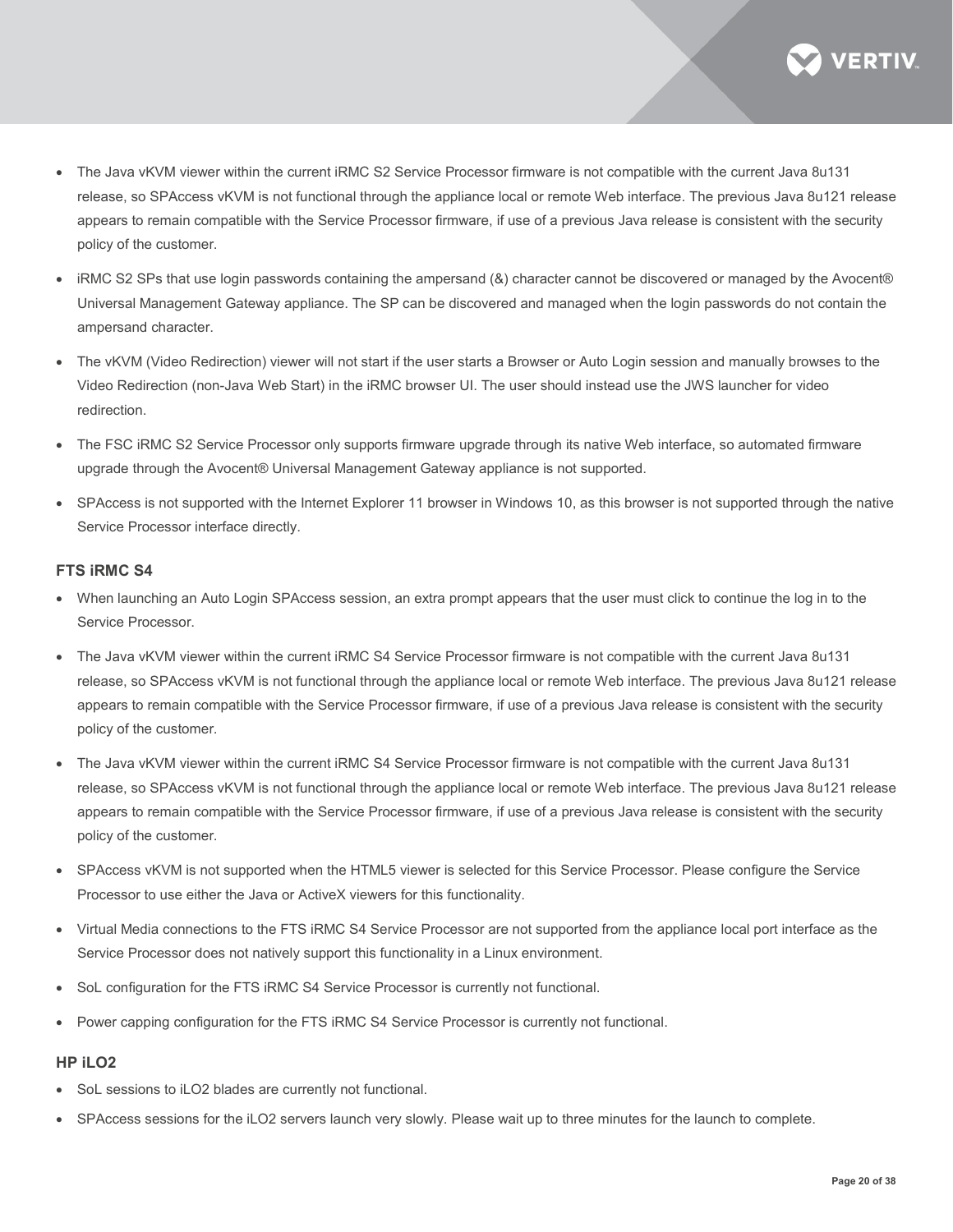

• SPAccess vKVM is not supported with the Internet Explorer 11 browser in Windows 10.

#### **HP iLO3**

- Single quotation mark characters are not permitted in username and passwords entered in the SP browser UI for the iLO 3.
- The indicator blink control should not be enabled in the appliance Web interface since the iLO3 does not support this function.
- The SoL baud rate selection should not be enabled in the appliance Web interface since the iLO3 does not support this function.
- The currently supported iLO3 firmware has compatibility issues with the Firefox browser version 33, which also impacts the SPAccess vKVM operation.
- The currently supported iLO3 firmware has compatibility issues with the Chrome browser version 45. Please use either the Internet Explorer or Firefox browsers for SPAccess vKVM operation.
- SPAccess vKVM is only supported using the Java viewer with the Internet Explorer 11 browser in Windows 10.
- An iLO3 with a password containing the ampersand special character (&) cannot currently be added, discovered or monitored by the appliance. Please use a password without this special character.

#### **HP iLO4**

- Single quotation mark characters are not permitted in username and passwords entered in the SP Browser UI for the iLO 4.
- The indicator blink control should not be enabled in the appliance Web interface since the iLO4 does not support this function.
- The HP iLO4 Service Processor appears to have a limitation where the vKVM applet is not launched when clicking the Java launcher buttons after logging into the Service Processor directly using the Firefox browser. This function works correctly when the iLO4 is directly accessed using Internet Explorer and Chrome browsers, and when the SPAccess vKVM launch in the Avocent® Universal Management Gateway appliance Web interface.
- The Virtual KVM Native ActiveX preference selection for iLO4 should actually be labeled as "Native .Net".
- The HP iLO3 and iLO4 Service Processors can connect virtual media sessions when the client is the Avocent® Universal Management Gateway appliance local port or a PC running a Linux operating system using these steps:
	- o Select *Java IRC* within the Remote Console section.
	- o Enter the physical USB drive name in the Local Image File textbox in the iLO3/4 UI. The drive name will be similar to "/dev/sdc1", where the sdc1 would be replaced with the actual drive name associated with the USB slot.

**NOTE:** After a Virtual Media session is complete, the vKVM session window will disappear and the vKVM session must be restarted.

- The currently supported iLO4 firmware has compatibility issues with the Chrome browser version 45. Please use either the Internet Explorer or Firefox browsers for SPAccess vKVM operation.
- SPAccess vKVM is only supported using the Java viewer with the Internet Explorer 11 browser in Windows 10.
- An iLO4 with a password containing the ampersand special character (&) cannot currently be added, discovered or monitored by the appliance. Please use a password without this special character.
- Configuration of alert destinations for iLO4 Service Processors is currently not functional.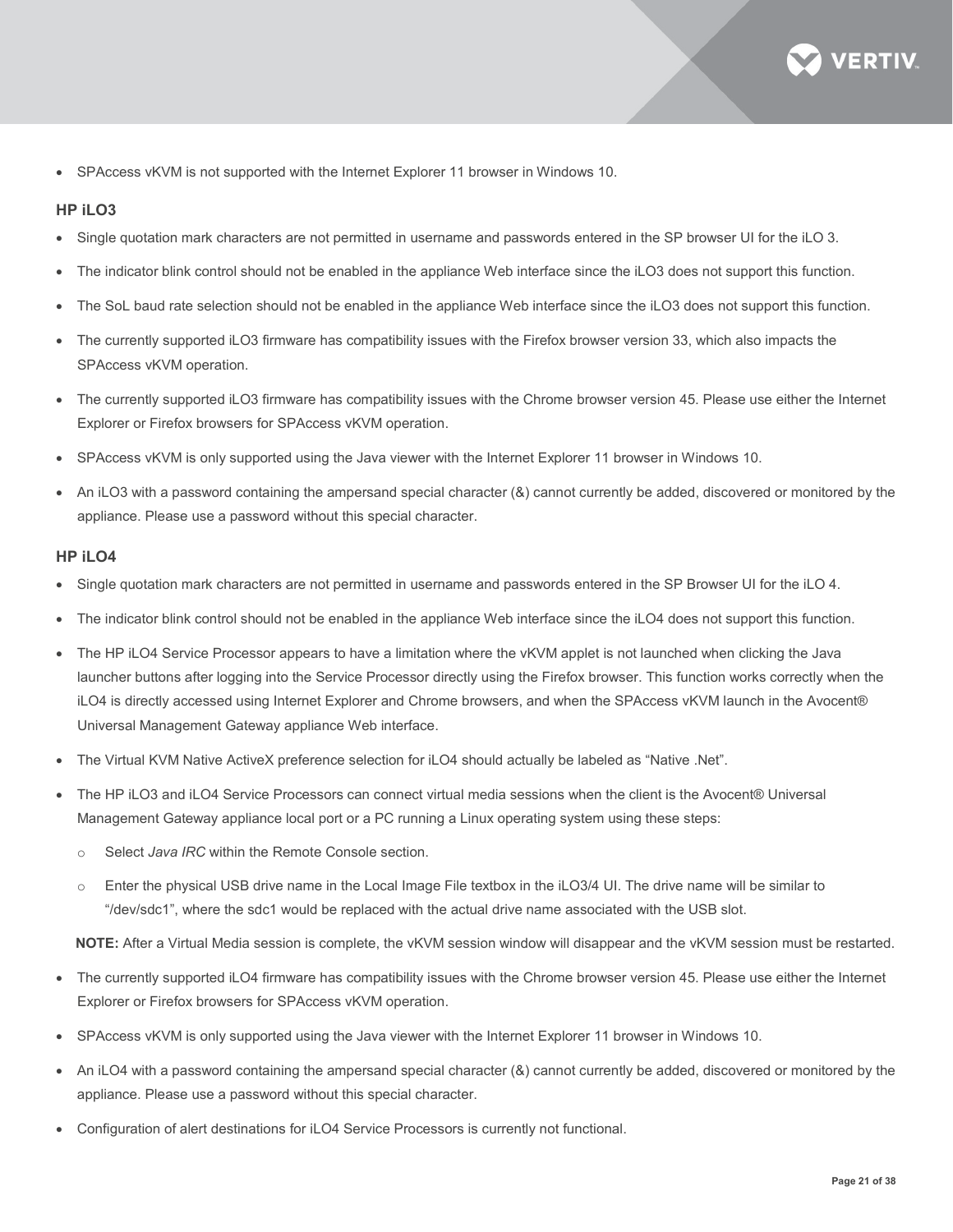

#### **HP BladeSystem and Blades**

- The HP Integrity blade product line is not supported as these blades use a different management interface than the ProLiant blades.
- The HP BladeSystem firmware supported by the Avocent® Universal Management Gateway appliance does not support the Chrome browser. Use Firefox or IE browsers for SP Access sessions to the BladeSystem.
- Occasionally, all HP iLO blades within a HP BladeSystem chassis are not discovered as standalone targets when adding these blades as new targets. Please attempt to discover these blades again to complete the add target operation.
- Each SPAccess session launched to blades in a blade chassis using blade-through-chassis (use of the single sign-on feature of the chassis to access the blades indirectly through the chassis) opens a separate session on the chassis, so it is possible that all active sessions for the chassis may be consumed if multiple sessions are launched in a short period of time. If this happens, please logout of active blade sessions and allow time for the chassis to timeout its sessions.
- SPAccess sessions are not functioning to the HP BladeSystem chassis or blades due to an obsolete default certificate. Update the HP Blade System chassis certificate in the Service Processor Web interface by selecting *Active Onboard Administrator - Certificate Administration - Certificate Request - Generate a self-signed certificate.*
- SPAccess vKVM sessions using the Java viewer launched to blades in an HP BladeSystem blade chassis are not currently supported in a direct connection to the blade chassis or through the appliance. Please either use the ActiveX viewer or manage the blade as a standalone Service Processor.
- SPAccess vKVM is not supported with the Internet Explorer 11 browser in Windows 10 when an iLO2 blade is discovered through the BladeSystem chassis.
- SoL data buffering to blades installed in a HP blade chassis is currently not functional.

#### **IBM RSA-II**

- When a vKVM session is connected on an RSA-II server, a second login with the same user ID will cause the original vKVM session to be disconnected. This includes a second login through the Avocent® Universal Management Gateway appliance which will use the same user ID. This behavior is by design in the RSA-II servers.
- Intermittent load failures of the vKVM and Virtual Media applets on RSA-II servers have been recorded when the JRE is allowed to keep temporary files on the computer. When using these vKVM and Virtual Media applications on RSA-II servers, Avocent® recommends setting the JRE to disallow temporary file storage through the Java Control Panel.
- vKVM operation to RSA-II servers is incompatible with JRE-6u13. Clients should use JRE-6u14 or later for these applications.
- The native browser UI for the IBM 3950 RSA-II server will not allow log in if the password contains special characters unless the SP firmware is upgraded to A3EP40A or later.

#### **IBM BladeCenter and Blades**

• If the SP discovery feature is used to manage the IBM BladeCenter, the IBM BladeCenter needs to be configured so that its lockout period after five login failures is one minute, if this setting is consistent with corporate security requirements. This setting is located within the IBM BladeCenter web interface under *System-MM Control-Login Profiles-Global Login Settings*. Otherwise, the IBM BladeCenter must be manually added to the appliance.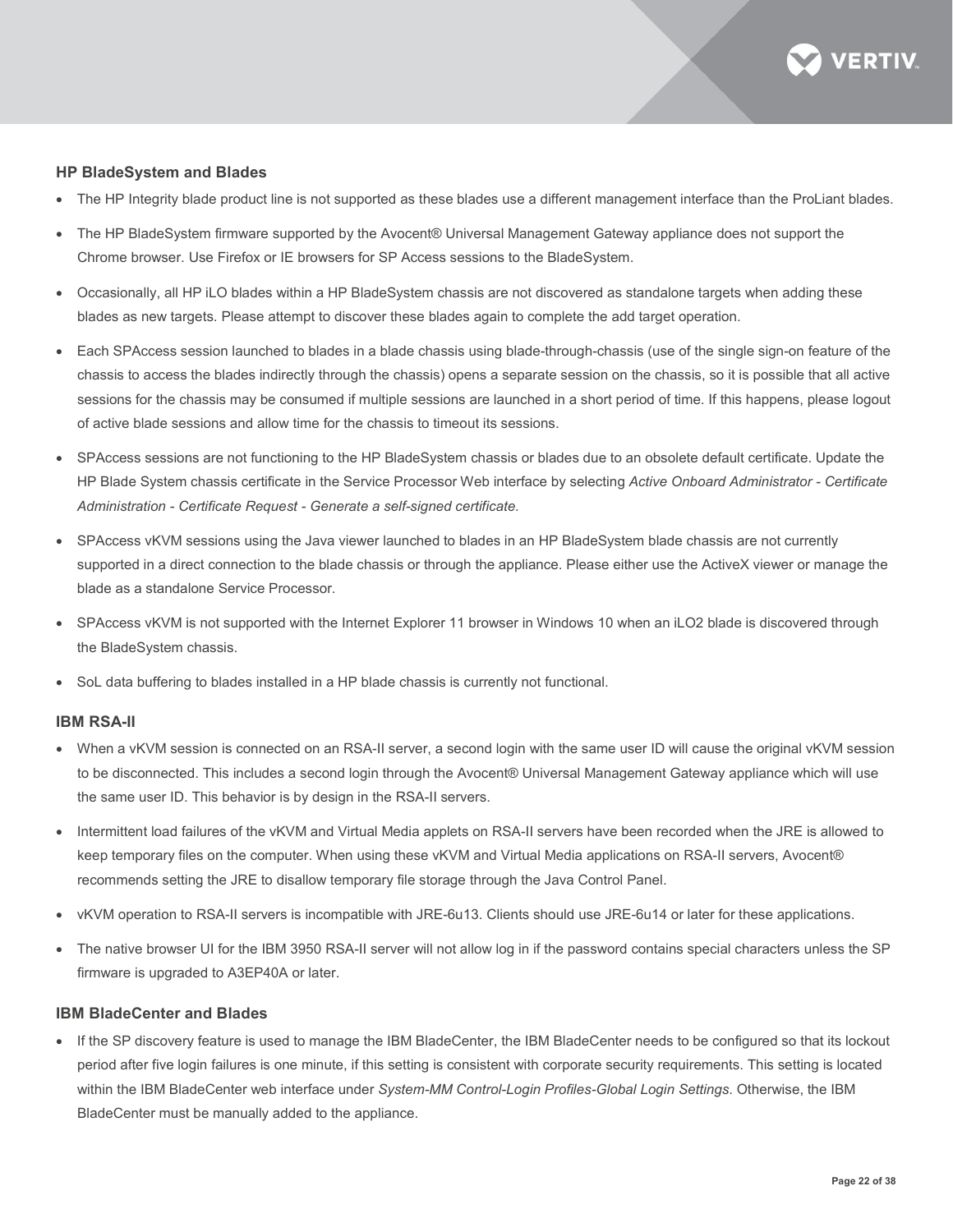

- The vKVM viewer within the IBM BladeCenter will not load when launched under the latest Chrome and Firefox browsers. Please use the Internet Explorer browser for this functionality. The SPAccess vKVM even using the Internet Explorer browser is failing to load when using the latest (Java 8 or 9) run-time environments. The previous Java 7u60 release appears to remain compatible with the Service Processor firmware, if use of a previous Java release is consistent with the security policy of the customer.
- When adding an IBM BladeCenter to an Avocent® Universal Management Gateway appliance, the user account of the IBM BladeCenter provided to the Avocent® Universal Management Gateway appliance must have its "Maximum simultaneous active sessions" set to 0.

#### **IBM IMM Monolithics**

- The password set functionality does not support the double quote ( " ) special character as the character is not supported by the Service Processor.
- Remote SPAccess sessions for the IMM monolithic servers are currently not functional directly to the Service Processor or thru the appliance. SPAccess sessions launched through the appliance local port are functional.
- SPAccess vKVM is supported using the Edge browser for this Service Processor.
- SPAccess vKVM is only supported using the Java viewer with the Internet Explorer 11 browser in Windows 10.
- IMM-based monolithic servers purchased with the "IMM Standard" option do not support vKVM. The Avocent® Universal Management Gateway appliance cannot detect the "IMM Standard" configuration prior to web interface login, so the user is not notified until after the vKVM login attempt.
- The IMM Monolithic servers do not support use of the special characters ':', '&', '\' and '<' in login passwords.
- If the SP discovery feature is used to manage any type of IBM IMM or BC server, the IMM needs to be configured so that its "lockout period 5 login failures" is one minute. This setting is located within the IMM web user interface under *System -IMM Control-Login Profiles-Global Login Settings*.
- SPs may deny login requests if there are too many users/connections; this can result in *500-Internal Server Error* messages being displayed when starting SPAccess sessions to the IMM. Check if there are multiple sessions connected to the SP using the SP's native Web interface and close them. It may also be necessary to reset the SP to restore connectivity.
- Remote Control sessions launched from the IMM's native Web Page in an SPAccess Browser or Auto Login session may fail to start using the Chrome browser. If this issue is seen, try using Firefox or IE9.

#### **IBM IMM2 Monolithics**

- SPAccess vKVM is supported using the Edge browser for this Service Processor.
- SPAccess vKVM is not supported with the Internet Explorer 11 browser in Windows 10, as this browser is not supported through the native Service Processor interface directly.
- SPAccess sessions to IMM2-based monolithic servers may not function correctly using the Google Chrome version 28 browser. Please upgrade the browser to version 29 or later.
- The IBM IMM2 Service Processor does not natively support Internet Explorer 11 without compatibility mode set in the browser. Please also set compatibility mode when SPAccess sessions are launched.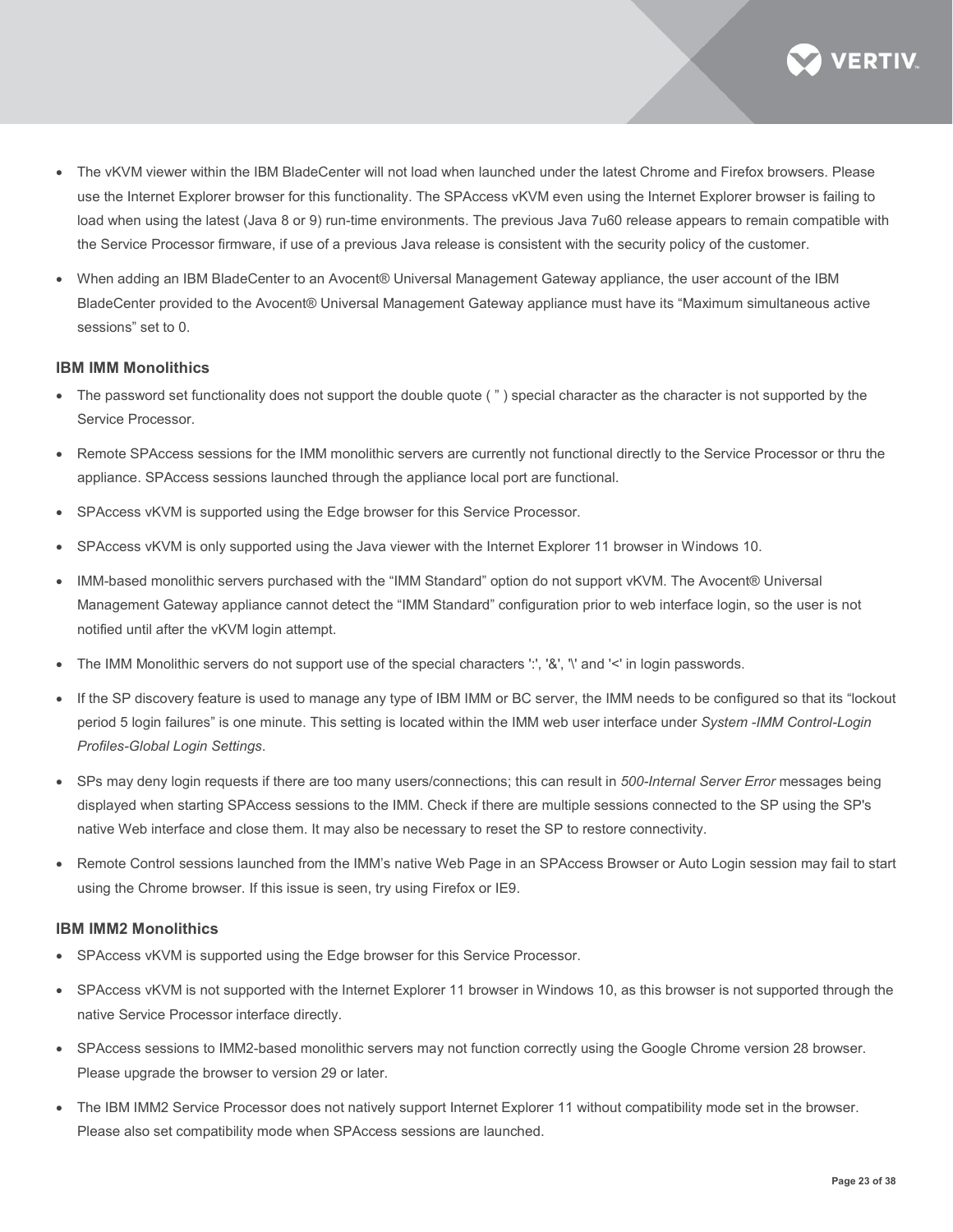

- When logging out of an SPAccess session to a IMM2-based server, all page elements are not downloaded. Refreshing the browser window will restore all page elements.
- Configuration of alert destinations for IBM IMM2 monolithic Service Processors is currently not functional.

#### **IPMI 2.0 Service Processor**

SPAccess vKVM sessions are not supported for this generic Service Processor, but this option is presented for some generic Service Processors. Please ignore this option.

#### **Lenovo Flex Chassis**

- Serial-over-LAN (SoL) configuration is currently not supported for the Lenovo Flex chassis or its blades.
- Configuration of alert destinations for the Lenovo Flex chassis is currently not functional.
- When attempting to launch a blade-through-chassis login from an SPAccess session to the chassis, the blade login must use https.

#### **Lenovo IMM2 Blades**

- SPAccess vKVM is not supported with the Internet Explorer 11 browser in Windows 10, as this browser is not supported through the native Service Processor interface directly.
- ActiveX vKVM sessions for IMM2 blades discovered thru the chassis are currently not functional. Please use the Java vKVM viewer for these sessions.
- SPAccess vKVM using the ActiveX viewer does not successfully launch with the initial launch action. The viewer must be launched again manually for proper operation.
- SPAccess vKVM is not supported when the HTML5 viewer is selected for this Service Processor and a blade-thru-chassis session is launched. Please discover the IMM2 blade as a separate Service Processor for this functionality.

#### **Lenovo XCC**

- Occasionally, the desktop screen is not displayed at the launch of a vKVM session using the Chrome browser. Please terminate and relaunch the session to restore the desktop display.
- SPAccess vKVM sessions to the XCC will disconnect if the XCC is connected to one of the private IP ports of the appliance. Please orient the XCC on the public IP ports to support this function.

#### **Oracle ILOM3 Monolithics**

- Oracle ILOM3 is only managed when connected to a public interface of the Avocent® Universal Management Gateway appliance.
- The Oracle ILOM3 viewer CD-ROM redirection is not compatible with the appliance local port environment. Please use the remote Web interface for this function.

#### **Sun ALOM, ELOM, ILOM**

• ILOM servers must have their http service running to be properly discovered using the SP Auto-Discovery or IP Discovery features. If the http server is not running, the ILOM must be added to the Avocent® Universal Management Gateway appliance using the Manual SP Add feature.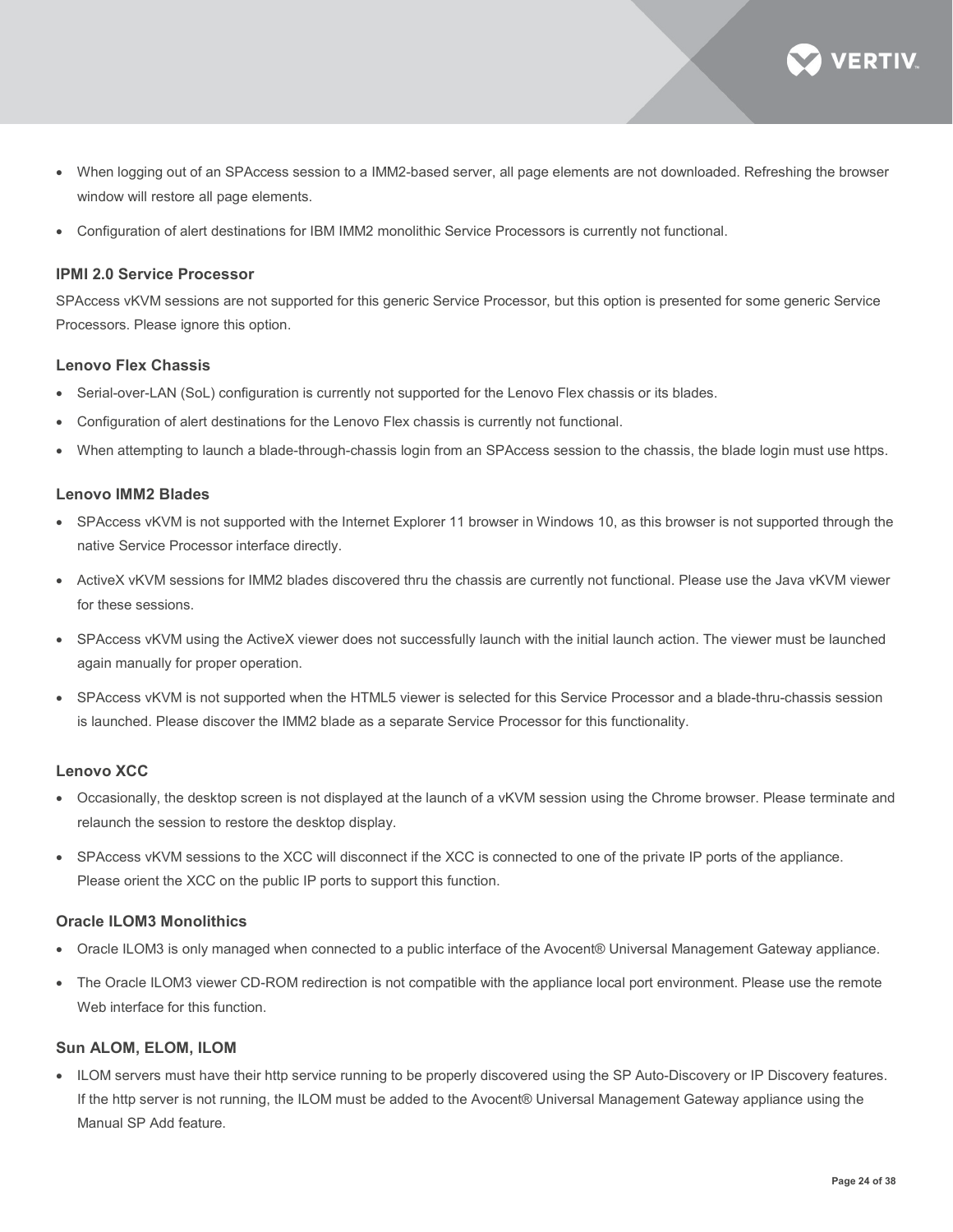

- ALOM servers lack a management web interface natively. The Avocent® Universal Management Gateway appliance does not support custom implementations of ALOM that include a web interface.
- ELOM and ALOM SPs that use login passwords containing special characters cannot be discovered or managed by the Avocent® Universal Management Gateway appliance. These SPs can be discovered and managed when the login passwords do not contain special characters.

# **IPMI 2.0**

SP Access Browser sessions to LO100 servers added to the appliance with IPMI 2.0 profiles are not supported.

# **9 External Network Port Usage**

The table below identifies the network port range, the built-in service name defining the port range, and a description of the port range usage.

**NOTE:** Incoming connections on all ports are blocked by default, and these firewall policies are exceptions to that default policy.

| <b>PORT RANGE</b> | <b>SERVICE NAME</b>          | FIREWALL POLICY DESCRIPTION AND USAGE                                                                                                                   |
|-------------------|------------------------------|---------------------------------------------------------------------------------------------------------------------------------------------------------|
| $\overline{0}$    | srv-PING                     | Open to allow network connectivity verification over icmp. If Related or<br>Established connections are blocked, Service Processor discovery will fail. |
| 20                | srv-FTP-Data                 | Open to allow appliance firmware upgrade.                                                                                                               |
| 21                | srv-FTP-Commands             | Open to allow appliance firmware upgrade.                                                                                                               |
| 22                | srv-SSH-Serial-Session       | Open to allow SSH sessions to appliance and Service Processor Management.                                                                               |
| 23                | srv-Telnet-Session           | Open to allow Telnet sessions to appliance.                                                                                                             |
| 53                | srv-DNS                      | Open to allow DNS connectivity.                                                                                                                         |
| 67-68             | srv-DHCPD                    | Blocked to disallow DHCP requests to the appliance over the public interfaces.                                                                          |
| 69                | srv-TFTP-Services            | Open to allow UMIQ module and Service Processor firmware update.                                                                                        |
| 80                | srv-HTTP-Services            | Open to allow Service Processor firmware update.                                                                                                        |
| 137               | srv-NetBIOS-NS               | Used for Samba client connectivity initiated by the appliance.                                                                                          |
| 138               | srv-NetBIOS-DS               | Used for Samba client connectivity initiated by the appliance.                                                                                          |
| 139               | srv-NetBIOS-SS               | Used for Samba client connectivity initiated by the appliance.                                                                                          |
| 161               | srv-SNMP                     | Open to allow connectivity to PDUs and other SNMP-based targets.                                                                                        |
| 162               | srv-SNMP-Traps               | Open to accept SNMP traps from PDUs and other SNMP-based targets.                                                                                       |
| 443               | srv-Web-UI                   | Open to allow Web interface operation, HTML5 KVM and serial sessions, and<br>Service Processor Management using Redfish.                                |
| 445               | srv-MS-Directory-<br>Service | Used for Samba client connectivity initiated by the appliance.                                                                                          |
| 502               | srv-Modbus                   | Open to allow connectivity to Modbus-based devices scanned by the Trellis™<br>platform.                                                                 |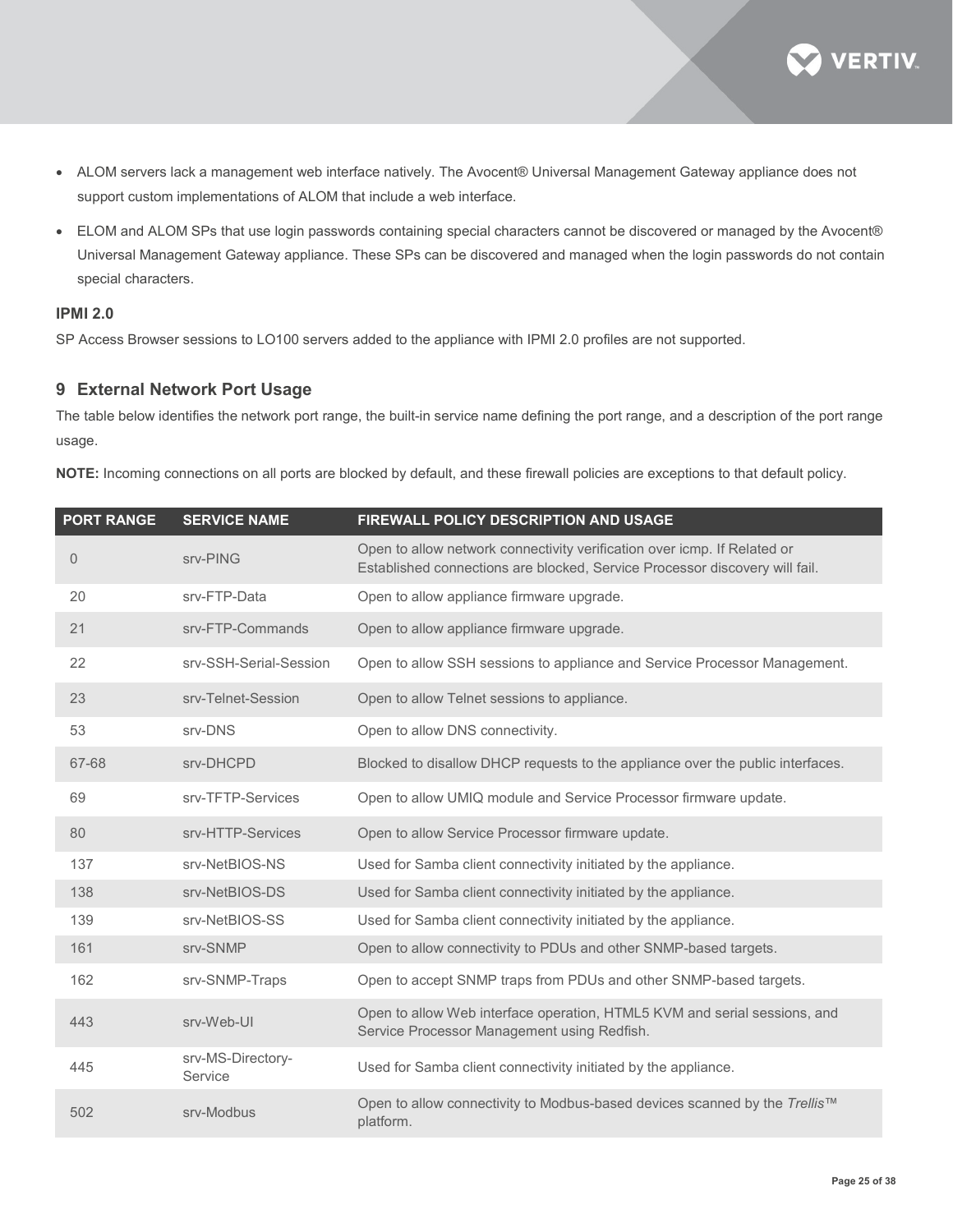

| <b>PORT RANGE</b> | <b>SERVICE NAME</b>                | FIREWALL POLICY DESCRIPTION AND USAGE                                                                     |
|-------------------|------------------------------------|-----------------------------------------------------------------------------------------------------------|
| 514               | srv-External-syslog                | Open to allow Syslog server functionality.                                                                |
| 623               | N/A                                | Used for IPMI client connectivity initiated by the appliance.                                             |
| 843               | srv-Adobe-Flex                     | Not included in firewall policy, no longer required by appliance.                                         |
| 1078              | srv-DS-View-proxy                  | Open to allow KVM and serial sessions to be proxied through the DSView™<br>software.                      |
| 2068              | srv-KVM-session                    | Open to allow KVM sessions.                                                                               |
| 3211              | srv-Discovery-protocol             | Open to allow the DSView™ software to discover the appliance.                                             |
| 3212              | srv-DRIP-protocol                  | Open to allow UMIQ module connectivity.                                                                   |
| 3502              | srv-DS-View-plug-in                | Open to allow DSView™ software connectivity.                                                              |
| 3871              | srv-Security-protocol              | Open to allow DSView™ software -launched sessions and appliance<br>authentication using DSView™ software. |
| 4011              | srv-PXE-boot-server                | Open to enable PXE boot server functionality for Service Processors (currently not<br>supported)          |
| 4112              | srv-Data-logging-<br><b>DSView</b> | Open to allow serial port logging to DSView™ software (currently not supported).                          |
| 4206              | srv-KVM-websock-<br>session        | Blocked to disallow HTML5 KVM sessions using this alternate port.                                         |
| 4321              | srv-UMG-Service-1                  | Blocked by default, policy and service defined for ease of debug.                                         |
| 4440              | srv-UMG-Service-2                  | Open to allow Trellis™ platform connectivity.                                                             |
| 6379              | srv-UMG-Service-14                 | Not included in firewall policy, service defined for ease of debug.                                       |
| 6443              | srv-Trellis-Platform-OHS           | Open to allow Trellis™ platform connectivity.                                                             |
| 7001-7040         | srv-UMG-Service-9                  | Blocked to disallow Telnet access to serial port connections.                                             |
| 8011              | srv-UMG-Service-3                  | Open to allow Trellis™ platform connectivity.                                                             |
| 8012              | srv-UMG-Service-4                  | Open to allow Trellis™ platform connectivity.                                                             |
| 8080              | srv-UMG-Service-6                  | Open to allow Java viewer download to client.                                                             |
| 8123              | srv-UMG-Service-7                  | Open to allow Service Processor firmware upgrade.                                                         |
| 8128              | srv-UMG-Service-8                  | Blocked by default, policy and service defined for ease of debug.                                         |
| 8161              | srv-UMG-Service-13                 | Blocked by default, policy and service defined for ease of debug.                                         |
| 9002              | srv-Trellis-Event                  | Open to allow Trellis™ platform connectivity.                                                             |
| 9003              | srv-Trellis-Event-2                | Open to allow Trellis™ platform connectivity.                                                             |
| 10191             | srv-UMG-Service-5                  | Blocked by default, policy and service defined for ease of debug.                                         |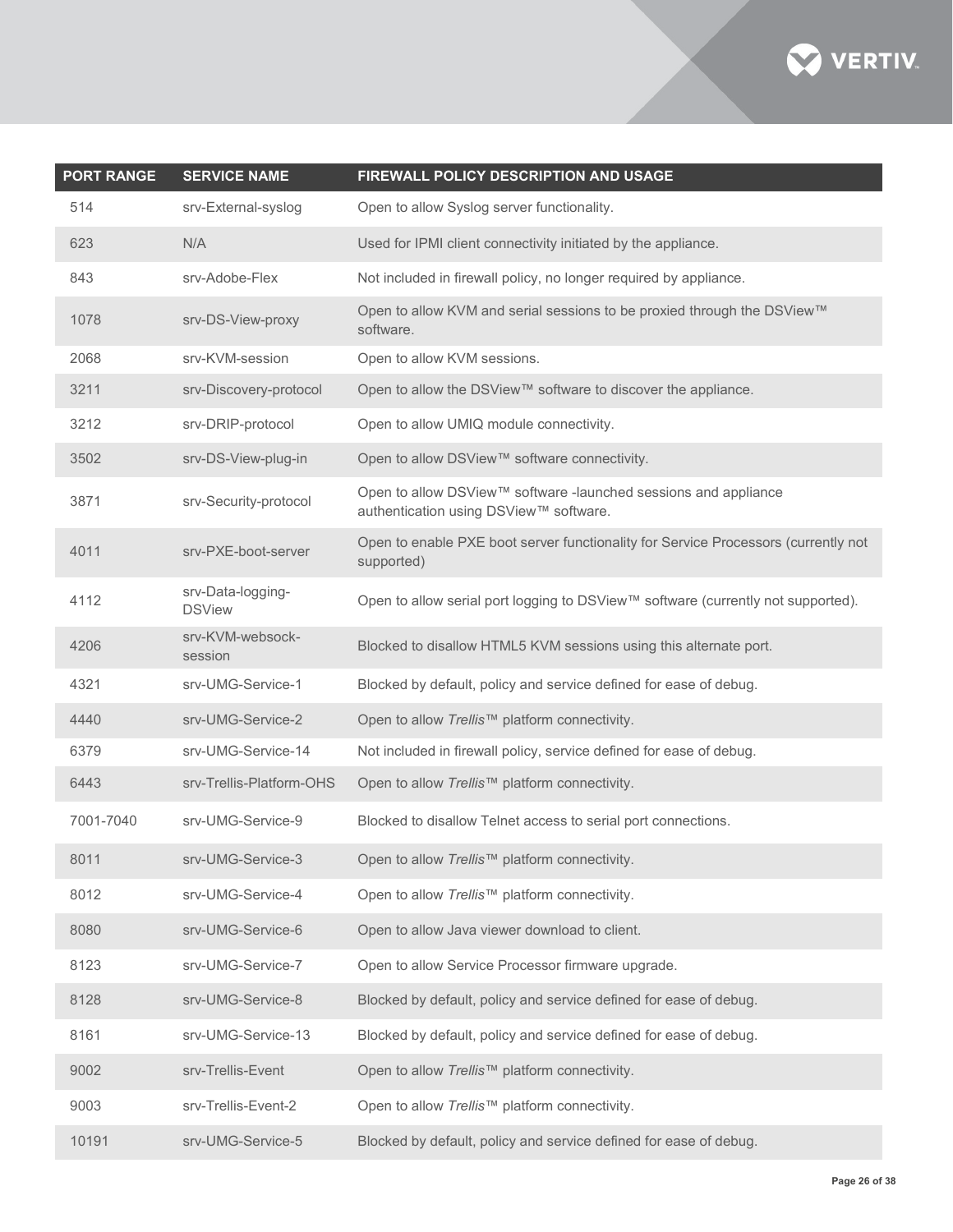

| <b>PORT RANGE</b> | <b>SERVICE NAME</b> | <b>FIREWALL POLICY DESCRIPTION AND USAGE</b>                                                                 |
|-------------------|---------------------|--------------------------------------------------------------------------------------------------------------|
| 11099             | srv-UMG-Service-10  | Blocked by default, policy and service defined for ease of debug.                                            |
| 32123             | srv-UMG-Service-11  | Blocked by default, policy and service defined for ease of debug.                                            |
| 47777-48177       | srv-Velocity-BACNet | Open to allow connectivity to BACNet and Velocity-based devices managed by<br>the <i>Trellis</i> ™ platform. |
| 50000-59999       | sry-SPAccess        | Open to allow SPAccess sessions.                                                                             |
| 61616             | srv-UMG-Service-12  | Blocked by default, policy and service defined for ease of debug.                                            |

# **10 Known Issues**

#### **Upgrading**

- KVM sessions may fail after the upgrade of an appliance that had been previously added to the Avocent® DSView™ management software prior to the upgrade. Resyncing the Avocent® Universal Management Gateway appliance in question will restore KVM functionality.
- An appliance firmware version that is older than the currently installed appliance firmware should not be used in an upgrade operation. Please use the rollback operation to revert to an older firmware version.
- When performing a local port upgrade using the CLI, please format the USB drive using the FAT32 format.

#### **Command Line Interface (CLI)**

- Event syslog enable/disable configuration using the command line interface is currently not functional. Please use the appliance Web interface for this function.
- When disabling DSView™ software access, please reboot the appliance after the operation to ensure that all active connections to the DSView™ software are terminated.
- When enabling DSView™ software access, please delete the appliance and re-add it to the DSView™ software to restore secure mode operation.

#### **Local Serial Console**

If there is a need to execute a downloaded script through the local serial console or from a SSH session, the script to execute must be in the /download folder of the appliance. Scripts contained within the /diag folder can no longer be executed.

#### **VGA Console**

**NOTE:** Enabling the URL bar will allow anyone with access to the VGA console to use the browser.

- When rebooting the system, there is a small chance that the *Restarting system* message followed by machine restart will appear on the VGA Console. If this occurs, a power cycle of the Avocent® Universal Management Gateway appliance will be needed to recover the KVM appliance.
- The VGA console does not support the Avocent® Universal Management Gateway appliance firmware upgrade feature. You can, however, use the firmware upgrade feature via the Avocent® Universal Management Gateway appliance Command Line Interface (CLI) console by logging in as an admin user and selecting *Update Firmware* from the menu.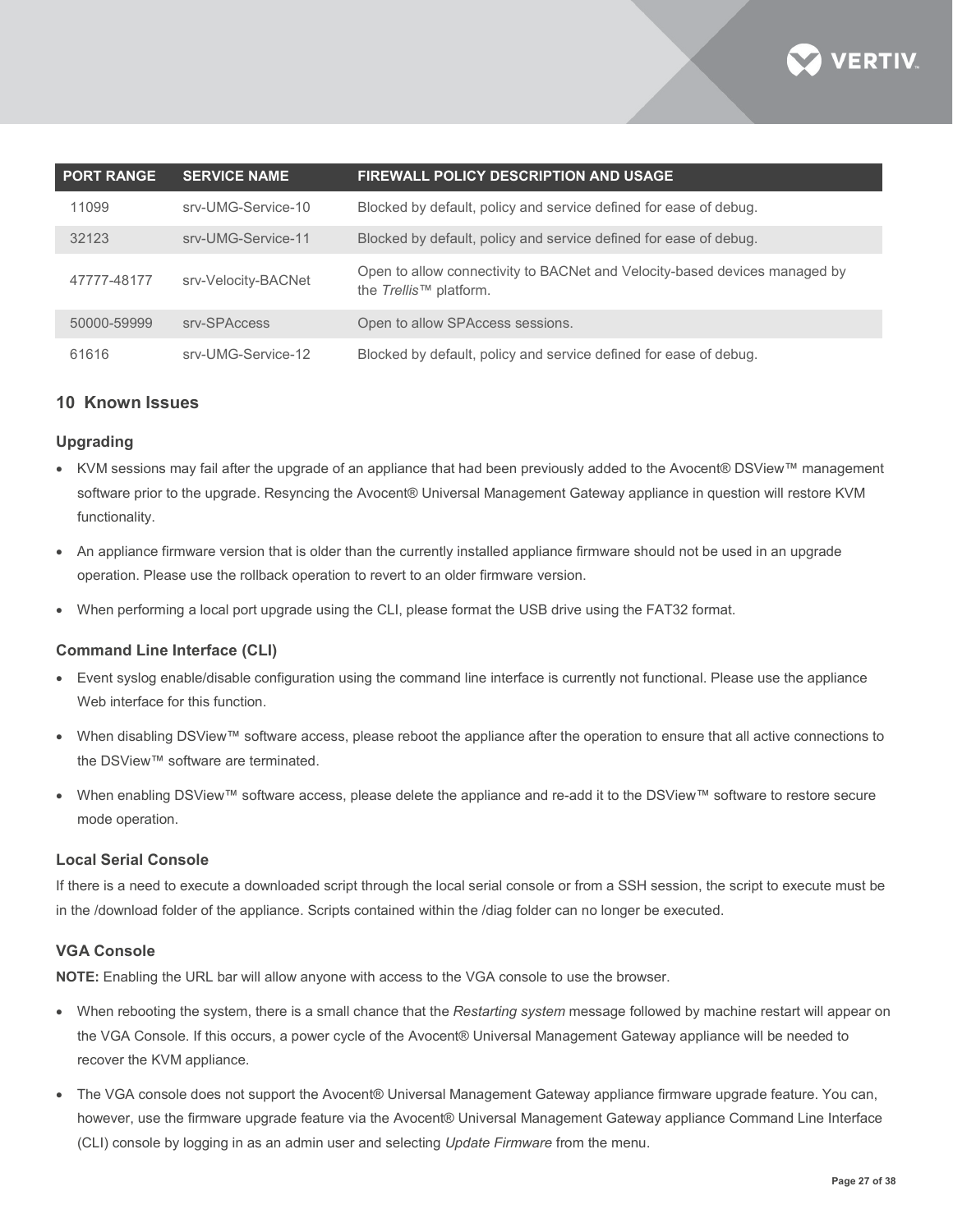

- If the user attempts to log in to the appliance with an expired account when the language is set to non-US English, an *Account has Expired* error message is not displayed.
- If the KVM session window is sent to the background by the Web interface session window, please press **Alt+Tab** to restore the KVM session window to the foreground.
- If the VGA console is used to set a static IP address for the appliance, the Web interface must be refreshed after the set to enable further use.

#### **Authentication**

- SSH connections can be made to disabled Serial Ports; however, the connection to the Serial Target itself will not be established.
- LDAP authentication will fail if not working if DNS servers are configured, but are not accessible by the appliance. Remove the DNS server configuration as a workaround if needed.

#### **Networking**

- You cannot set a bridged interface as the default gateway. Likewise, if you add the default gateway to a bridged connection, you will lose your default gateway.
- When switching networking mode from Failover to Failover-Routed, please switch to Normal mode first.
- When using the appliance in a failover scenario, Service Processors, PDUs and any other IP-based targets should be connected to a private port of the appliance and a public port so that access to those targets is retained following a failover.
- If the appliance was configured to use a static IP address prior to an appliance firmware upgrade, then the DNS settings are not retained after the upgrade is complete. Re-enter the DNS settings manually as a workaround.
- On the initial attempt to set the first valid firewall policy, an *Unknown Policy error occurred* error may appear, but the policy is actually defined. This error does not reoccur on subsequent valid policy definitions.
- When changing the DHCP server for private interfaces to be internal or external from the Administration/Targets/Port Configuration/DHCP Settings screen of the Web interface, network communication to the IP-based targets may be lost as the IPbased targets will retain the assigned network addresses from the previous DHCP server. To restore communication, reset the targets or disconnect and then reconnect the targets to the private port of the appliance so that the targets will request a new IP address from the new DHCP server.

#### **Web Interface**

- The Use Dedicated WSS Port option on the /Administration/KVM Management/Default Settings page is not functional.
- You cannot set a bridged interface as the default gateway. Likewise, if you add the default gateway to a bridged connection, you will lose your default gateway.
- Occasionally the Web interface may stop responding and the cursor will continuously spin when hovering over the Web interface. If this occurs, please refresh or reload the browser tab to continue.
- Occasionally when multiple clients are actively logged into the Avocent® Universal Management Gateway appliance, an exception error may be seen on one of the clients. Select *OK* to bypass the error and continue the session.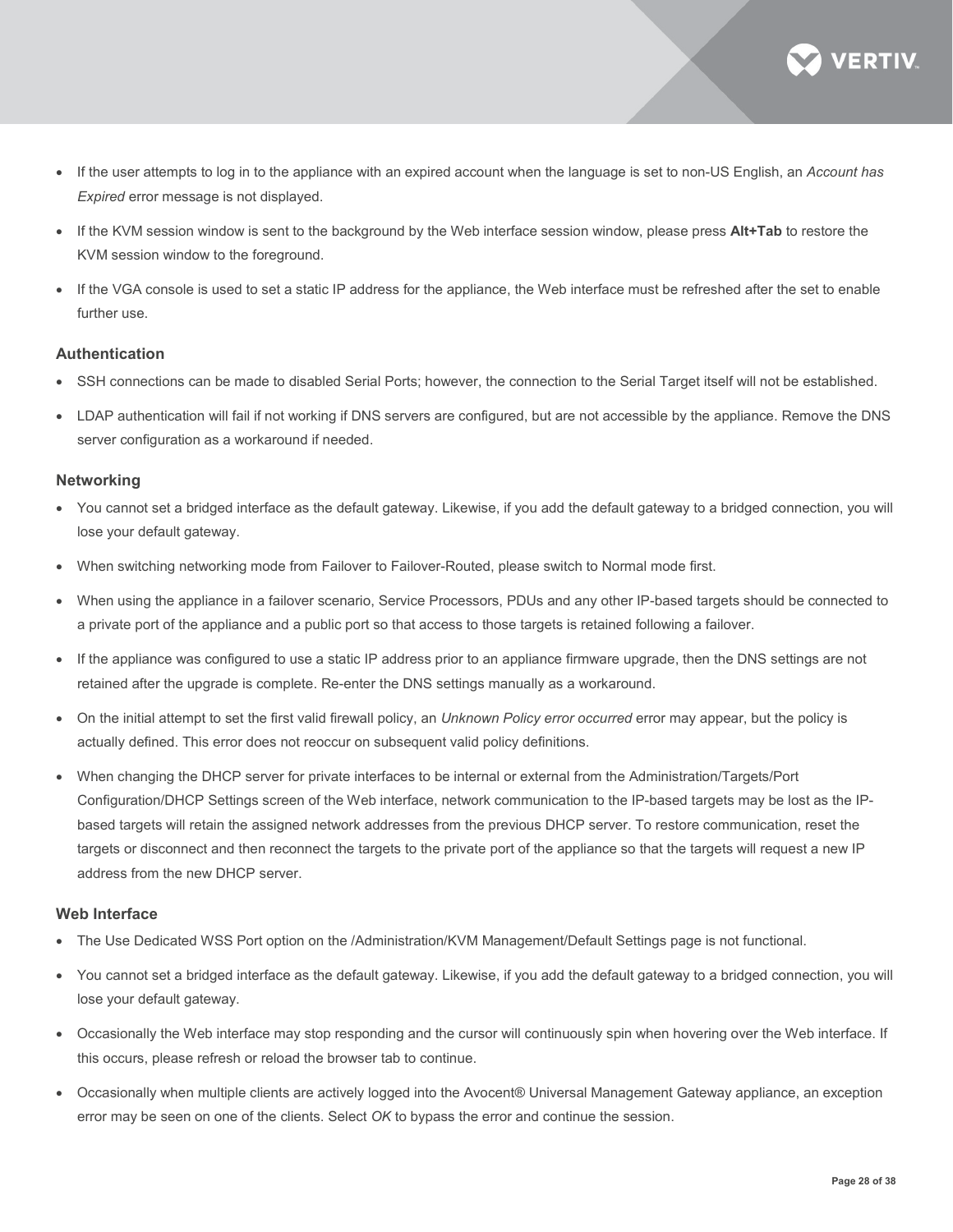

- The password strength setting is not functional and will cause errors if set. As a workaround, please keep the strength setting to None and maintain the desired password strength through assignment convention.
- If a default user (admin/operator/user) is deleted from the appliance, that deleted user cannot be re-created.
- If the default user operator or user is deleted from the appliance, their corresponding Power User or User roles will not operate correctly.
- The contents of the Targets page are not always automatically refreshed when running the Firefox browser. If this occurs, please manually refresh or use the Internet Explorer or Chrome browsers.
- If a Discovery Range cannot be set following an appliance time configuration, please reboot the appliance to restore Discovery Range configuration.
- Events are not currently generated after scheduled backup.
- If the system date is set to January 1, 1970 (maybe through expiration of the clock battery), a user cannot log in to the Web interface using the Internet Explorer browser. Please use the Firefox or Chrome browsers to log in and correct the date. Use an NTP server, if possible, to automatically adjust the date.
- The USB ports cannot currently be disabled using the Web interface.
- The Avocent® Universal Management Gateway appliance uses a polling mechanism to determine the Service Processor power state. Due to this, there will likely be a delay between when the state changes and the Avocent® Universal Management Gateway appliance updates its user interface.
- A Server Processor's status may remain as *Powered On* if that Service Processor has lost power. If there is a concern about the power status, perform a ping test against the IP address of the Service Processor to validate.
- The default login page of a Web interface session does not match the default language setting of the browser and must be set manually when using the Internet Explorer browser.
- When performing a Factory Reset on a UMIQ module, an exception error may be displayed.
- An incorrect error message is displayed when an invalid DHCP range is entered in the Dynamic Ranges table of the /Administration/Targets/Port Configuration/DHCP Settings screen.
- The targets on the /Administration/Targets screen cannot currently be sorted by clicking on a column name.
- Browsing in the Web interface consumes memory in the client browser that is not returned. Please close the browser session to recover client memory.
- The syslog destination configuration cannot be changed once it is configured the first time. Please contact Technical Support for assistance if this parameter must be reconfigured.
- The network port used for the Web interface cannot be reconfigured from port 443.
- If the appliance is configured for an IPv6 network, Web interface sessions cannot be established using the Firefox browser version 25 or later, please use an alternate browser to access the appliance.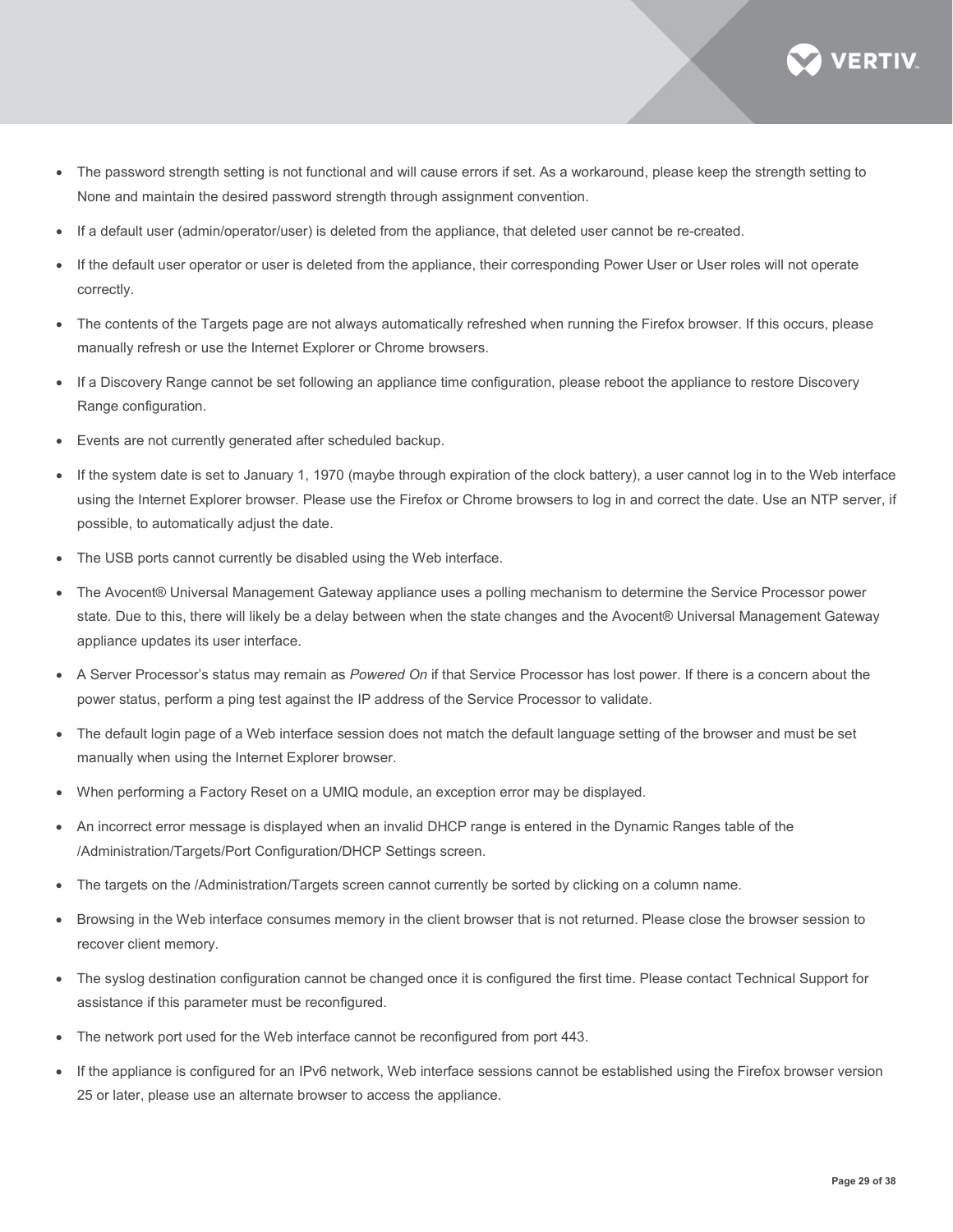

- Web interface sessions cannot be established on some clients using Firefox browser version 31. Please browse to the About: Support page and reset Firefox, then try to establish the session again after the browser restarts.
- Please allow a target rename operation from the Administration/Targets screen to complete before attempting another target rename operation.
- If errors are seen when renaming multiple targets in one operation from the Administration/Targets screen, please only rename one target at a time.
- IP address filtering only supports the IPv4 address format.
- Intermittent failures occur when using the 1:1 NAT Wizard to add an SP or PDU. Please add the SP or PDU to the appliance prior to configuring a 1:1 NAT using that SP or PDU.

#### **Logging**

- If the log detail has been changed to Trace, and another user with the same username logs in and back out, the debug level may revert back to default.
- The event logs may become excessively large over time. To improve performance, please export and save the event logs, then clear all entries periodically.
- The Avocent® Universal Management Gateway 2000 appliance does not update the Event Viewer Log page when switching to a different page and back to the Event Viewer Log page. The Event Viewer Log page will reload when the *Next* button is clicked to advance to the next page of Event Log, then the *Prev* button is clicked to return to the original Event Log page.
- The Avocent® Universal Management Gateway 2000 appliance does not currently support filtering of events shown on the Event Viewer Log pages. The events can be filtered by exporting the Event Log and then filtering the events using a separate tool.
- When SNMP events are logged, the embedded timestamp of the SNMP event is not updated with the appliance clock.
- Syslog and SNMP events associated with the target device in a 1:1 NAT configuration do not have the correct source IP address.

#### **Target Discovery and Operations**

- The initial Service Processor Discovery operation may stop before completion of the search of the specified range. Please restart the search range if this occurs.
- After UMIQ modules are added to a Target Group, a view of Target Group members will show all UMIQ modules in the appliance included in the Target Group, even though only the configured subset of the UMIQ modules are actually in the Target Group.
- Attempts to assign access to more than 30 targets to a User Group in one operation may fail. Please limit the number of targets assigned in one operation.
- When deleting many targets in one operation, please wait at least 30 seconds for the operation to complete.

#### **Asset Location**

Due to a Methode CCM limitation, the CCM must be power-cycled when it is disconnected from one Avocent® Universal Management Gateway appliance before it is reconnected to another Avocent® Universal Management Gateway appliance.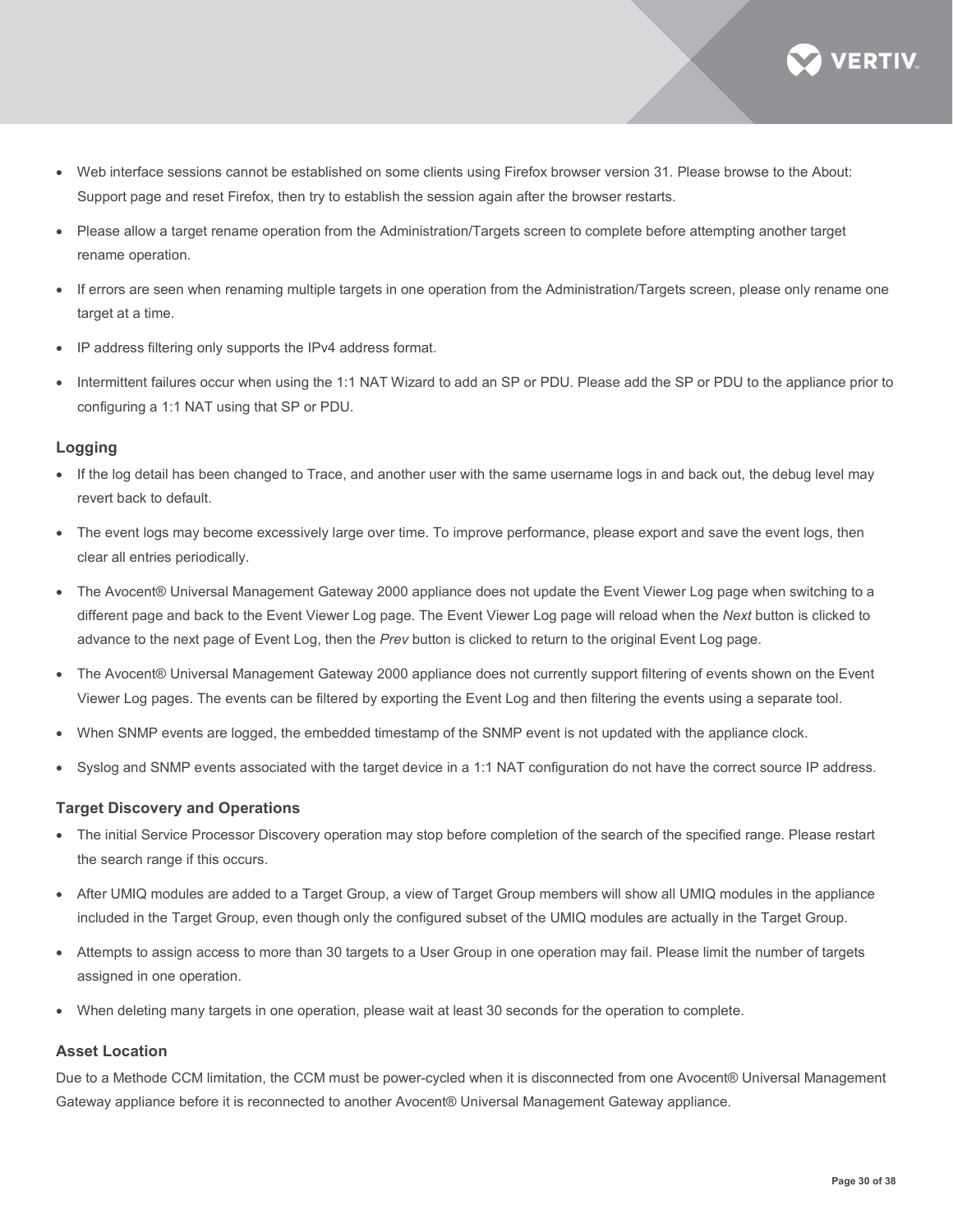

#### **KVM/UMIQ-E Module**

- The port number for UMIQ-E modules not connected to a private port of the appliance is shown as "99" instead of "0" like other targets not connected to a private port of the appliance.
- When converting a UMIQ-V2 module to a UMIQ-E module, the target name and first six characters of the EID will change. The last six characters of the EID is a unique identifier of the module and can be used to track the module through the operation.
- A UMIQ-E module must be deleted from an appliance before it can be managed by a different appliance.
- When a UMIQ-E module is disconnected from the public interface of the appliance, it may remain in an online state on the appliance Web interface. The appliance must be rebooted to clear the online status.
- Occasionally, a successfully discovered UMIQ-E module may be shown as unsuccessfully discovered.

#### **KVM/UMIQ Module**

- If a KVM session is canceled prior to being completely launched and a second KVM session is launched to the same target, a *Path Blocked -- wait a moment and try again* error may be seen. Please wait up to 150 seconds before repeating the launch. This delay can be avoided by allowing a session to completely launch prior to termination.
- When logged into the appliance Web interface using the Internet Explorer browser, if a KVM session is launched, followed by a serial session, followed by an additional KVM session, the second and subsequent KVM launches will not open the KVM viewer. Launch another instance of the appliance Web interface to launch another KVM session.
- When scan mode is launched for several targets, subsequently launching a session to one of the targets being scanned will cause that target to be removed from the scan sequence.
- If UMIQ module targets are lost after rebooting an appliance, it is suggested to disable the Automatically Delete Offline Modules setting in the Admin-Targets-KVM Management-Default Settings page.
- A custom EDID may currently only be set through per-UMIQ module settings and not by default for all UMIQ modules.
- It may be necessary to enable then re-disable mouse acceleration before the mouse pointer is synchronized with a Linux machine.
- The [Windows] key is passed through to the target even when the keyboard pass through is disabled.
- For Suse 11 targets, the mouse will not synchronize or align.
- For Red Hat 6.2 targets, the dual mouse feature is not functional until after the target is rebooted.
- The following settings are recommended on the server to optimize local mouse alignment:
	- o Windows: Initial Setting- 50% Speed. No Acceleration
	- o Linux: Uncheck Enable Absolute Synchronization in Tools/Session Options/Mouse/Mouse Synchronization.
	- o Macintosh: Uncheck Enable Absolute Synchronization in Session Options/Mouse/Mouse Synchronization.

**NOTE:** Refer to the Mouse and Pointer Settings Technical Bulletin found online with the other appliance user manuals and tech bulletins for detailed help. This technical bulletin can be found at [http://pcs.mktg.avocent.com/@@content/manual/590809644b%283%29.pdf.](http://pcs.mktg.avocent.com/@@content/manual/590809644b%283%29.pdf)

• Mouse absolute synchronization must be disabled for sessions launched using the Microsoft Edge browser.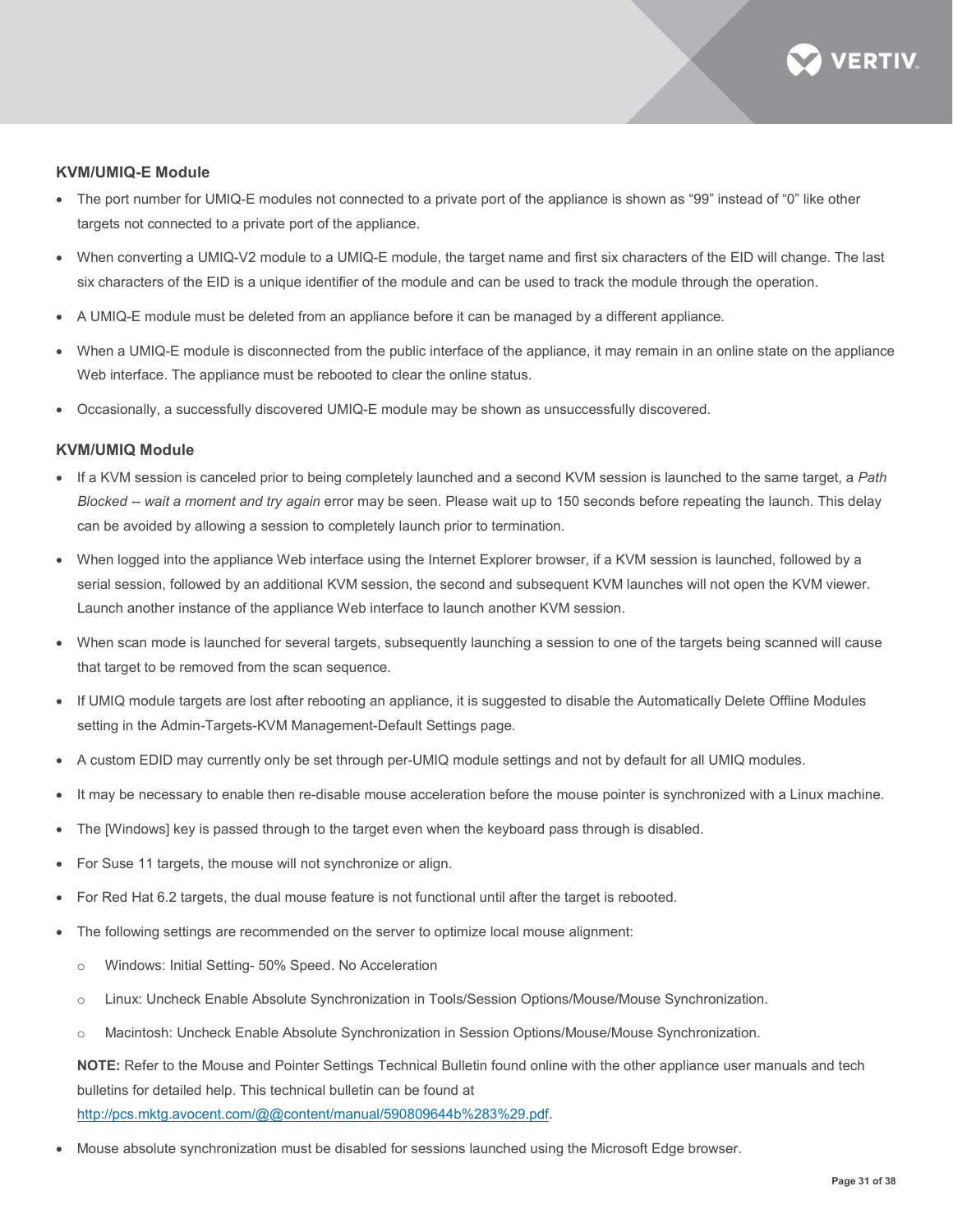

- Mouse synchronization may be lost after switching to full screen mode in KVM sessions launched to Linux clients. Please refer to the Mouse and Pointer Settings Technical Bulletin found online (see previously listed link) for detailed help.
- Mouse synchronization may be lost after rolling the mouse over the Stat window. Please realign the local cursor to recover synchronization.
- A target computer with a video resolution less than 1400 x 900 and a screen refresh of 70 Hz cannot be scaled to a higher KVM resolution.
- Selecting a higher resolution display will produce slower sessions and may cause mouse response to be jumpy. Reducing the screen resolution should improve mouse stability. If a UMIQ module is disconnected from the appliance while a KVM session using that UMIQ module is active, the session will not be removed from the Active Sessions list until the *Delete Offline* configuration is selected for the given UMIQ module.
- When the UMIQ module is connected to a Dell M1000e chassis iKVM port, the mouse clicks may not always be passed to the Avocent® OSCAR™ graphical user interface. Please use the hotkeys and keyboard to operate the OSD if the mouse interface is not functional.
- When using the DSView™ software and moving a UMIQ module from one port to another port on the Avocent® Universal Management Gateway appliance, the appliance must be resynced in the DSView™ software to correctly update the port. Also, if the *Automatically Delete Offline Modules* configuration is selected, delay at least ten seconds between disconnecting the UMIQ module from the appliance before reconnecting it to a different port.
- If KVM data is encrypted on an Avocent® DSView™ software KVM session, the appliance must be connected to the DSView™ software in secure mode.
- If KVM data is not encrypted but a DSView™ software KVM session cannot be established, the appliance must be connected to the DSView™ software in secure mode.
- Event time tags for UMIQ module-related events in the Avocent® Universal Management Gateway appliance Web interface event log are not adjusted for UTC and are not displayed in sync with other Web interface event log events.
- Occasionally, the port number of a UMIQ module is not updated in the Avocent® Universal Management Gateway appliance Web interface when moving the UMIQ module from one port or the other. The UMIQ module may need to be completely unplugged from the appliance and server, then reattached. If DSView™ software is managing the appliance, the appliance would need to be resynced in the DSView™ software.
- A Service Processor should not be assigned the same name as a UMIQ module target.

# **Java/ActiveX KVM Viewer**

- If a KVM session is canceled prior to being completely launched and a second KVM session is launched to the same target, a *Path Blocked -- wait a moment and try again* error may be seen. Please wait up to 150 seconds before repeating the launch. This delay can be avoided by allowing a session to completely launch prior to termination.
- Within a Virtual Media session, an error is displayed when ejecting a mapped thumb drive from the target and the drive does not fully unmap. The mapped drive no longer appears in the details section and it is disconnected from the target, but the drive is still checked as mapped. Please restart the Virtual Media session to recover.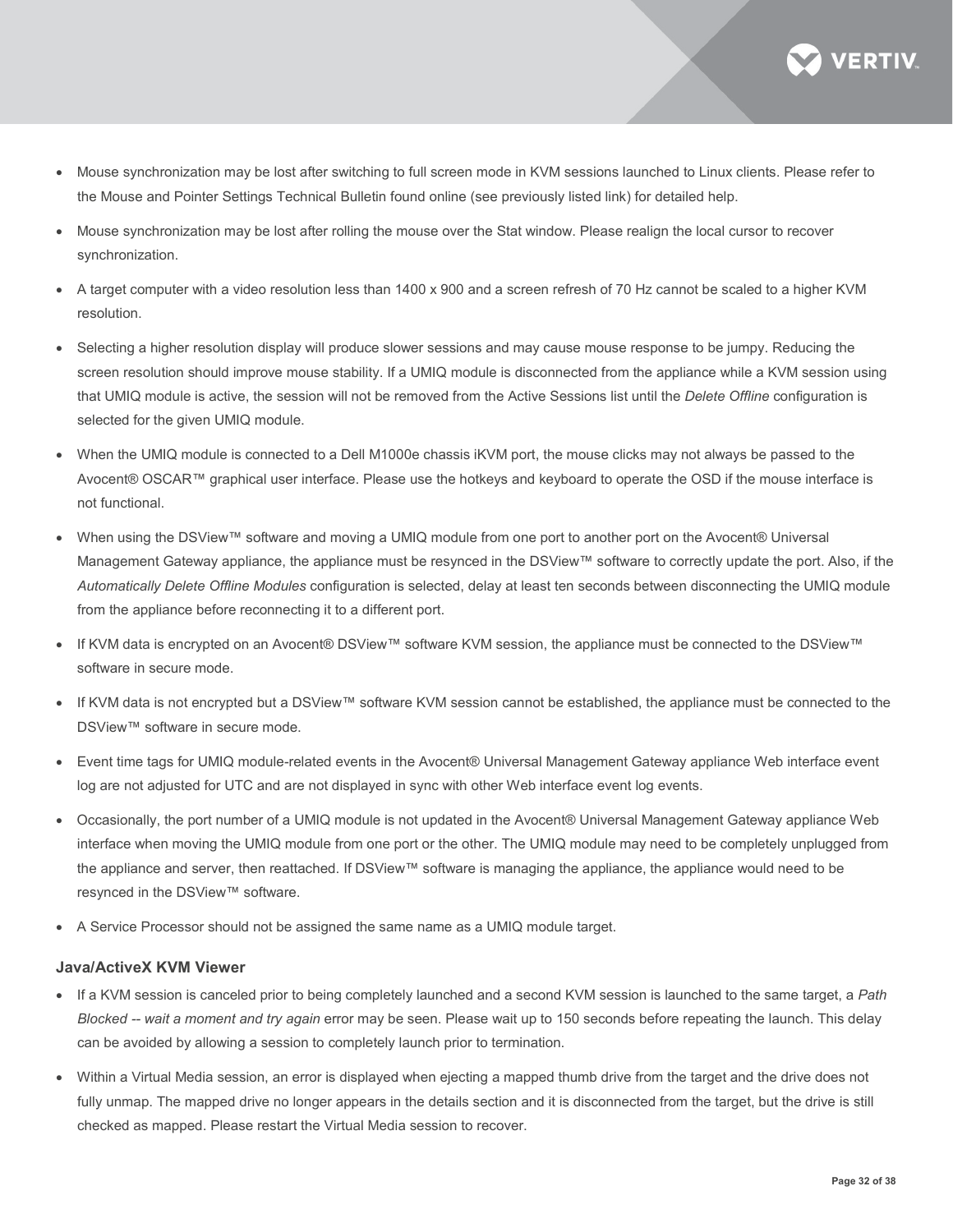

- If problems occur during ActiveX viewer installation, please launch the Internet Browser running as administrator, then attempt to install the viewer by launching a KVM session.
- If an ActiveX viewer installation fails to locate the Microsoft Visual C++ 2008 SP1 Redistributable Package and aborts, please install this package on the client and restart the ActiveX viewer installation. The package is available from https://www.microsoft.com/enus/download/details.aspx?id=5582.
- Macro changes made while in Full Screen mode are currently lost after switching to Normal view mode then switching back to Full Screen mode.
- On a Macintosh OS, the Virtual Media tool will crash with a *The Virtual Media native library cannot be loaded* error.
- On a Macintosh OS, the Manual Video Adjust and Session Options do not work if the KVM session is launched from the Web interface. They do work, however, if the KVM session is launched from the DSView™ software.
- Clients using the Macintosh High Sierra (OS X 10.13) OS cannot map removable USB media to a target using the Java viewer, because permissions in OS X have changed such that the Java process is no longer able to access system devices, such as removable USB storage devices.

#### To achieve this function:

**NOTE:** The viewer must be launched with root permissions, using sudo or similar, through the following steps.

- 1. Log in to the Avocent® Universal Management Gateway appliance from the Mac client.
- 2. Download the Java viewer for intended target.
- 3. Note the name of the downloaded jnlp file, to be referred to as [viewer.jnlp] going forward.
- 4. Open a terminal.
- 5. Run the following command, making sure to replace [viewer.jnlp] with the name of your downloaded file.

#### **sudo javaws Downloads/[viewer.jnlp]**

- 6. In the terminal, enter your OS X user password when prompted by the sudo command.
- 7. Interact with the viewer as normal. You should now be able to activate virtual media and map USB devices as needed.
- A KVM session launched using the Firefox or Chrome browsers may freeze when a second smart card is connected to the client. Please either use the Internet Explorer browser if needed or restart the KVM session to use the second smart card.
- A KVM session launched using a smart card for authentication will not connect to a target running Windows 10.
- Virtual Media sessions do not connect to a CD/DVD drive on a target running the Sun Solaris 10 operating system. Please use a thumb drive on the target if needed.
- The Pass all keystrokes to target setting is enabled by default and is re-enabled at the beginning of every new viewer session.
- The Hagul key on a Korean keyboard will fail to function if Microsoft IME is enabled on the client. Please disable Microsoft IME for proper operation.
- Intermittently, option selection in the viewer is not stored. Please re-select the option as needed.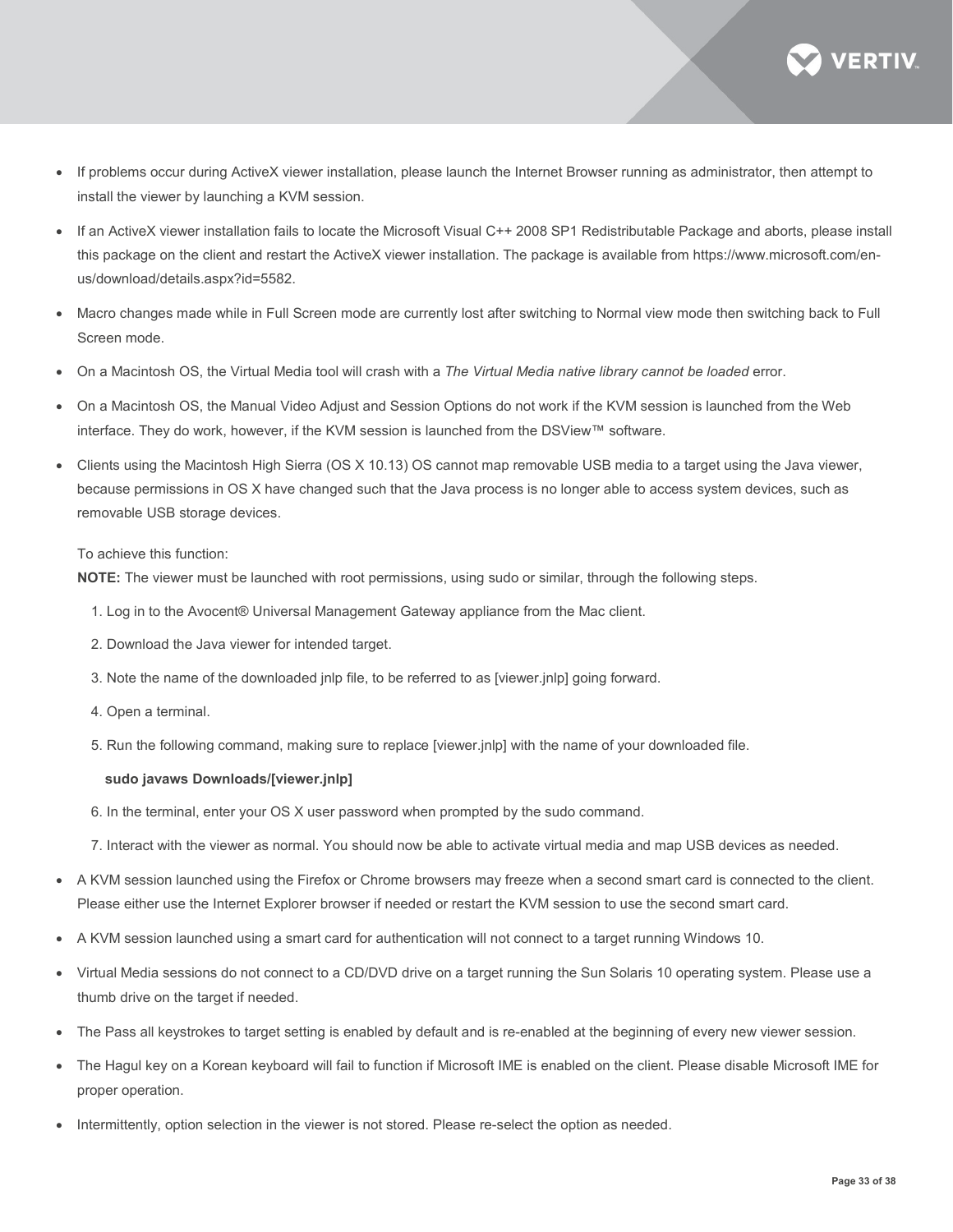

• Occasionally, the Scaling options under the View menu of the KVM viewer are not visible after a KVM session is launched.

#### **HTML5 KVM Viewer**

- Up to eight concurrent HTML5-based KVM sessions may be launched through a single appliance.
- Up to three concurrent HTML5-based KVM sessions may be launched through a single client to any set of appliances.
- The Internet Explorer browser is limited to supporting up to three concurrent HTML5-based sessions.
- HTML5-based session settings are not stored and need to be reset at the beginning of each session.
- An HTML5-based session cannot share a session or preempt another session. Please use the Java or ActiveX viewer for these operations.
- The HTML5-based viewer does not currently block multiple sessions from the same client and browser to the same target. Please avoid this scenario.
- The HTML5 KVM viewer supports ISO image creation only when launched in the Chrome browser.
- The HTML5 KVM viewer supports a single cursor mode only when sessions are launched using the Chrome and Firefox browsers.
- After setting a custom EDID and launching an HTML5 KVM session, an error may be seen when returning to the appliance Web interface. Refresh the screen to clear the error.
- Mouse synchronization for a Solaris target only occurs when the mouse is clicked.
- The HTML5 KVM Viewer "Allow clipboard paste" setting is inverted. Please clear the checkbox to enable clipboard paste.
- If file paste is cancelled within the HTML5-based viewer running in the IE browser, clipboard paste stops working for the duration of the session.
- HTML5-based sessions will not launch if DNS settings are blank or set to 0.0.0.0. Please set the DNS parameter to a valid value.
- The Num Lock and Scroll Lock settings in the viewer cannot be automatically synchronized with the target. Please manually synchronize these key settings at the start of the KVM session.
- Occasionally the HTML5 KVM viewer will enter a state where a new session cannot be launched with the error "The session failed to launch because an HTML5 KVM session limit has been reached". If this issue occurs, either use a different client or reboot the appliance to restore normal operation.

#### **Serial Targets (including Terminal Servers)**

- Serial sessions launched through the Microsoft Edge browser are not supported.
- If power is removed from an auto-sensed serial target while a session is in progress, the session must be restored after the serial target is powered up. If port auto-sense is disabled for the appliance port used for the serial session, the serial session will remain active during a power cycle.
- The bit rate for serial ports has been successfully tested at 230.4 Kbps, but there is a potential limitation where only 115.2 Kbps may be supported. If there is a problem using 230.4 Kbps, please reconfigure the appliance and serial target to 115.2 Kbps.
- The port signals within the Administration/Targets/Serial Management/Serial Ports screen are currently not displayed.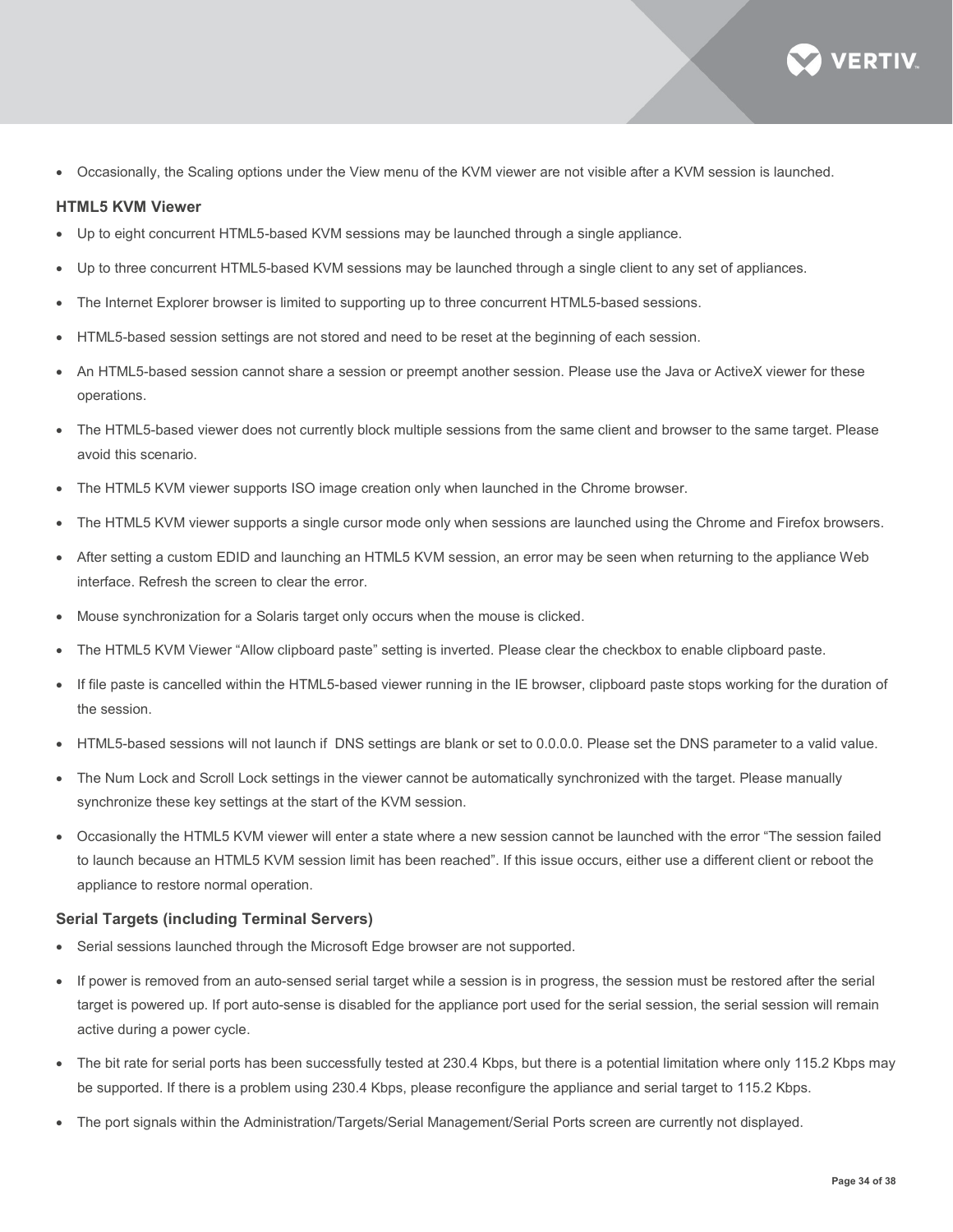

- Only one Terminal Server can be deleted from the appliance at a time. If multiple Terminal Servers are deleted in a single operation, exceptions may be seen in the Web interface and an appliance reboot may be required for recovery.
- Logging of virtual serial port sessions is currently not supported.
- If virtual serial ports are enabled in a Terminal Server after the Terminal Server has been added to the appliance, sessions to the newly enabled virtual serial ports will fail. Please delete and re-add the Terminal Server to the appliance to avoid this issue.
- Virtual serial ports are always displayed as port 0 within a Terminal Server.
- Session status for sessions launched to Virtual Serial Ports through the Web interface is always displayed as idle. Launch sessions using the Avocent® DSView™ software if correct status is needed.
- If an Avocent® ACS advanced console system or an Avocent® Universal Management Gateway appliance is discovered or manually added as a Terminal Server without matching credentials, sessions launched to the associated Virtual Serial Ports will fail. Manually add or discover these appliances using matching login credentials for complete functionality.

#### **Power Distribution Units (PDUs)**

- Serial sessions launched through the Microsoft Edge browser are not supported.
- If a PDU has an issue where it is not responding to the appliance, the non-responsive status is not shown in the outlets of the PDU within the appliance Web interface or DSView™ software.
- An auto detected Serial PDU port cannot currently be reconfigured as a Serial Console port.
- When a network PDU is added to the Avocent® Universal Management Gateway appliance, its port may have an incorrect value for the port number in the associated event message.
- If the Energy Consumption start time is unknown, a *01/01/70 12:00 AM* value will be displayed.
- Please ensure that the Liebert® MPH/MPX and Vertiv™ MPH2 PDUs are upgraded to the latest released PDU firmware prior to connecting them to the Avocent® Universal Management Gateway appliance. Consult the PDU documentation as needed.
- When connecting the Liebert® MPH/MPX and Vertiv™ MPH2 PDUs to a private port of the Avocent® Universal Management Gateway appliance for discovery, please ensure that the PDU is power-cycled or reset after connection so that the appliance can be assigned a network address through DHCP to the PDU. If the appliance firmware is updated by USB boot or net boot, please power-cycle or reset the PDU after the appliance is restored to normal operation. If the PDU is power-cycled or reset before the appliance is restored, it may be necessary to manually discover the PDU by defining

and launching an SP discovery range including the IP address range for the private port.

- The Avocent® Universal Management Gateway appliance can support up to 32 total network-based PDUs (such as the Liebert® MPH/MPX and Vertiv™ MPH2 PDUs) in the Avocent® Universal Management Gateway 2000 appliance, 64 total network-based PDUs in the Avocent® Universal Management Gateway 4000 appliance, and 128 total network-based PDUs in the Avocent® Universal Management Gateway 6000 appliance. Up to four PDUs may be daisy-chained per appliance port.
- Before adding the Liebert® MPH/MPX PDU to the Avocent® Universal Management Gateway appliance for power control or configuration, please ensure that the PDU has a unique community name with RW permissions. The Liebert® MPH/MPX PDU will allow duplicate community names to be configured with RO and RW permissions, but then will only allow RO operations.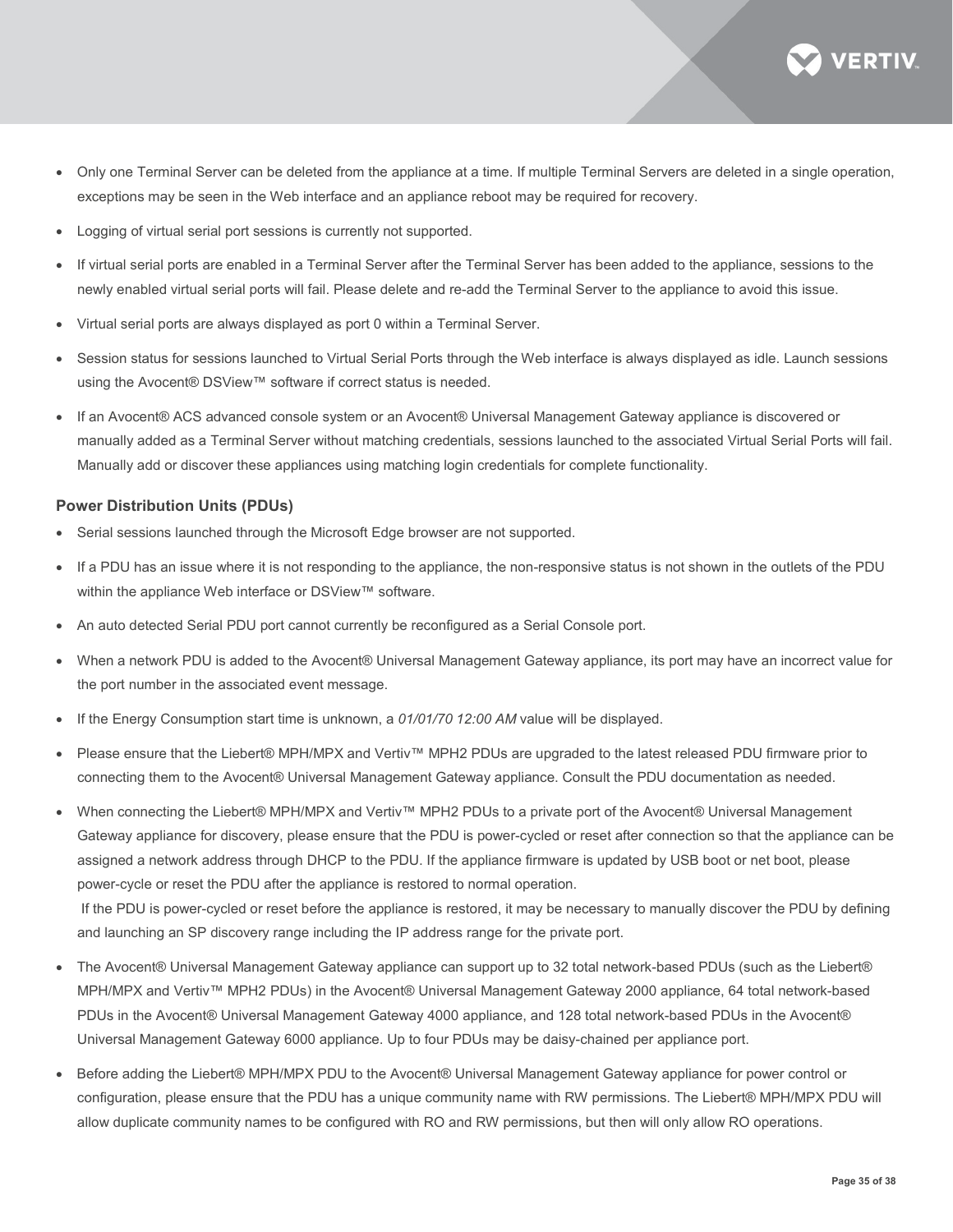

- If both serially-connected (such as the Avocent® Power Management PM 1000, PM 2000 and PM 3000 Power Distribution Units) and IP-connected (such as Liebert® MPH/MPX) PDUs are connected to the Avocent® Universal Management Gateway appliance, a reboot of one of the serially-connected PDUs will cause the rebooted PDU to display with a duplicate name of one of the IPconnected PDUs. Restarting the Web interface session will restore the display of the correct name to the serially-connected PDU.
- The SNMP community settings for each Liebert® MPH/MPX PDU shown on the Administration/Targets/ Rack PDU/Network PDU tab will display as LiebertEM name and RO type following an appliance reboot.
- A browser connection to a Liebert® MPH/MPX PDU configured for HTTPS operation cannot be completed since the Liebert® RPC-1000™ implementation uses an MD5-based certificate that is not accepted by the appliance. Please upgrade the PDU to use the RPC-2000 card.
- The default name assigned to a Vertiv™ MPH2 PDU does not follow the default naming convention to prefix the name with the appliance MAC address. When the appliance is used with the Avocent® DSView™ software and there are multiple appliances managing the same PDU target, each instance of that same PDU target must be assigned a unique name.
- When manually adding a Liebert® MPH/MPX PDU to the appliance, if the community name provided is not defined within the PDU, the PDU is not added to the appliance.
- When manually adding a Liebert® MPH/MPX PDU to the appliance, the screen is not automatically refreshed to show the PDU after it has been added. Please switch away from the Administrator/Targets/PDU Management/Network PDU screen and return again to see the newly added PDU.
- The Browser function for Vertiv™ MPH2 is not operational if the PDU is configured to operate using HTTPS. If the PDU is connected on the appliance public port, please access the PDU native Web page directly instead of through the appliance. If the PDU is connected to an appliance private port, then the appliance firewall limits access to the PDU and it is less of a security risk to configure the PDU to operate as HTTP if needed.
- Occasionally when adding or modifying the community name of a Liebert® MPH/MPX PDU, the Web interface will stop accepting alpha character input and only accept numeric character input. Please log out of the Web interface and back in to clear this error state, and avoid using tabs to switch between fields.
- The appliance currently does not support configuration of the Vertiv™ MPH2 PDU. The Vertiv™ Mass Configuration Tool (MCT) available on the MPH2 PDU software download site should be used for PDU configuration. Please contact Technical Support for more workaround information if needed.
- A firmware update of Vertiv™ MPH2 PDUs through the appliance Web interface requires that the PDU is added to the appliance using a userid and password.
- The Web interface display for Vertiv™ MPH2 PDU Phases does not include voltage, power consumption, apparent power or power factor.
- The Web interface display for Vertiv™ MPH2 PDU Branches always displays zero for power consumption, apparent power and power factor.
- The Web interface setting of outlet thresholds for Vertiv™ MPH2 PDUs is currently not functional. Launch a Browser session to the native MPH2 PDU Web interface to set outlet thresholds.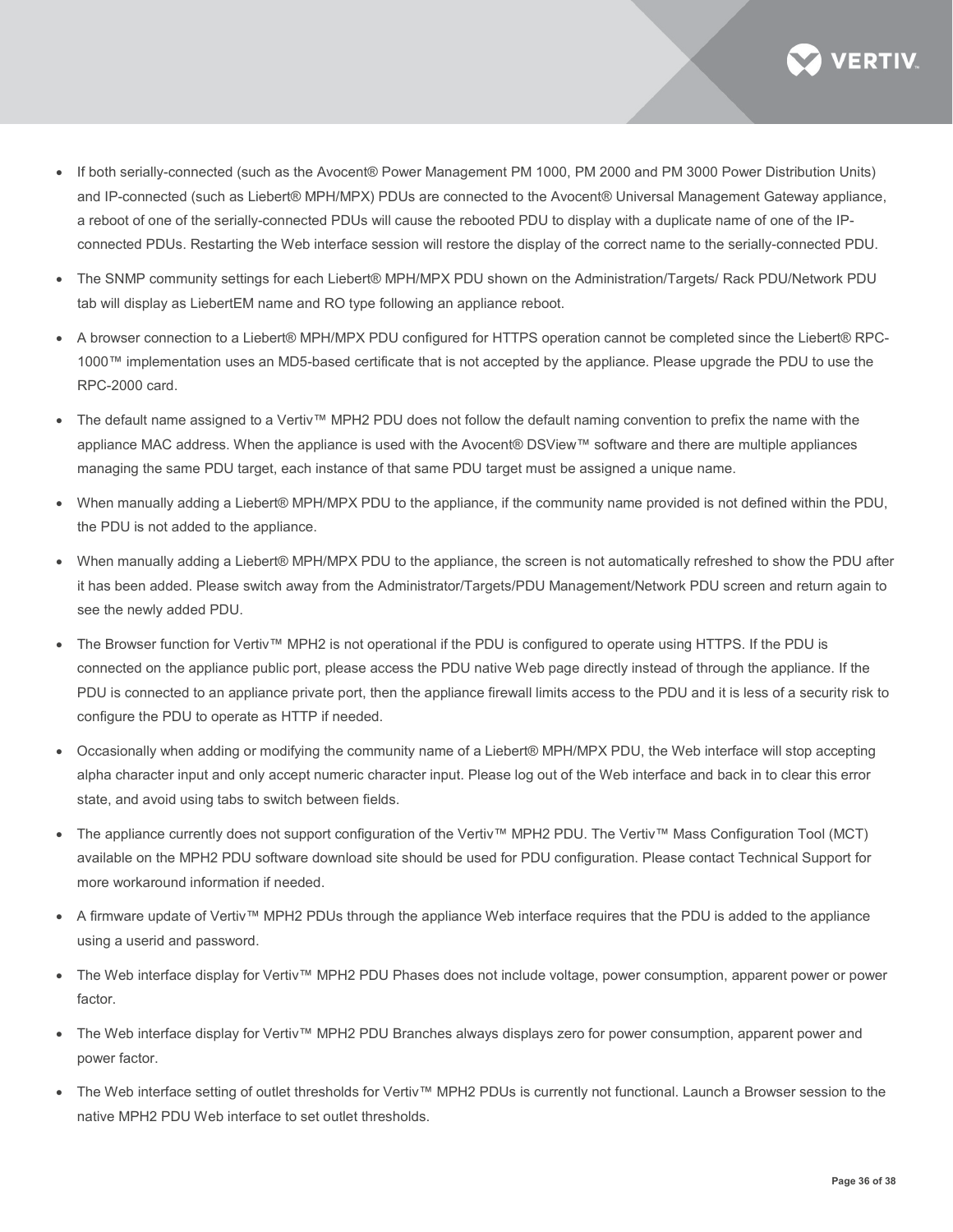

- Multiple outlet configuration accessed through the PDU will stop at the first locked outlet and not continue to further unlocked outlets. Please do not select locked outlets for configuration update.
- A PDU power limit configuration always displays an error when completed, even when there was no error. Please refresh the screen to check for an incomplete setting.
- The PDU environment sensor configuration screen allows multiple sensors to be selected, but only the first sensor selected is editable. Please select one environment sensor at a time for configuration.
- The PDU Sensors Humidity Reset is currently not functional.
- PDUs may be deleted from the Avocent® Universal Management Gateway 2000 appliance only when the PDU is in a *No Response* state. When the PDU is deleted, all its outlets are also deleted. Individual outlets cannot be deleted from the appliance.
- Target state transition events may be generated when a PDU is added to the appliance.
- The outlets for Liebert® MPH/MPX or Vertiv™ MPH2 PDUs cannot currently be renamed.

#### **Accessible Targets**

Vertiv™ MPH2 PDUs must be upgraded to firmware version 11.0.0.7 or later prior to being added to the Avocent® Universal Management Gateway appliance as an Accessible Target to enable HTTP/HTTPS access through the appliance.

#### **Environmental Sensors**

- Humidity sensors may fail to be detected.
- The Digital Output relays DO1 and DO2 as defined on the back panel of the appliance and in the configuration settings in the Web interface are reversed.
- The Avocent® PM 1000/2000/3000 PDU internal temperature sensor is not displayed in the Web interface with the environmental sensors under the Sensors tab. Please read the internal sensor information from Targets/PDU/Properties.

#### **FIPS Operation**

**IMPORTANT NOTE:** FIPS mode is not functional in firmware version 4.3.0.23. Please revert to firmware version 4.2.1.19 for this capability.

- When *FIPS mode* is selected, the appliance will use the following for cryptographic operations:
	- o An embedded FIPS 140-2 validated cryptographic module (Certificate #2473) built into a customized Linux 3.18.9 distribution
	- o An embedded FIPS 140-2 validated cryptographic module (Certificate #1279) built into a customized Linux 3.18.9 distribution
- When the appliance is operating in FIPS mode, an MD5-based certificate is used to connect the appliance to the Avocent® DSView™ software in trust-all mode. Set the connection to Secure Mode to ensure that MD5 is not included in the certificate.
- Prior to setting an appliance to FIPS mode, the appliance should be deleted from the DSView™ software and then re-added to the DSView™ software after the appliance is set to run in FIPS mode. Similarly, before removing an appliance from FIPS mode, the appliance should be deleted from the DSView™ software and then re-added to the DSView™ software after the appliance is removed from FIPS mode.